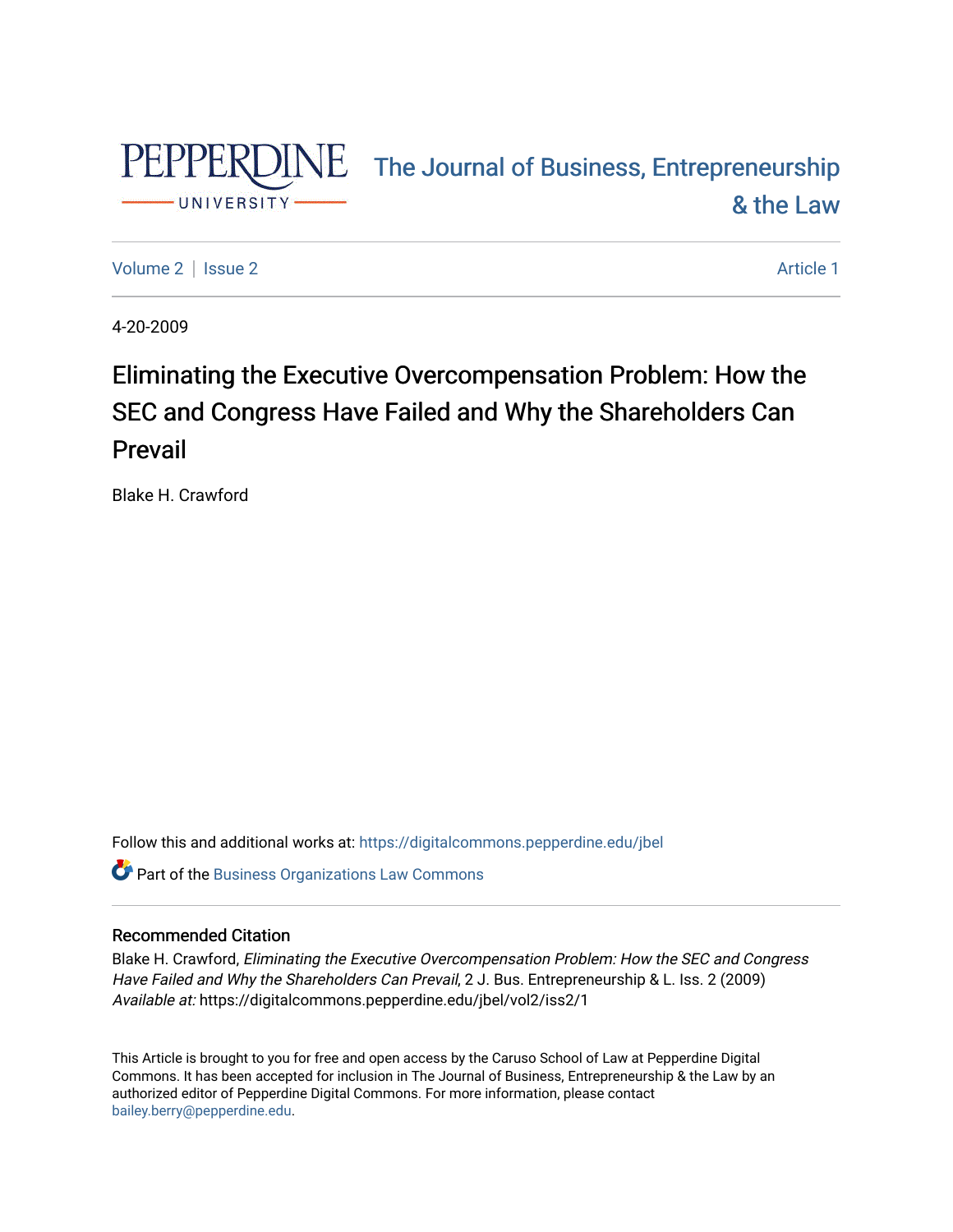# **ELIMINATING THE EXECUTIVE OVERCOMPENSATION PROBLEM: HOW THE SEC AND CONGRESS HAVE FAILED AND WHY THE SHAREHOLDERS CAN PREVAIL**

# BLAKE H. CRAWFORD<sup>\*</sup>

| A.                                                                 |                      |  |
|--------------------------------------------------------------------|----------------------|--|
| B.                                                                 |                      |  |
|                                                                    | $\mathbf{1}_{\cdot}$ |  |
|                                                                    | $\overline{2}$ .     |  |
|                                                                    | 3.                   |  |
|                                                                    | 4.                   |  |
| $C_{-}$                                                            |                      |  |
|                                                                    | $\mathbf{1}$         |  |
|                                                                    | 2.                   |  |
|                                                                    |                      |  |
| $\mathsf{A}$                                                       |                      |  |
| $B_{\cdot}$                                                        |                      |  |
| $\mathcal{C}^-$                                                    |                      |  |
|                                                                    | $\mathbf{1}$         |  |
|                                                                    | $\overline{2}$ .     |  |
|                                                                    | 3.                   |  |
|                                                                    | 4.                   |  |
| D.                                                                 |                      |  |
|                                                                    | $\mathbf{1}_{\cdot}$ |  |
|                                                                    | 2.                   |  |
|                                                                    |                      |  |
| E.                                                                 |                      |  |
| IV.Ineffective Approaches to Controlling Executive Compensation302 |                      |  |
| $\mathsf{A}$ .                                                     |                      |  |
| B.                                                                 |                      |  |
| $\mathcal{C}$ .                                                    |                      |  |

<sup>\*</sup> Associate, Wilson, Elser, Moskowitz, Edelman & Dicker, L.L.P., Dallas, Texas. J.D. (2008) Texas Tech University School of Law; B.B.A., Finance (2005) Texas Tech University. A special thanks to Professor Ann Graham at the Texas Tech University School of Law for guidance on this subject. This paper expresses my personal views and opinions, not those of my law firm or of any client.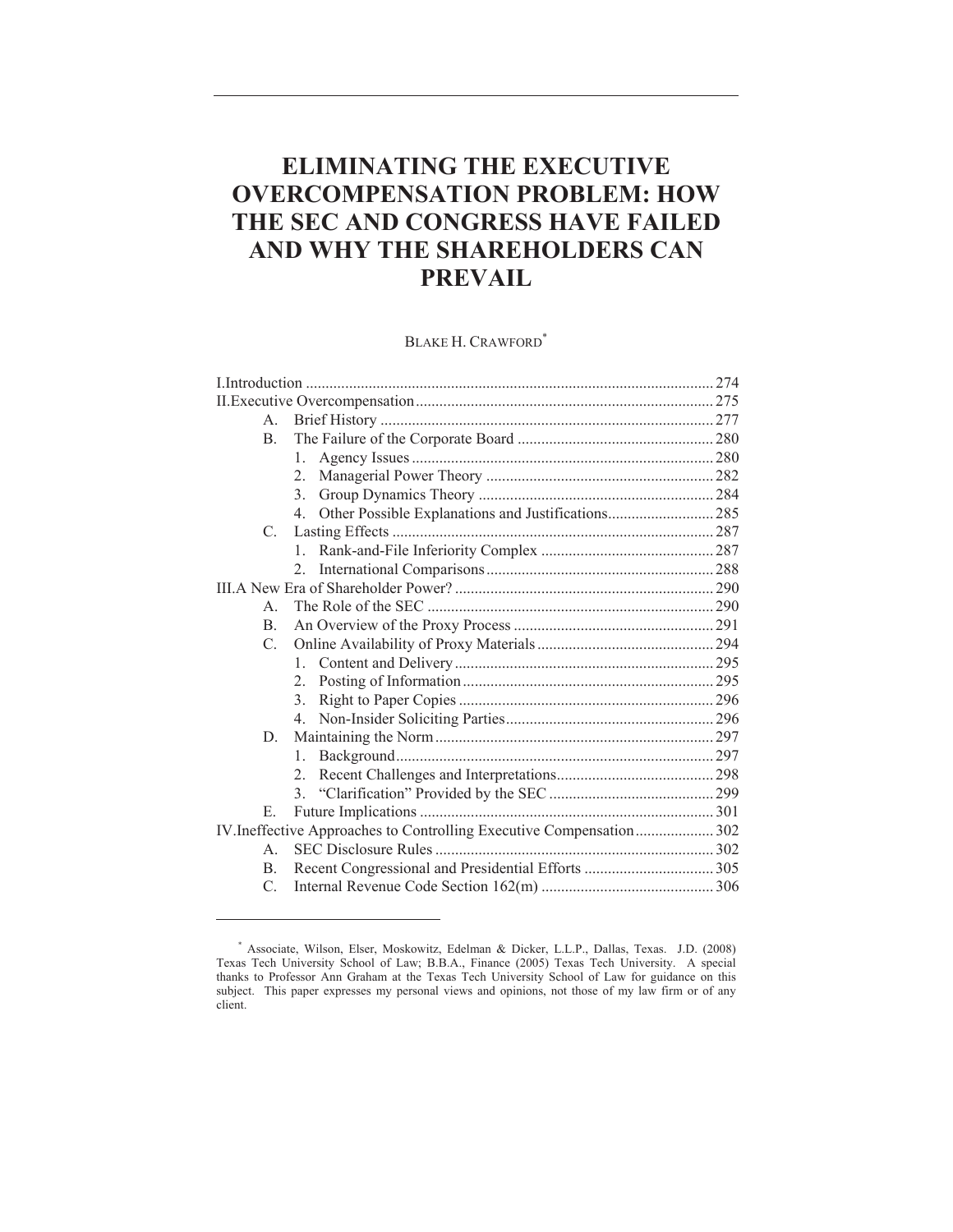274 BUSINESS, ENTREPRENEURSHIP, & THE LAW Vol. II:2

#### I. INTRODUCTION

How much are you worth? Employers ask that question before offering employment to potential employees. Investors ask that before deciding to invest their assets and savings in the market. The boards of directors for public corporations ask that before approving compensation packages for company executives. . . or do they? Is it not true that the directors of the corporation *should* ask that question and engage in detailed cost benefit analysis to fulfill their duties of care and loyalty to the company's shareholders? Is it not true that the more money an executive receives, the less there is available to distribute in dividends or capital gains to the owners of the corporation?

In a perfect world, every dollar and other form of compensation paid to management, whether as simple as an annual contracted salary or complex as deferred stock option grants, would go through extensive cost-basis analysis by the compensation committee of a board of directors. It is, after all, the fiduciary duty of the board to ensure that management work to achieving the best results for the shareholders. Instead, over the last forty years numerous factors have led to less oversight and control over executive compensation. It now stampedes towards infinity. "The objectives of the firm are to benefit stockholders by attracting capital, performing efficiently and profitably, and complying with the law."1 That statement, made by a former Chief Justice of the Delaware Supreme Court in an Article written after he retired from the bench, seems to lose its meaning when examining the excessive amount of compensation that executives of publicly traded companies receive. Managers have utilized the same abilities required to maximize the resources and assets of the firm in their approach to maximizing their own compensation.<sup>2</sup>

With the advent and growth of the Internet, lawmakers and other regulators must recognize the potential influence the medium can have on corporate communication and policymaking. Recent changes in many areas of law reflect the new awareness, but those in control of regulating the process remain hesitant to

<sup>1</sup> E. Norman Veasey & Christine T. DiGugliemlo, *What Happened in Delaware Corporate Law and Governance From 1992–2004? A Retrospective on Some Key Developments*, 153 U. PA. L. REV. 1399, 1411 (2005).

<sup>2</sup> Charles M. Yablon, *Bonus Questions: Executive Compensation in the Era of Pay for Performance*, 75 NOTRE DAME L. REV. 271, 273 (1999).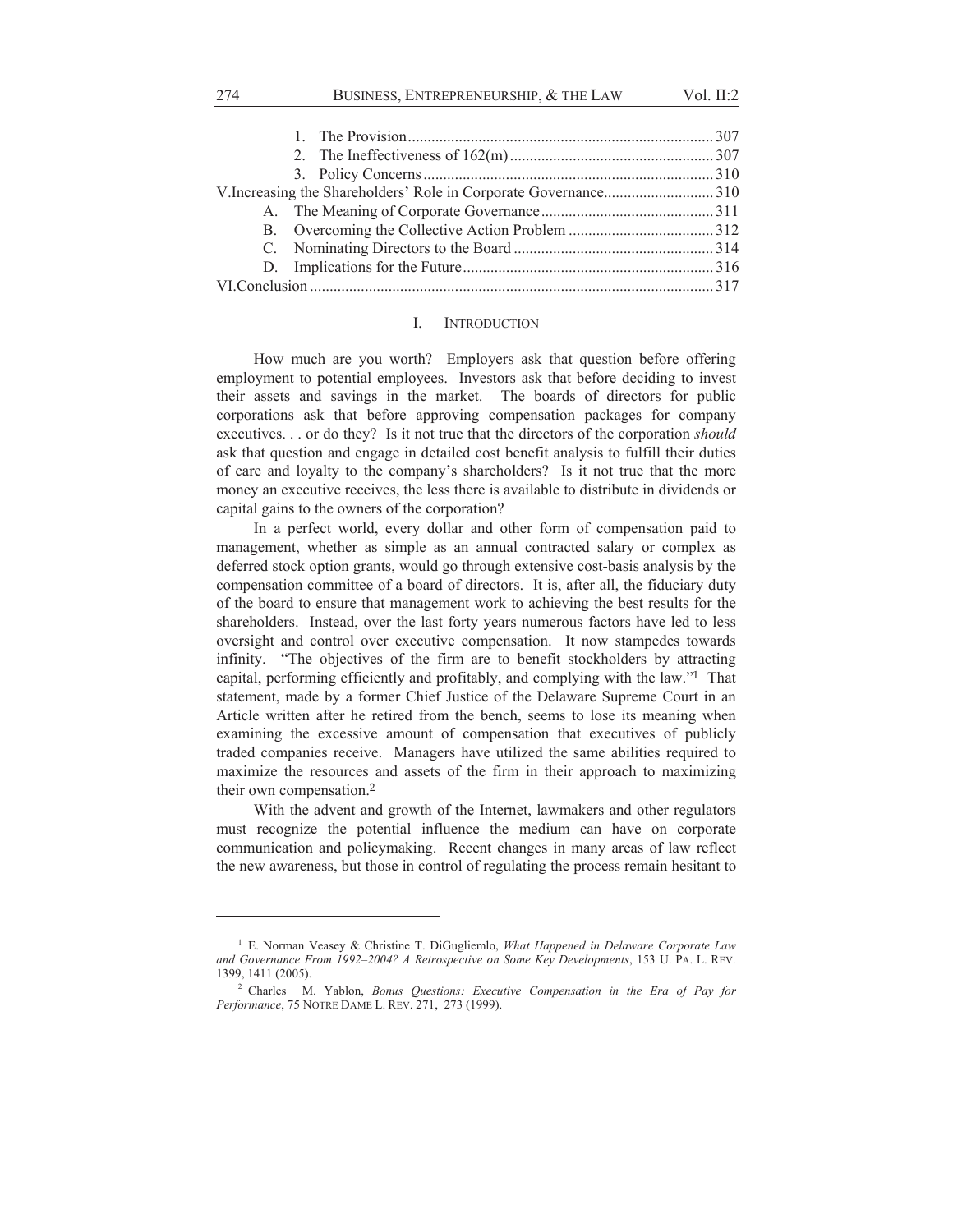open the door to shareholders.3 This paper examines the executive overcompensation problem in America, and how new mediums of communication and other resources available to Congress, the Securities Exchange Commission (SEC), and shareholders can ensure that corporations work to serve the interests of their true owners. Part II will begin by examining the executive overcompensation problem, from its humble beginnings to where we are now, and provide analysis and theories for why the problem occurs.

Part III will examine the role of the SEC and its obligations to monitor and regulate corporations so they will not take advantage of the capital provided to them by shareholders. Furthermore, it will provide a detailed analysis of the proxy process, including the new Internet-availability rules. The section will also discuss how the SEC failed to take the necessary steps to allow shareholders to benefit from the proxy reform, and provide analysis of future implications due to that inaction. Part IV will examine how previous attempts by the SEC and Congress have failed to control executive compensation. Part V will examine how shareholders, through the proxy system and the new Internet-availability provisions, appear to be the key to controlling executive overcompensation. This section will serve to tie the discussed concepts into a coherent argument for increased shareholder power.

#### II. EXECUTIVE OVERCOMPENSATION

One of the most recognizable phrases acknowledging the perception of a potentially catastrophic problem came from the movie *Apollo 13*: "Houston, we have a problem."<sup>4</sup> The phrase signifies the realization that a situation exists that is so out of control and presents such an imminent threat to continuing existence that extensive, decisive, and timely action is required to avert dire consequences. It connects with people of all ages, including those born and raised during the era of Project Apollo at NASA, and to younger generations that experienced the epic event through cinema. To a lesser degree, and to a more limited audience, the term "executive compensation" has begun to develop the same connotation. When hearing the term, those familiar with the circumstances think of grossly excessive and unjustified pay packages that have been the subject of congressional hearings, scholarly articles, research projects, newspaper discussions, and—most importantly— shareholder outrage. Therefore, as executive compensation continues to grow, its effects and connotation might begin to resonate with a wider audience.

There are some—aptly named "marketeers"—that believe any discussion regarding limiting compensation through policy reform is unnecessary, instead

<sup>3</sup> *See* discussion *infra* Part III.D.

<sup>4</sup> During the actual mission, Pilot Jack Swigert stated, "Houston, we've had a problem here," followed by a response from the Houston Control Center, and a follow up by Captain James Lovell, Jr., "Houston, we've had a problem." Phrase Finder, http://www.phrases.org.uk/meanings/188425.html (last visited Mar. 8, 2008). For dramatic purposes, Director Ron Howard shortened to the more poignant "Houston, we have a problem." *See Apollo 13: 2-Disc Anniversary Edition (Disc 1), Special Features:Commentary track by Jim and Marilyn Lovell* [DVD].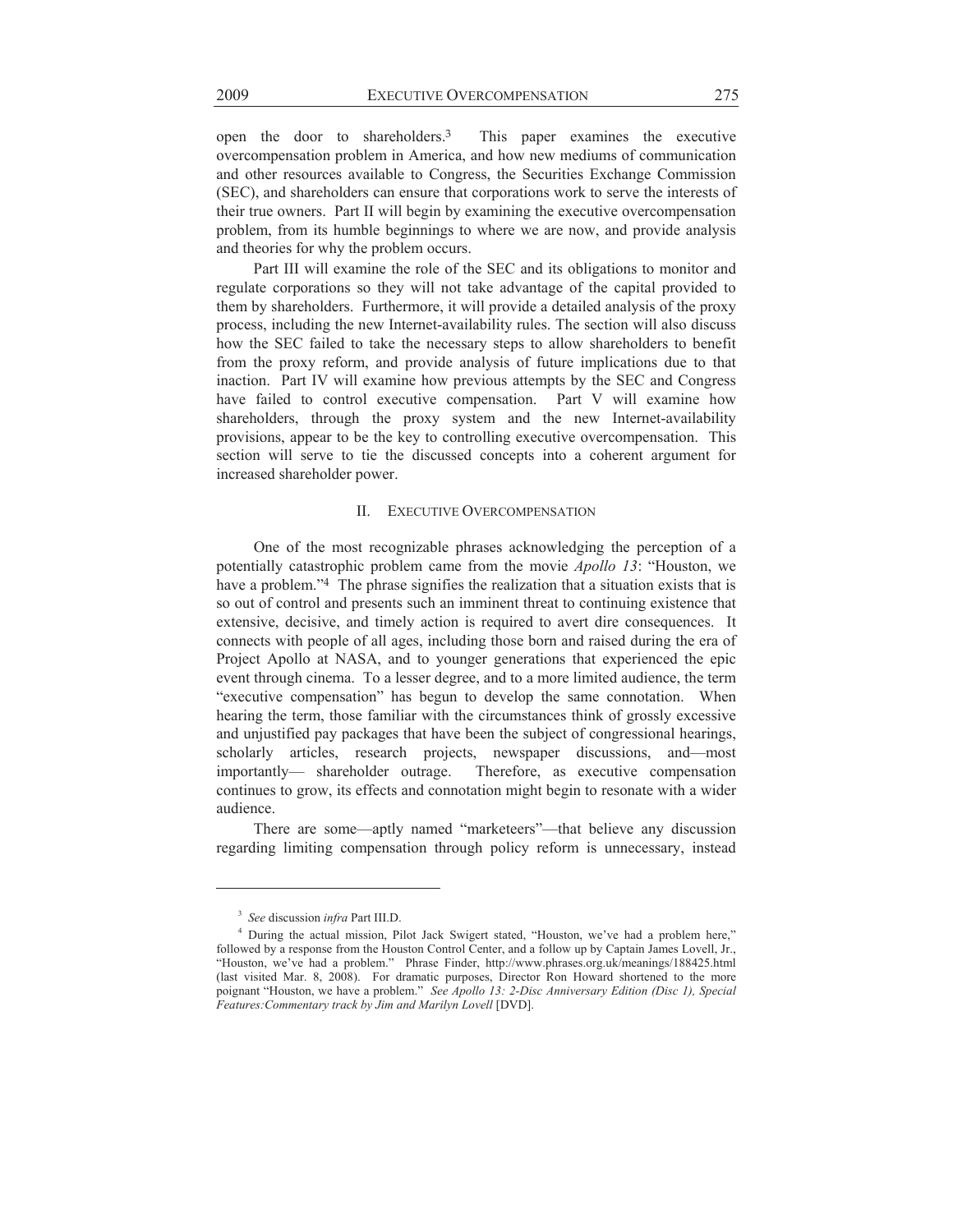believing that the market will dictate and determine the appropriate controls.<sup>5</sup> Although this traditionally conservative market-based view works for establishing the value of stocks and bonds in capital markets that are efficient, it has proven to be inadequate at controlling executives' compensation. Specifically, for stocks of publicly traded companies, the market approach works because there are two parties with equal bargaining power, a wide range of information, and indexes that provide real-time updates on sales of similar type. Thus, the law of supply and demand holds.6 However, regarding executive compensation, a Chief Executive Officer (CEO) exercises tremendous leverage over the board of directors, sometimes sitting on the board himself, in determining his and other executives' compensation packages.7 The idea that the market will dictate the appropriate result regarding executive compensation is inadequate because regulators have not established the foundation for fair market control.<sup>8</sup>

Two recent examples exemplify the problem. One must only examine the pay received by Stanley O'Neal,<sup>9</sup> former chairman and CEO of Merrill Lynch,<sup>10</sup> and Charles Prince,<sup>11</sup> former CEO at Citigroup,<sup>12</sup> after they stepped down from their respective positions. Regarding Mr. O'Neal, he resigned from a company that lost \$8 billion dollars due to losses incurred relating to subprime mortgage investments.13 A reasonable person would assume that if his company he managed just experienced enormous losses over the past year, that he would not receive millions of dollars in compensation. But that is where reason abandons practice. Not admitting he obtained a windfall while his company suffered through horrible investment consequences and in arguing that his \$161 million pay package was appropriate, O'Neal blamed the media for releasing inaccurate reports of his compensation, further stating that the board of directors had determined his pay after fair negotiations. <sup>14</sup> Never did he offer to disclose the "true" amount he

<sup>9</sup> O'Neal obtained his M.B.A. from Harvard Business School in 1978. Harvard Business School Bulletin, Profile on Stanley O'Neal, http://www.alumni.hbs.edu/bulletin/2001/june/profile.html (last visited Mar. 8, 2008). He was the first in his family to graduate from college. *Id.* 

<sup>10</sup> NYSE Ticker: MER.

<sup>12</sup> NYSE Ticker: C.

<sup>13</sup> David Ellis, *Mortgage Mess CEOs Defend Pay*, CNNMONEY.COM, http://money.cnn.com/2008/ 03/07/news/newsmakers/ceo\_pay/ (last visited Mar. 10, 2008).

<sup>14</sup> *Id.*

<sup>5</sup> *See* Susan Lorde Martin, *Executive Compensation: Reining in Runaway Abuses—Again*, 41 U.S.F. L. REV. 147, 157–58 (2006).

<sup>6</sup> *See generally* Nell Minow, *Should Shareholders Have a Say on Pay?—Yes*, INVESTMENTNEWS, May 21, 2007, *available at* http://www.investmentnews.com/apps/pbcs.dll/article?AID=/20070521/ FREE/70518004/1011 (stating that even "passionate" capitalists should recognize the potential influence shareholders could have on dictating pay terms for executives).

<sup>7</sup> *See* discussion *infra* Part II.B.

<sup>8</sup> This topic will be discussed at length in Part III regarding the SEC's role in regulating and ensuring a fair market.

<sup>&</sup>lt;sup>11</sup> Prince obtained his B.A., M.B.A., and J.D. from the University of Southern California. Forbes, Charles Prince Profile, http://people.forbes.com/profile/charles-prince/46497 (last visited Apr. 1, 2009). He serves in a managerial or directorial role for many other companies and charitable organizations, including Johnson  $\&$  Johnson, where he serves on the Compensation  $\&$  Benefits Committee and the Nominating & Corporate Governance Committee. *Id.* He remains a member of the board for Citigroup. *Id.*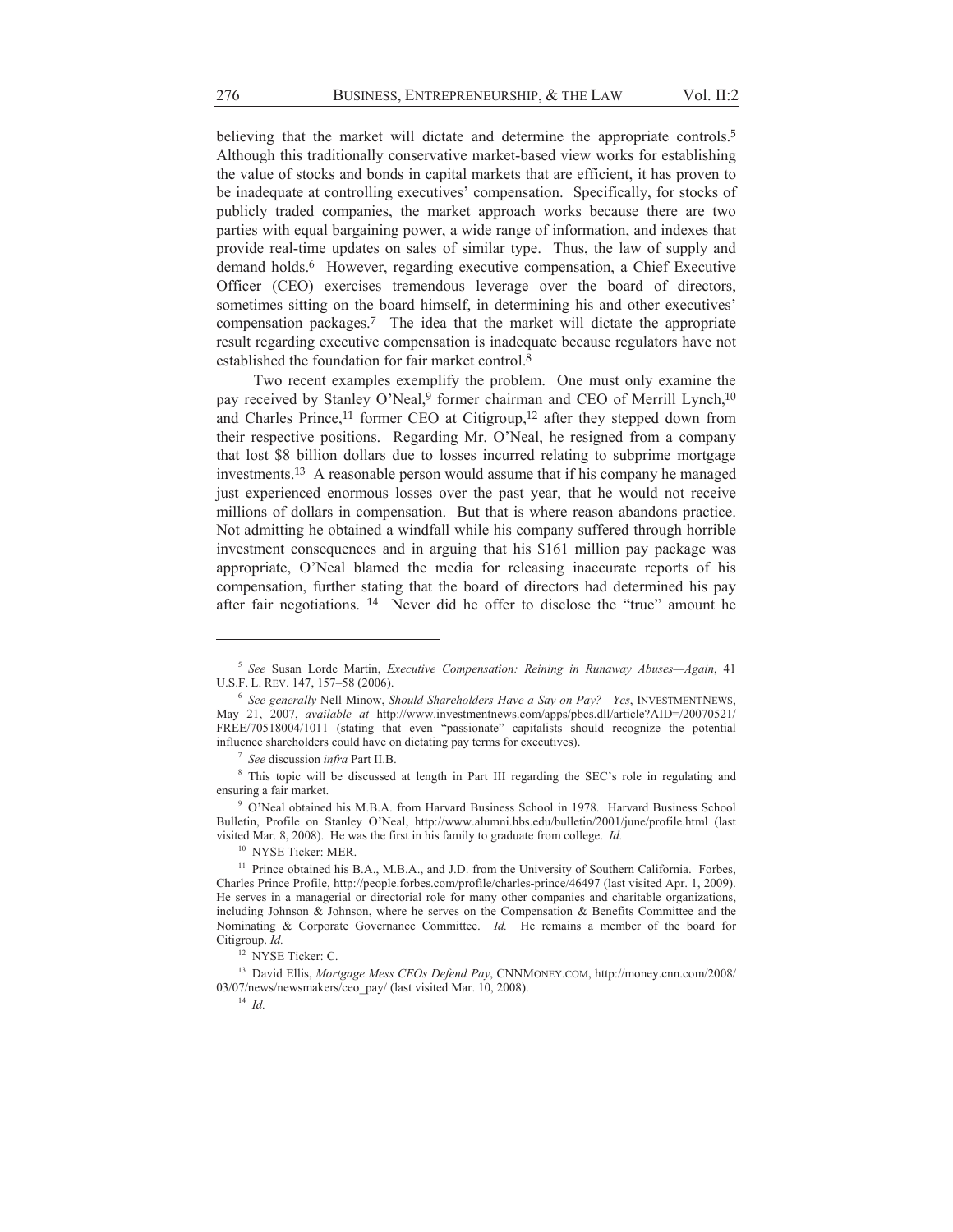received after stating the media had reported an incorrect figure. Regardless, it is safe to assume that Mr. O'Neal received millions.

Citigroup's CEO Charles Prince stepped down after his company posted a fifty-seven percent drop in quarterly earnings, lost nearly a quarter of its market value, and gave up a large amount of market share to competitors. Instead of anticipating how it would defend a possible derivative action by shareholders who lost thousands of dollars from their portfolios and  $401(k)$  plans, or preparing to disseminate news releases regarding how it prepared to make changes in the following quarter, Citigroup's board gave its departing CEO a pat on the back with one hand and stuffed a mere \$68 million in his pocket for his *outstanding* efforts.<sup>15</sup>

These two situations, and the many like them, are unreasonable and unethical, and they should trigger the feelings of inequity and unfairness that all people—save executives of public corporations—should develop through their lifetimes. Boards owe more to their shareholders, who happen to be their bosses, sources of capital, and reason for existing,<sup>16</sup> but, unfortunately, such apathy exists on many boards, and circumstances in which a company posted an enormous loss but gave excessive pay to their CEOs is commonplace. <sup>17</sup> Boards have lost or chosen not to exercise their ability to maintain proper oversight. Now, after examining two not-so-unusual incidents regarding excessive executive pay in America, and noting how it affects normal shareholders, it seems more appropriate to realign the connotation we associated with the term "executive compensation" into the same category as "Houston, we have a problem." Without decisive action, the consequences could be overwhelming.

#### *A. Brief History*

At the beginning of the Twentieth Century, the executive overcompensation problem did not exist because of the way businesses, the financial markets, and the economy were structured.18 As the economy developed, however, and the corporate form became prevalent, the times and norms began changing. As a result, the idea of separating control of the entity from ownership became reality.<sup>19</sup> With this separation of control, a new and very ominous agency problem came into being. In turn, this agency problem became a leading reason that executives have the ability to influence their compensation. To regulate the power that managers have in the absence of ownership monitoring and control, several procedural and

<sup>15</sup> *Id.*

<sup>16</sup> *See* Carol J. Loomis, *This Stuff Is Wrong*, FORTUNE, June 25, 2001, at 72.

<sup>&</sup>lt;sup>17</sup> Including those executives earlier mentioned, the names Eisner and Grasso invoke visions of pinnacle examples of excessive executive pay. There are many others, though; so many that a list would continue for pages.

<sup>18</sup> Yablon, *supra* note 2, at 275.

<sup>19</sup> *Id.* at 276; *see also* ADOLF A. BERLE & GARDINER C. MEANS, THE MODERN CORPORATION AND PRIVATE PROPERTY (Translation Publishers 1932). Berle and Means' book led the surge in scholarship for identifying the new way corporate America would function. It also served as basis for most discussions in Business Organizations classes that discuss the issues presented by the new mode of business. *See also* discussion *infra* Part II.B.1.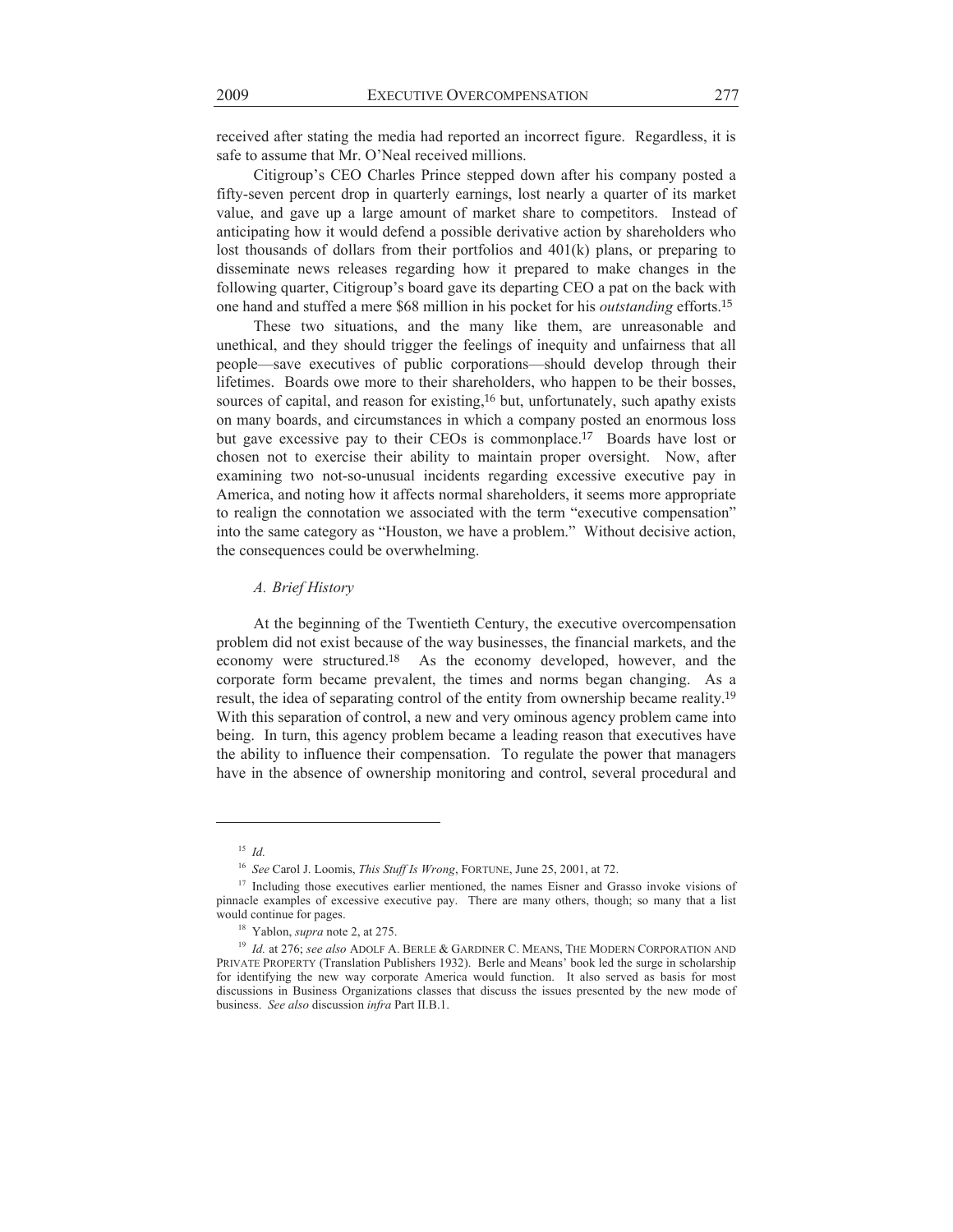regulatory safeguards came into being, including the SEC.<sup>20</sup>

In 1950, a significant change occurred that allowed companies to pay executives and other employees with stock options.<sup>21</sup> This change to the Internal Revenue Code, signed into law by President Truman, is another major reason for why we have our current problem. In the initial years after the change in the law, however, specifically from the early 1950s to the middle 1970s, executive pay grew at a slower rate than regular employee wages.22 Thus, either companies had not learned the best way to use the options, or directors were still able and willing to negotiate with executives over reasonable figures. During that same time, especially in the 1960s, the economy saw an increase in conglomerate mergers, which led to many companies having nearly unmanageable resources, but in turn, more willingness to provide higher compensation to executives.23 The logical flow seems to be there: higher responsibilities, higher pay. However, once pay started going up, it never stopped going. This fact, combined with the stagnate stock market which led to companies beginning to take advantage of their ability to pay with options, set the foundation for the current pay situation.<sup>24</sup> Still, although executives received higher salaries than did the rank-and-file workers, the rapid jump and continuing rise of compensation levels of which we are now accustomed to seeing today was not present during that time.

Moving along in the century, executive compensation packages were of major concern in the late 80s—especially during the hostile takeover era—but shareholders took limited action to attempt to control wages. "As business became glamorized in the 1980s, CEOs realized that being famous was more fun than being invisible. . . . Instead of being embarrassed by their appearance near the top of published CEO pay rankings, many CEOs began to consider it a badge of honor."<sup>25</sup> The pay packages represented an accurate portrayal of the culture that existed during the decade. It truly was the "Me! Me! Me! generation of status seekers."<sup>26</sup> One of the most enduring and recognizable songs from the decade represented the prevailing attitude of American culture: *Material Girl* by Madonna.27 Somehow surviving both the music and self-indulgence attitude of that period, and by the time President Ronald Reagan was set to exit the Oval Office in 1988, the economy showed signs of recession, which made business reporters, shareholders, and Congress examine executive payouts.28 Continued scrutiny continued to the early 1990s, where political candidates stumped about

<sup>20</sup> *See* Yablon, *supra* note 2, at 276; discussion *infra* Part III.A.

<sup>&</sup>lt;sup>21</sup> Geoffrey Colvin et al., *The Great CEO Pay Heist*, FORTUNE, June 25, 2001, at 64.

<sup>22</sup> *Id.* 

<sup>23</sup> Yablon, *supra* note 2, at 277.

<sup>24</sup> Colvin et al., *supra* note 21, at 64.

<sup>25</sup> *Id.*

<sup>26</sup> Kingwood College Library, American Cultural History: 1980–1989, http://kclibrary.lonestar. edu/decade80.html (last visited Mar. 28, 2008).

<sup>27</sup> MADONNA, *Material Girl*, *on* LIKE A VIRGIN (Warner Bros. 1984). The chorus so aptly describes the situation: "Living in a material world; And I am a material girl; You know that we are living in a material world; And I am a material girl." *Id.*

<sup>&</sup>lt;sup>28</sup> SARAH ANDERSON ET AL., EXECUTIVE EXCESS 2003: CEOS WIN, WORKERS AND TAXPAYERS LOSE 3 (2003), *available at* http://www.faireconomy.org/files/pdf/Executive\_Excess\_2003.pdf.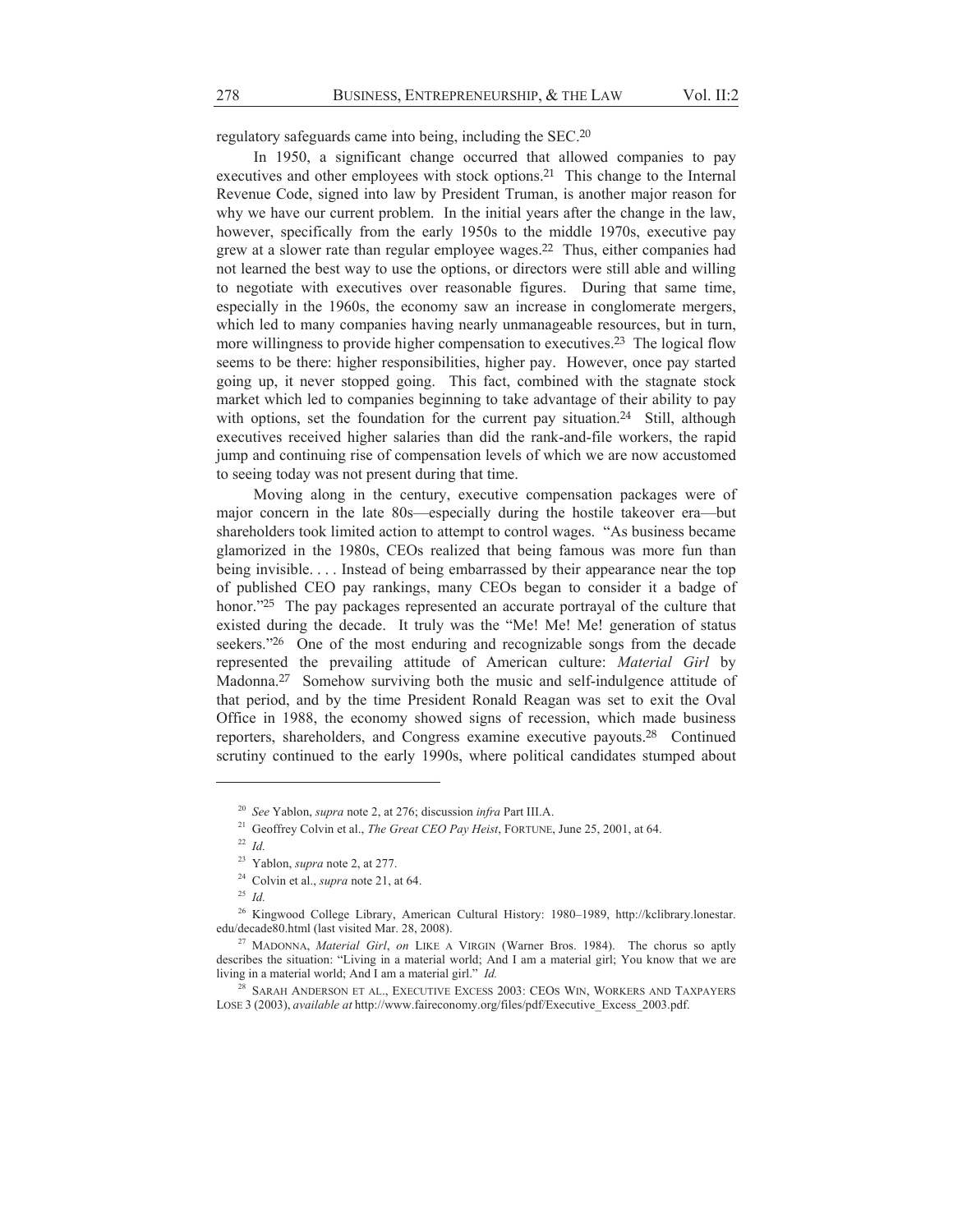passing legislation to control out-of-control executive pay packages.29 However, through the middle 1990s and because of the astonishing bull market conditions, albeit mainly built on the bubble of the volatile high-technology industry, those same shareholders and politicians that voiced concerns in the late 1980s and early 1990s seemed to lose interest in their attempts to limit executive compensation.<sup>30</sup> Human nature explains the response, or lack of response: as long as shareholders' dividends were high, they cared little about the compensation of those who seemed in control and responsible for those gains. $31$  That represents the ultimate "what have you done for me lately" attitude that began to take over in the decade. "In the late 1990s, as the stock market took off, CEOs became modern-day heroes. Few really seemed to mind that CEO pay was rising much faster than worker pay, much faster even than corporate profits or the stock market."32 After the recession in 2002 and continued economic instability that has followed, the attention has once again turned to controlling executive compensation. If we enter a bull economy in the near future, it is very likely the problem will continue with no answers in sight.

Since the late 1980s, executive pay levels have done nothing but dramatically increase, even through periods of recession in 2001 and 200233 and notwithstanding tax law changes and increased emphasis on more detailed disclosure to shareholders.<sup>34</sup>—Interestingly, the jump in compensation levels came partly due to an influx of equity-based packages.<sup>35</sup> Although firm size increased, "compensation levels increased far beyond what can be attributed to changes in size and performance."36 In 10 years, from 1995 to 2005, average CEO pay increased by over 100%, with  $60\%$  of the jump having no rational basis.<sup>37</sup> In 2006, the average salary for a CEO of an S&P 500 firm was \$15.06 million, representing an 11.5% increase over 2005.38 The question becomes what has happened since the turn of the 20th Century. Running a business in a way that ownership is separated from control has become the norm for success; why, then, have executive compensation packages continued to rise at extraordinary levels?

<sup>29</sup> *See, e.g.*, Bill Clinton for President 1992 Campaign Brochures, *available at* http://www.4president.org/brochures/billclinton1992brochure.htm ("Eliminate deductions for companies that . . . reward outrageous executive pay."); *see also* Martin, *supra* note 5, at 148 ("Executive compensation became an issue for the candidates in the 1992 presidential campaign.").

<sup>30</sup> *See* Janice Kay McClendon, *Bringing the Bulls to Bear: Regulating Executive Compensation to Realign Management and Shareholders' Interests and Promote Corporate Long-Term Productivity*, 39 WAKE FOREST L. REV. 971, 972 (2004); *see also* SARAH ANDERSON ET AL., *supra* note 28, at 3.

<sup>31</sup> McClendon, *supra* note 30, at 972.

<sup>32</sup> SARAH ANDERSON ET AL., *supra* note 28, at 3.

<sup>33</sup> *See* Lucian Bebchuk & Yaniv Grinstein, *The Growth of Executive Pay*, 21 OXFORD REV. OF ECO. POL'Y 283, 285, 289 (2005).

<sup>34</sup> *See* discussion *infra* Parts IV.A–B.

<sup>35</sup> Bebchuk & Grinstein, *supra* note 33, at 291. As this paper will discuss later, it appears that this jump in equity-based compensation resulted directly from efforts by Congress to control executives' pay through the Internal Revenue Code. *See* discussion *infra* Part IV.B.

<sup>36</sup> Bebchuk & Grinstein, *supra* note 33, at 286.

<sup>37</sup> *Id.* at 287.

<sup>38</sup> AFL-CIO, 2006 TRENDS IN CEO PAY (2007), http://www.aflcio.org/corporatewatch/paywatch/ pay/index.cfm?RenderForPrint=1 (last visited Mar. 31, 2008) (citing numbers from THE CORPORATE LIBRARY'S ANNUAL CEO PAY SURVEY 2007 (Corporate Library 2007)).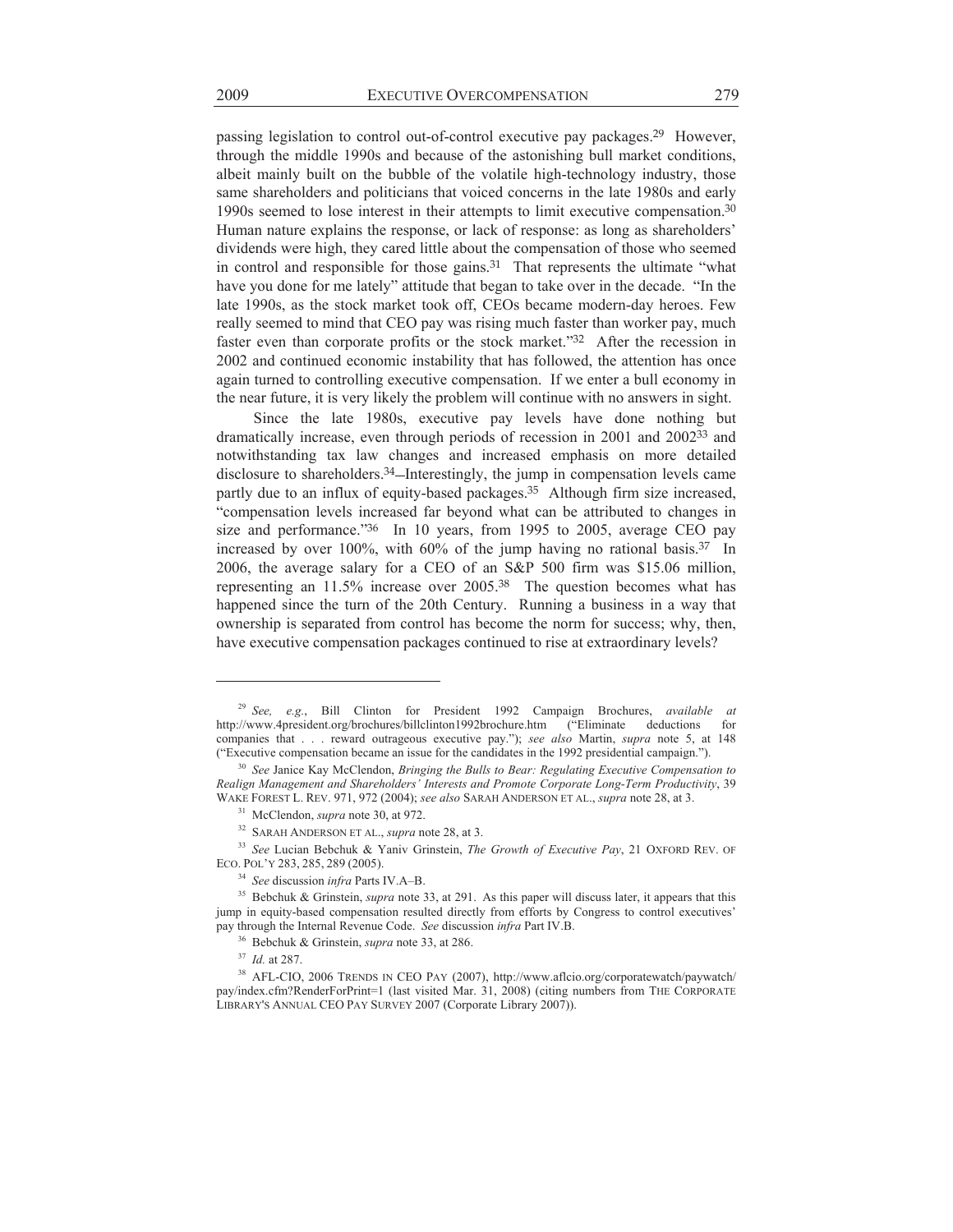# *B. The Failure of the Corporate Board*

It is impossible to identify one source or dispositive factor that has led to the undesired developments in corporate America. According to Warren Buffet, executive pay is the acid test for determining whether the American financial markets can monitor and reform themselves.<sup>39</sup> If this indeed is true, our markets are inflated, misleading, and working adverse to those who participate in them. It also indicates that, although no one factor is dispositive, the continued failure of the corporate board to work in shareholders' interests is the leading factor to executive overcompensation. Due to of the nature of ownership of public companies in America,40 corporate boards, due to the legal principles preventing active shareholder intervention, have significant power.41 These boards, however, still are unable or unwilling to negotiate at arm's length with executives regarding pay packages.<sup>42</sup>

#### *1. Agency Issues*

Many argue that executive overcompensation is a result of an agency problem, which is a perfectly logical conclusion. Adolph Berle and Gardiner Means first addressed this issue, specifically targeting problems inherent with separating ownership from control, in the 1930s,43 but the principles and ideas they developed remain practical today. Succinctly, the "[n]on-owner managers may be tempted to maximize their own welfare rather than the profits of the firm that employs them, preferring themselves over the shareholders who own the firm."<sup>44</sup> It is impossible to avoid this situation, primarily due to the large amount of business conducted and obligations involved in day-to-day business. The oldfashioned-individually-owned establishments that existed during the 1800s and early 1900s could no longer compete with businesses that moved to the corporate form and ownership through dispersed shareholders. Although shown that the corporate form provides a way to conduct efficient business transactions, which in turn creates economic advantages,45 some negative consequences exist.

With this type of business, the managers who run operations from day-to-day should act as agents for the firm, but they have other incentives to maximize their own interests.46 Additionally, the problem of shirking causes those in charge to do

<sup>&</sup>lt;sup>39</sup> Letter from Warren Buffett to Shareholders of Berkshire Hathaway, Inc. (Feb. 2004).

<sup>40</sup> *See* discussion *infra* Part II.B.1.

<sup>41</sup> Lucian A. Bebchuk, Reply, *Letting Shareholers Set the Rules*, 119 HARV. L. REV. 1784 (2006).

 $42$  AM. FED'N OF STATE, COUNTY & MUN. EMPLOYEES, AFL-CIO & THE CORPORATE LIBRARY, ENABLERS OF EXCESS: MUTUAL FUNDS & THE OVERPAID AMERICAN CEO 3 (2006), http://www.aflcio.org/corporatewatch/capital/upload/enablersofexcess.pdf.

<sup>43</sup> BERLE & MEANS, *supra* note 19.

<sup>44</sup> Henry N. Butler & Fred S. McChesney, *Why They Give at the Office: Shareholder Welfare and Corporate Philanthropy in the Contractual Theory of the Corporation*, 84 CORNELL L. REV. 1195, 1198–99 (1999).

<sup>&</sup>lt;sup>45</sup> *Id.* at 1197. Many factors exist for why the corporate form is better suited for large business, namely limited liability for the owners and perpetual life if all continues to go well.

<sup>46</sup> *Id*. at 1199*.*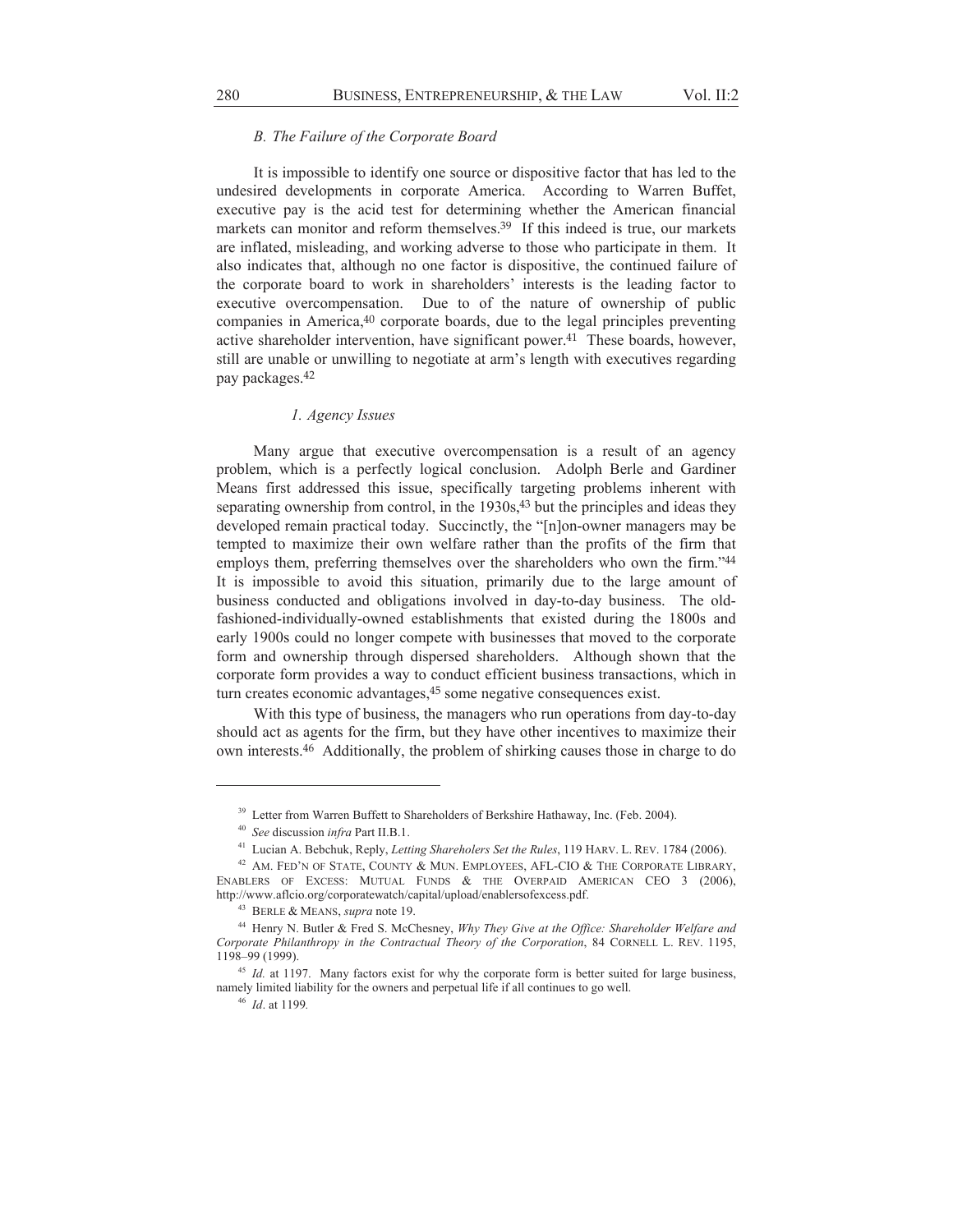as little as possible and still get the job done.<sup>47</sup> Both in turn affect how different groups, in this case management and shareholders, perceive different projects, with the former preferring to maximize short-term wealth to ensure their continued employment, and the latter preferring to maximize long-term stability to ensure a reasonable return on their investment. Shareholders desire management to engage in activities that increase overall firm profitability, but these actions may not result in the immediate profits for which are required in management-driven compensation plans. Thus, management has an incentive to do as little as possible while still maintaining short-term profitability of the firm.<sup>48</sup> Scholars have long argued whether security regulations, legal doctrines, or private agreements can best reduce the divergence in interests between the managers and shareholders, and the debate continues with no single theory better than the next.<sup>49</sup> What is certain is that the agency problem is significant. It affects how managers determine the extent of their efforts to produce profits for the corporation, which business opportunities to engage the firm in, and, most importantly for this paper, how managers bargain—or dictate terms—with corporate boards regarding compensation.<sup>50</sup>

State corporate law statutes design corporate boards to prevent the exact types of actions listed above by giving them control over ratifying and monitoring company executives and other fundamental transactions.51 Accordingly, by law, boards must make decisions to ensure corporate efficiency and ensure corporate assets are used to benefit shareholders.52 However, boards often do not have the ability to engage in effective monitoring that would benefit the shareholders. Most members have other jobs that require their full attention, and corporate business falls on the scale of priorities; further, some members serve on multiple boards in addition to full time jobs.<sup>53</sup> Because of that, increasing passivity prevails on boards at every publicly traded company in America.54 "Management, no longer checked, freely engages in conduct that is slothful, ill-directed, or self-dealing—all to the corporation's detriment."<sup>55</sup>

<sup>47</sup> Gregg D. Polsky, *Controlling Executive Compensation Through the Tax Code*, 64 WASH. & LEE L. REV. 877, 887 (2007).

<sup>48</sup> *See* Martin, *supra* note 5, at 153–54 (quoting Adam Smith, who, in 1776, recognized the problems created by the divergent interests of two parties in business).

<sup>49</sup> *See, e.g.*, *id.* (discussing the contractual theory); MELVIN A. EISENBERG, THE STRUCTURE OF THE CORPORATION: A LEGAL ANALYSIS (1976) (discussing the need for legal intervention); BERLE  $\&$ MEANS, *supra* note 19, at 233–40 (discussing needed regulations to control corporate managers). These three works span across sixty-seven years of economic and corporate theory, yet we still encounter problems that pre-existed each work.

<sup>50</sup> *See* LUCIAN BEBCHUK & JESSE FRIED, PAY WITHOUT PERFORMANCE: THE UNFULFILLED PROMISE OF EXECUTIVE COMPENSATION 16 (2004).

<sup>51</sup> Butler & McChesney, *supra* note 44, at 1201.

<sup>52</sup> Charles M. Elson, *Director Compensation and the Management-Captured Board—The History of a Symptom and a Cure*, 50 S.M.U. L. REV. 127, 128 (1996).

<sup>53</sup> BEBCHUK & FRIED, *supra* note 50, at 17.

<sup>54</sup> Elson, *supra* note 52, at 128.

<sup>55</sup> *Id.*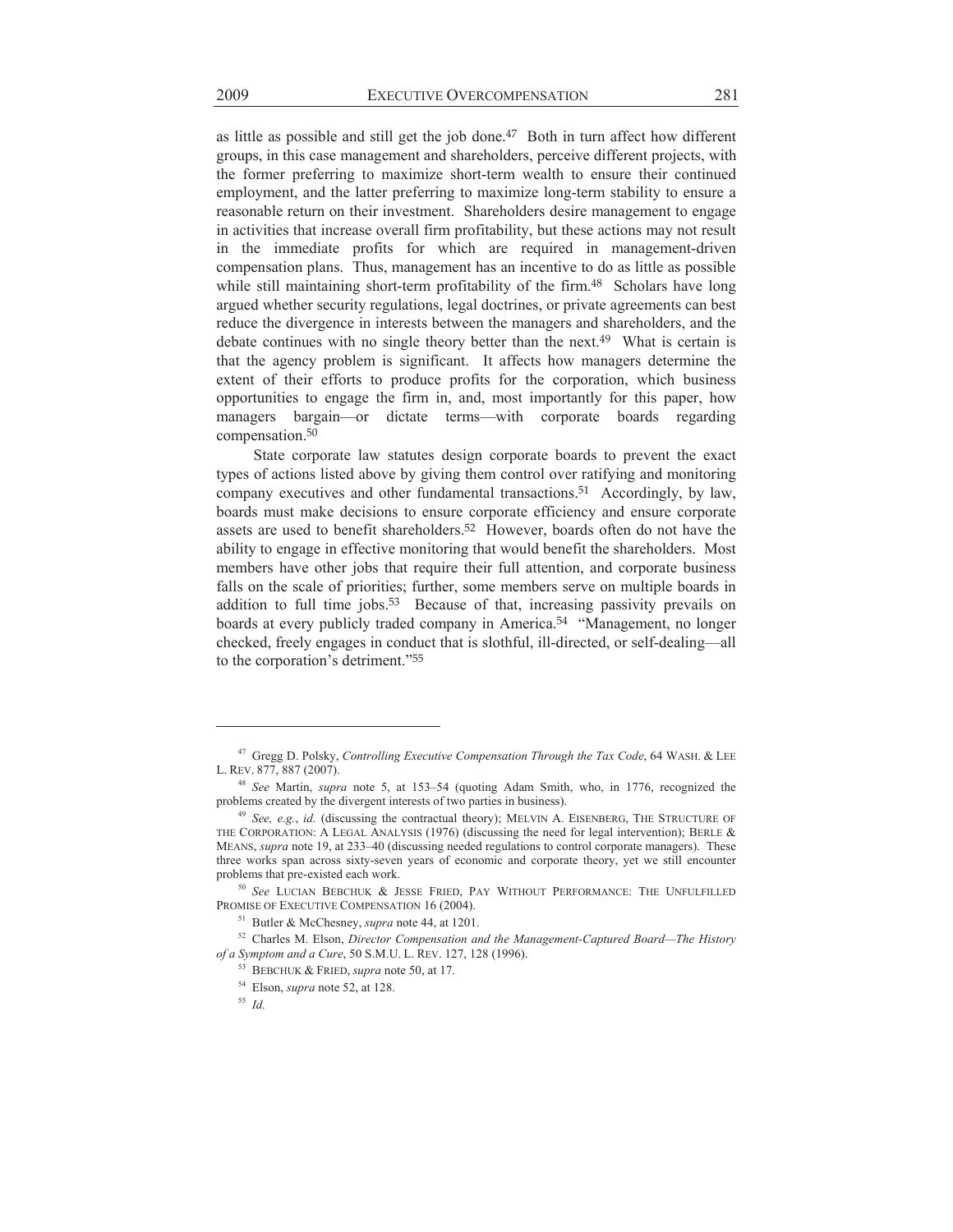# *2. Managerial Power Theory*

A leading theory for explaining why corporate boards fail to control executives is the product of Professors Lucian Bebchuk <sup>56</sup> and Jesse Fried;57 it emphasizes the concept that management exercises unchecked power in negotiations with the board, and directors' interest lies with the CEO and not to the corporation.58 Included in this theory is the recognition that directors, realizing their fate relates directly to the personal relationship they have with the CEO, seek to please management to ensure sustainability of their position.<sup>59</sup> Managers use their power to overcome the proper arm's length bargaining over compensation, which requires directors to disguise excessive compensation amounts from shareholders by camouflaging the payments as stock options and other deferred compensation.60 The point of hiding the excessive payments is to limit the "outrage" (as Bebchuk and Fried call it) by shareholders when they realize what the executives have received.<sup>61</sup> The theory holds that the only true restraint on executive compensation is shareholder outrage.

The theory suggests that executive overcompensation occurs because passive

Bebchuk's research focuses on corporate governance, law and finance, and law and economics, and he has published more than seventy research articles in academic journals in law, economics, and finance.

Harvard Law School's Faculty Biographies, http://www.law.harvard.edu/faculty/bebchuk/bio.shtml (last visited Mar. 29, 2008).

<sup>57</sup> From his biography at the University of California School of Law:

Jesse M. Fried is a Professor of Law at the University of California, Berkeley, and Faculty Co-Director of the Berkeley Center for Law, Business and the Economy (BCLBE). He holds an A.B. and A.M in Economics from Harvard University, and a J.D. from Harvard Law School. Fried joined the Berkeley faculty in 1997 following two years in practice and a two-year Olin Fellowship at Harvard Law School.

Fried's main areas of research are executive compensation, corporate governance, corporate bankruptcy and venture capital.

UC Berkeley School of Law, http://www.law.berkeley.edu/faculty/friedj/homepage.htm (last visited Mar. 29, 2008).

<sup>58</sup> BEBCHUK & FRIED, *supra* note 50, at 61–79; *see also* Michael B. Dorff, *The Group Dynamics Theory of Executive Compensation*, 28 CARDOZO L. REV. 2025, 2028 (2007) (outlining and describing the managerial power theory); Polsky, *supra* note 47, at 890–91 (explaining how the arm's length model and Managerial Power Model are products of the agency problem).

<sup>59</sup> BEBCHUK & FRIED, *supra* note 50, at 80–86.

<sup>60</sup> *Id.* at 61, 67.

<sup>61</sup> *Id.* at 64.

<sup>56</sup> From his biography on the Harvard Law School website:

Professor Bebchuk is the William J. Friedman and Alicia Townsend Friedman Professor of Law, Economics, and Finance and Director of the Program on Corporate Governance at Harvard Law School. Bebchuk is a Research Associate of the National Bureau of Economic Research and Inaugural Fellow of the European Corporate Governance Network.

Trained in both law and economics, Bebchuk holds an LL.M. and S.J.D. from Harvard Law School and an M.A. and Ph.D in Economics from the Harvard Economics Department. He joined the Harvard Law School faculty in 1986 as an assistant professor, becoming a full professor in 1988, and the Friedman Professor of Law, Economics and Finance in 1998.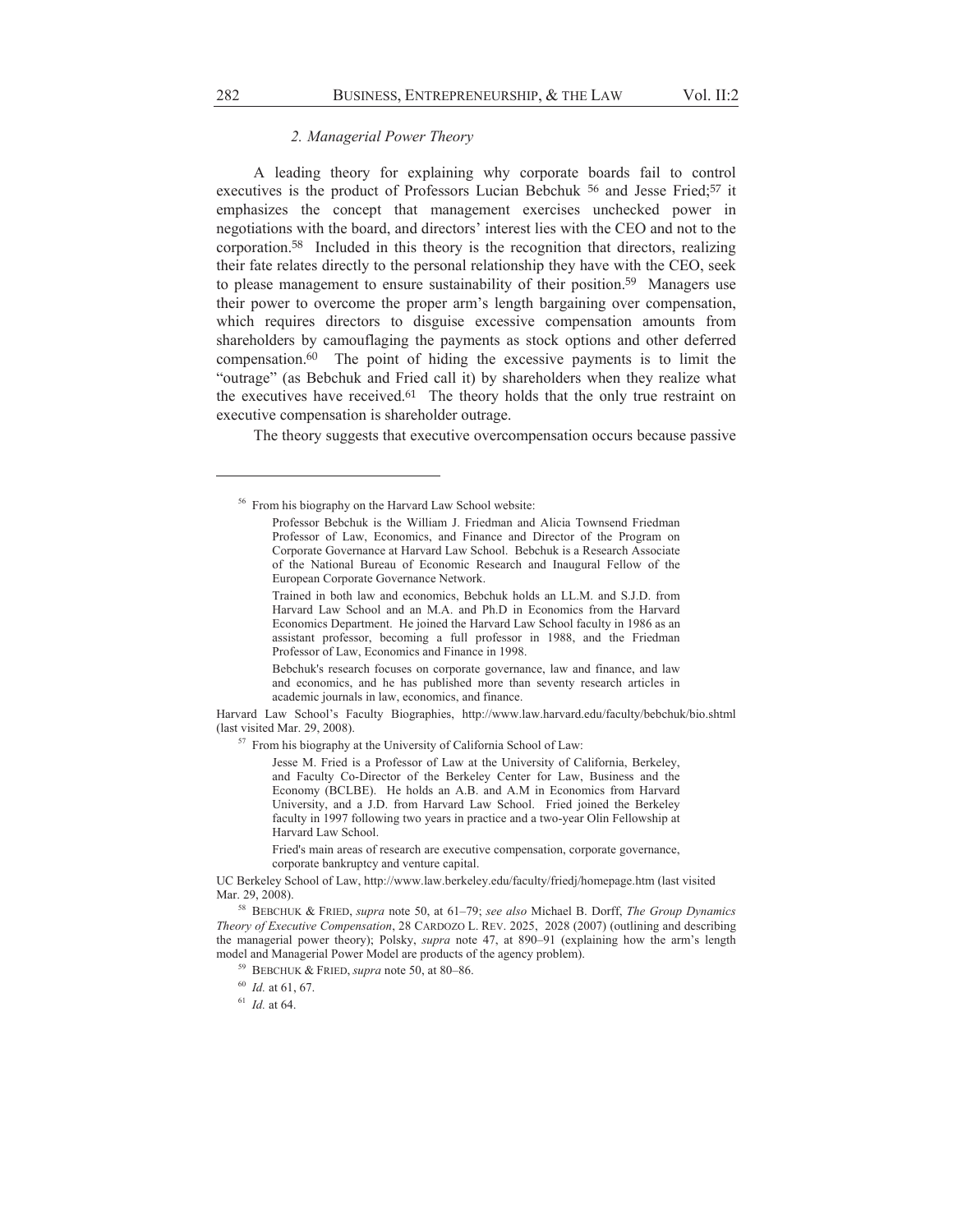boards agree to salary packages without the semblance of objective discussion,<sup>62</sup> and then try to cover for their laziness by camouflaging payments.63 The directors, even those on the compensation committees, are self-admittedly "'in the pocket of the CEOs'" and never engage in arm's length bargaining.64 Undoubtedly, this invites CEOs to dictate terms to the board. Further complicating the problem, CEOs usually sit on the boards for which they are supposedly "bargaining" with over compensation.65 Nothing could represent a higher level of conflicting interests, especially given the amount of money and other capital assets public corporations have at their disposal.<sup>66</sup>

Another way in which managerial power influences pay is that the law, by allowing for various anti-takeover measures and other obstacles, insulates managers from potential removal.<sup>67</sup> With no plausible threat of removal due to poor performance by directors, outsiders, or even shareholders, management has no other reasons or influences to make them take lower pay.68 Thus, anyone that would potentially challenge an excessive pay package can do nothing but wait for the executive to leave.69 Assuming one had the ability to challenge, "[S]ince at least the 1960s courts have been far more deferential to the board's decision to enter such [compensation] contracts" even if evidence exists of hardly objective bargaining.70 It is a circular analysis, with the conclusions ending the same every time: executives take home millions, directors maintain the status quo, and shareholders receive less for their investment. Additionally, the legal ramifications surrounding board passivity are either insignificant or non-existent. Provided companies disclose all compensation in their public filings,<sup>71</sup> and the board of

<sup>62</sup> Susan J. Stabile, *One for A, Two for B, and Four Hundred for C: The Widening Gap in Pay Between Executives and Rank and File Employees*, 36 U. MICH. J.L. REFORM 115, 128 (2002) ("executive 'overcompensation is basically the fault of passive boards that agree to salary packages on demand, without spirited negotiations'").

<sup>63</sup> BEBCHUK & FRIED, *supra* note 50, at 68. The camouflaging of benefits can come through granting equity instruments or it can come in the form of lucrative retirement packages. *Id.* at 95–111. Furthermore, the hidden benefits can come in the form of loans to executives, even though provisions in Sarbanes-Oxley bar their use. 15 U.S.C. § 78m(k) (2008). Existing loans at the time of the prohibition, however, are exempted from this ban. BEBCHUK & FRIED, *supra* note 50, at 112.

<sup>64</sup> Stabile, *supra* note 62, at 128.

<sup>65</sup> *See* BEBCHUK & FRIED, *supra* note 50, at 38–41.

<sup>66</sup> Not only do executives exercise a great amount of control during their negotiations, some have a great amount of control over who will be their successor. *See, e.g.*, Kip Walton, *Disney Sues Disney: Shareholders After Another Election*, DAILY FIN. NEWS, May 10, 2005, http://www.dailyfinancenews. com/Disney-Sues-Disney\_s757.html (last visited Apr. 2, 2008) (discussing how ousted CEO Michael Eisner handpicked his successor, whom the board voted for with no questions asked). Therefore, shareholders can go through the painstaking effort and costs associated with a proxy contest only to have the management or board member they somehow remove pick his successor.

<sup>67</sup> BEBCHUK & FRIED, *supra* note 50, at 83–85 (referring to Poison Pills).

<sup>68</sup> *See id.* at 45–46. Why would anyone take lower pay when what they make is legal and for what was "negotiated?" If we were to accept the notion of proper negotiation, this paper would be as useless as a politician's promises.

<sup>69</sup> *See generally id.* at 45–52 (describing the limited power shareholders have to intervene in the corporate affairs of a publicly traded business).

<sup>70</sup> Aaron D. Jones, *Corporate Officer Wrongdoing and the Fiduciary Duties of Corporate Officers Under Delaware Law*, 44 AM. BUS. L.J. 475, 501 (2007).

<sup>71</sup> *See* discussion *infra* part IV.A.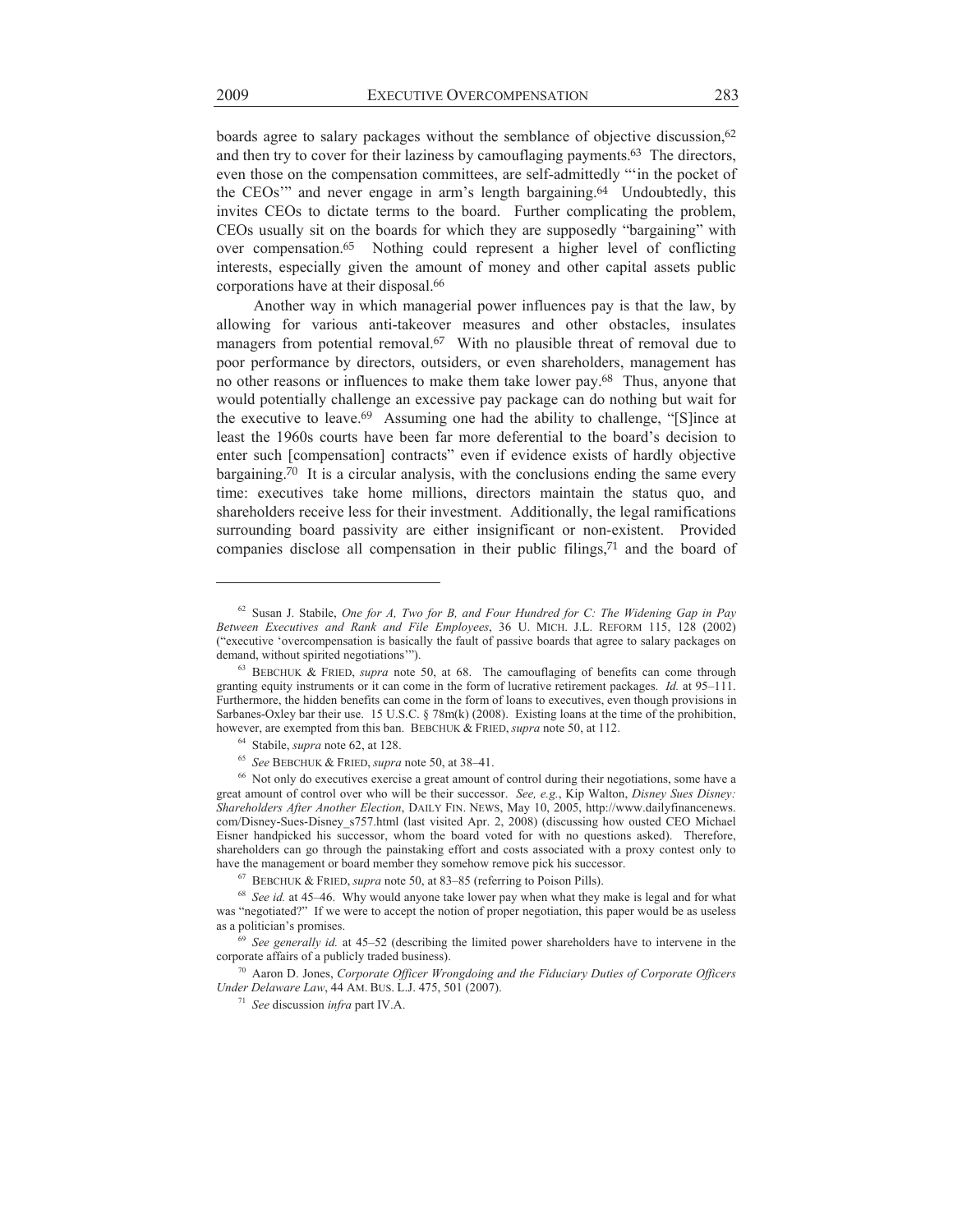directors does not engage in gross misconduct that would give rise to liability,<sup>72</sup> executives and directors are truly free to do whatever they please.

Though the managerial power theory seems to address why executives are able to obtain such high pay packages, some believe that the only problem is the inability of directors and compensation committees to negotiate in the best interests of the corporation.73 Although this theory ignores the reality that these same directors have well-developed negotiating and analytical skills, especially when it comes to allocating resources, large contracts, and general business techniques, the end results are still the same as with the Managerial Power Theory: the executives have all the control and power in the board room.74 "To break management's grip on the board and stimulate real oversight, an appeal must be made to the director's same sense of personal self-interest,"75 pride, or security, all of which management currently controls. Until there is a major change, in either the law or the governance structure of corporations, the problems will continue to exist.

#### *3. Group Dynamics Theory*

In recent years, the executive compensation problem has received attention from psychologists to determine what exactly causes the lack of bargaining. This is much more theoretical than the Managerial Power Theory because it bases not on specific tendencies of management or boards, but on examining general human tendencies. The Group Dynamics Theory opines that executive overcompensation occurs as result of a flaw within a group's psychological behavior.76 Because the group—board of directors—desires to act as a cohesive unit, any decisions, whether major or minor, become products of "groupthink;" however, management does not exercise the degree of control as suggested with the Managerial Power Theory, but simply manipulates the group in one way or another.<sup>77</sup> Groupthink is a phenomenon that can best be quantified by examining a group of people with similar interests all wanting to make a process run smoothly, so each member agrees on uniform terms, even though some member had some objections to the result. This process is used to ensure and facilitate unanimous "clubby" decisions.78 Another interpretation, more simply stated, is that this phenomenon is the "good old boy" theory. The executive neither dominates nor dictates terms to

<sup>77</sup> *Id.* at 2030.

<sup>72</sup> Jones, *supra* note 70, at 477; *see infra* note 240 and accompanying text. Examples from Delaware Law are used because most companies referred to herein are incorporated in Delaware.

<sup>73</sup> *See, e.g.*, Michael C. Jensen , Kevin J. Murphy & Eric G. Wruck, *Remuneration: Where We've Been, How We Got Here, What Are the Problems, and How to Fix Them* 53 (Harvard Fin., Working Paper No. 44-2004, 2004), *available at* http://papers.ssrn.com/sol3/papers.cfm?abstract\_id=561305 ("poor negotiating expertise on the part of remuneration committees may explain more of the increase than captive board members catering to entrenched managers").

<sup>74</sup> *See id.* at 54; BEBCHUK & FRIED, *supra* note 50, at 24–30.

<sup>75</sup> Elson, *supra* note 52, at 133.

<sup>76</sup> Dorff, *supra* note 58, at 2029.

<sup>78</sup> IRVING L. JANIS, GROUPTHINK: PSYCHOLOGICAL STUDIES OF POLICY DECISIONS AND FIASCOES 247 (2d. ed. 1982).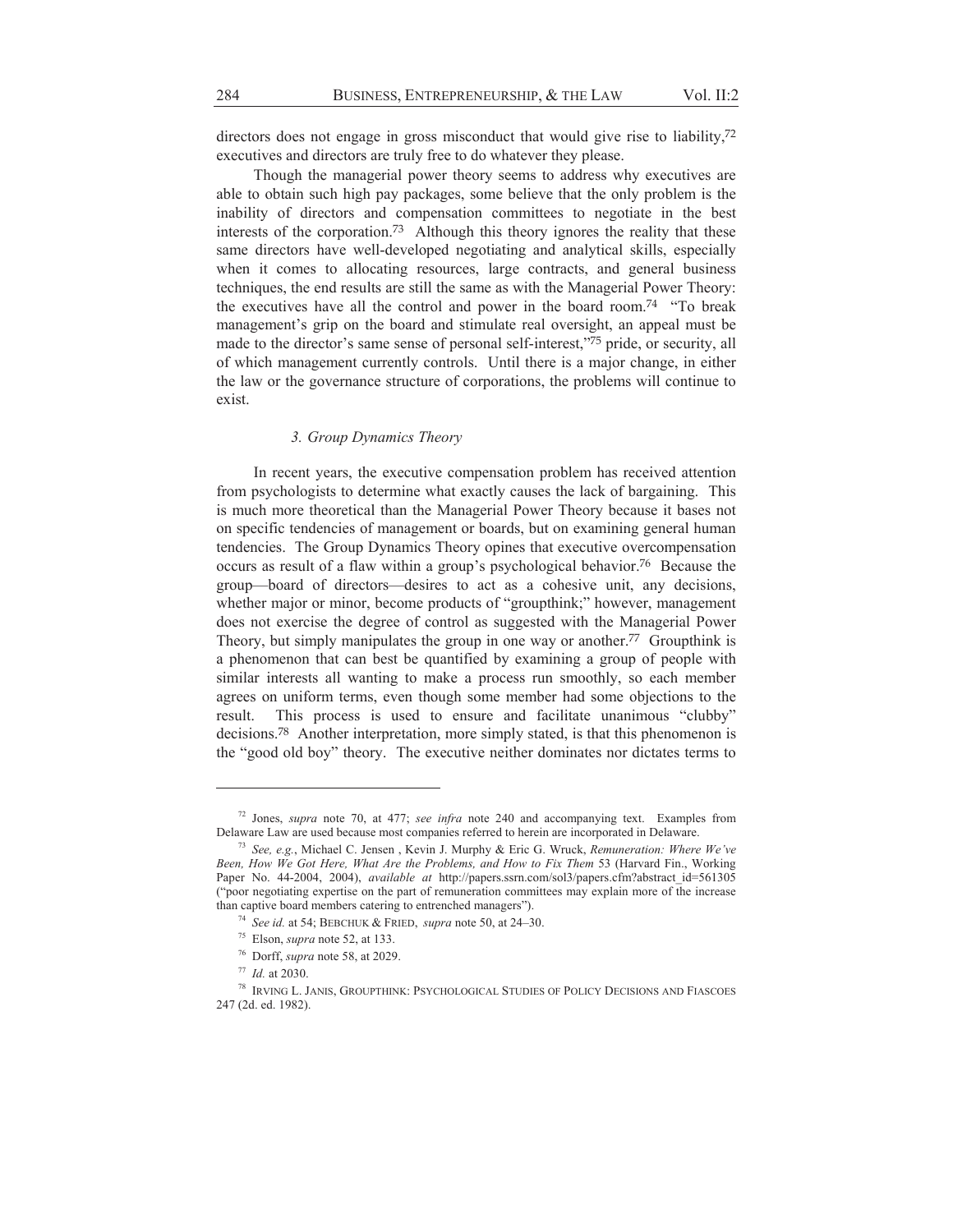the board, but simply becomes such a part of the group that all decisions receive glossy analysis.79 The foundation is there, and "[g]roupthink seems likely to develop on many corporate boards,"80 mainly due to the members homogeneous composition.<sup>81</sup>

In this situation, it is not that the executives force directors into making poor decisions, but that the pressure to act as a uniform group makes the board decide as it does. Thus, the Group Dynamics Theory does share some attributes with the Managerial Power Theory, most notably that the results are the same: executives receive excessive payments without the arm's length bargaining process. Furthermore, this theory recognizes that directors, provide they, in the first place, would engage in objective bargaining, "have little incentive to spend time working through the details of a complex compensation package, much less to dream up alternatives to the traditional forms of compensation."82 This is due to the overarching intent of following the group. Not one director wants to cause unrest by going against the unanimity.83 Thus, the status quo remains as such and the lemmings march on.

#### *4. Other Possible Explanations and Justifications*

There are several practical explanations why executives receive lucrative pay packages without the benefit of objective analysis, but they all share some similarities with ideas established in the Managerial Power and Group Dynamics Theories. One must only examine the structure and nature of a publicly traded corporation to obtain an idea of why the problem exists. Because of the wide dispersion of shareholders, a power vacuum exists within a corporation, and regardless of whether company executives seek control of the board, because of this vacuum, the default system is one where the CEO dominates the board.84 This domination is not because the executive intends to dominate the board, or because the group believes it to be the simplest and easiest way to run the company, but it happens as part of the natural human behavior. Again, there are aspects of the governance system that tend to favor this outcome. Mainly, executives maintain domination and control over the proxy process thereby handcuffing the shareholders from the ability to exercise any governing power.<sup>85</sup> Even recognizing this as a leading factor turns one to recognize that there is a failure on the part of

<sup>79</sup> Dorff, *supra* note 58, at 2036.

<sup>80</sup> *Id.* at 2038.

<sup>81</sup> *Id.* at 2038–39 n.72 (citing KORN/FERRY INTERNATIONAL, ANNUAL BOARD OF DIRECTORS STUDY 10 (2003)). "Public company boards overwhelmingly consist of white, middle-aged men from privileged backgrounds who have spent their careers working for large corporations." *Id.*

<sup>82</sup> *Id.* at 2045.

<sup>83</sup> *Id.* 

<sup>84</sup> *See* Marcel Kahan, *The Limited Significance of Norms for Corporate Governance*, 149 U. PA. L. REV. 1869, 1891 (2001).

<sup>85</sup> *See* Leo E. Strine, Jr., *Response to Increasing Shareholder Power: Toward a True Corporate Republic: A Traditionalist Response to Bebchuk's Solution for Improving Corporate America*, 119 HARV. L. REV. 1759, 1775 (2006) (noting that proxy contests are so expensive, yet the board and incumbent management have unlimited access to the company's coffers).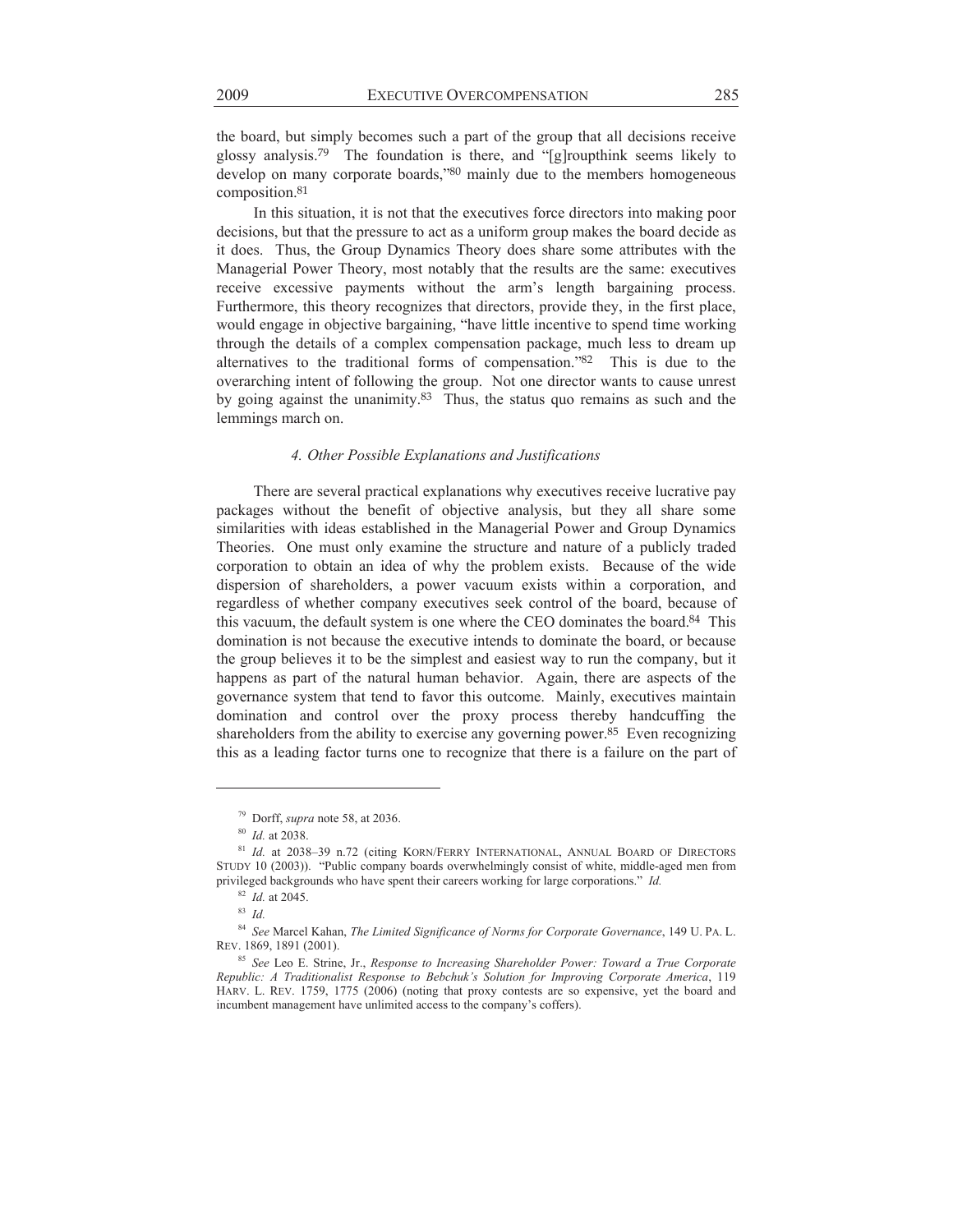the SEC. Of course, extending the blame further for the sake of finding some reason to point to would extend into criticizing and seeking reform of the *laissez faire* approach in the American market economy. This, however, would be complete overkill.

Proponents of another theory, the Optimal Contracting Theory, opine that because public corporations generate mass sums of money and resources, payments to executives indicate an efficient use of the ability to contract with those that will produce a return on assets.86 Thus, provided the corporation is doing well, any pay structure negotiated, used in the loosest sense of the word, with the executives are efficient and appropriate. This theory also goes to argue that the skills, knowledge, and abilities of top-performing CEOs makes them a scarce resource, in fact, such a scarce resource that companies, acting through their boards, should be willing to pay what the market dictates to retain their valuable commodities.87 Those that argue executive compensation is not a problem, provided it is the result of a negotiated contract in the best interests of the corporation, prefer this approach. Again, though, we must go back and look at the true essence of the agreements to determine if there is fair negotiation. If it really is an optimal contract, why do the executives still make millions when the companies struggle?

Still yet, another justification comes from the responsibilities and risks of the executive position itself. Recently ousted from his position as CEO at Vivendi Universal and shamed by accusations that he engaged in fraud, Jean-Marie Messier stated before agreeing to serve in that position, "The possibility of being fired by one's shareholders, whether as a result of a takeover or for any other reason, is one of the risks of being a chief executive. We are paid for that. And well paid."88 He went on to describe that he would never ask for excessive payments when he left his position, but two years later, his attitude changed, and he asked for millions in a severance agreement.<sup>89</sup> It is true that executives should receive some type of risk premium because their jobs are not as secure,90 but this argument falters for two reasons. First, executives have just as much job security as any other ordinary employee, and second, studies suggest that job security is not as important of a factor to employees, including executives.<sup>91</sup> Why should executives receive a premium for an issue they do not consider important in deciding where to work? However, that has become a given in the current pay structures and likely not to change.

<sup>86</sup> Dorff, *supra* note 58, at 2029.

<sup>87</sup> *Id.*

<sup>88</sup> Jo Johnson, *Vivendi Universal's Former Chief Executive Denies Any Stain on His Reputation*, FIN. TIMES, Dec. 29, 2003, at 13.

<sup>89</sup> *Id.*

<sup>90</sup> Stabile, *supra* note 62, at 125.

<sup>91</sup> *Id.* at 126-27.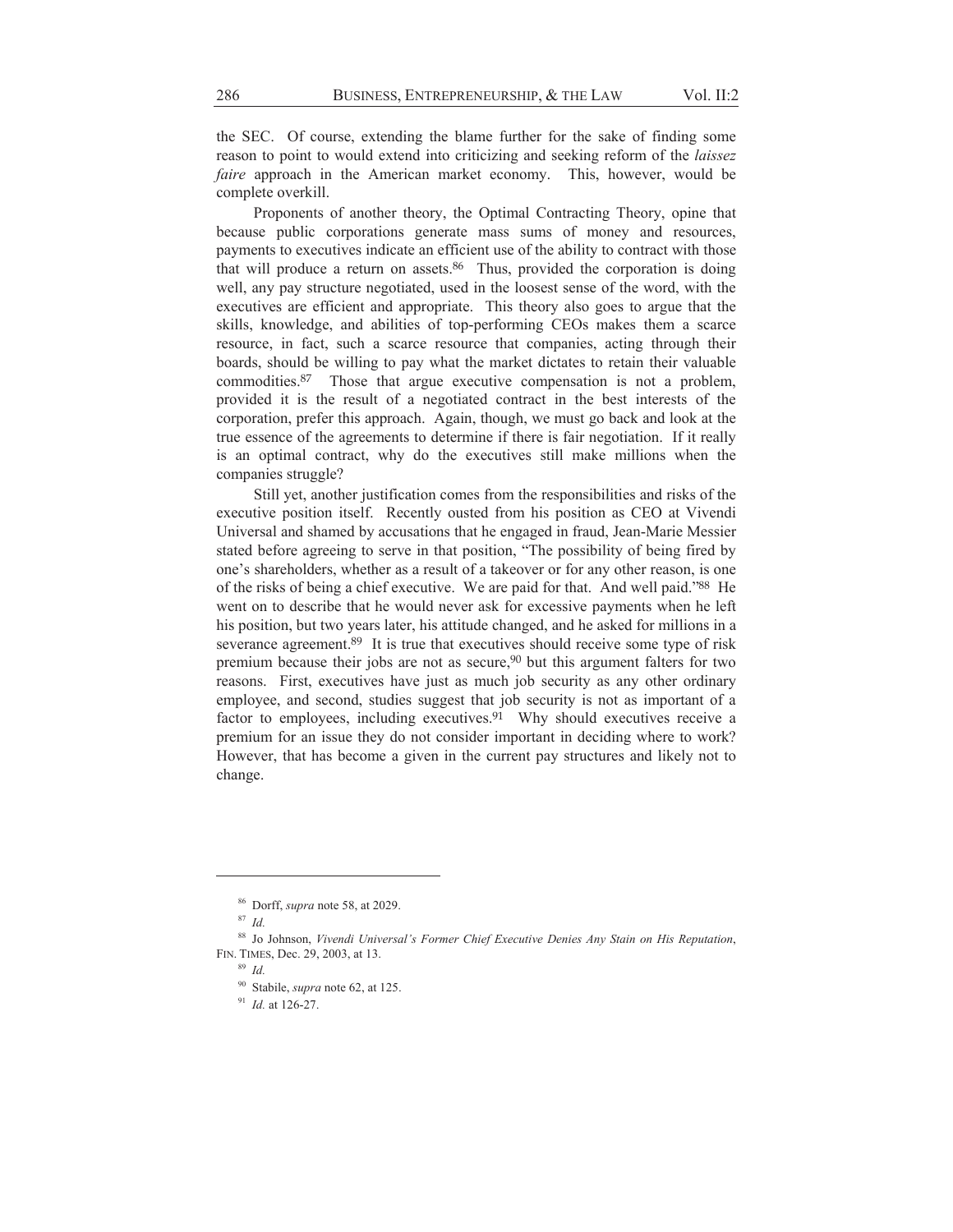# *C. Lasting Effects*

#### *1. Rank-and-File Inferiority Complex*

As executive pay continues to rise, there is an undeniable realization that the rank-and-file employees will begin to feel inferior in their place in the companies. Stated otherwise, the people who actively engaged the public to facilitate the revenue for the company they work for are being left far behind in terms of pay, resulting in feelings that the company does not appreciate their efforts and takes advantage of their abilities. We must only look at the differences in pay between the rank-and-file employees and executives. The CEO-worker pay gap in 2002 was 282–1, 7 times larger than the ratio of 42–1 in 1982.<sup>92</sup> Even more drastically, the CEO-worker pay ratio in 2000 was an astounding  $531-1.93$  Though that ratio decreased in years where the American economy struggled thereby indicating some type of reality check on the executives, the differences are still staggering. For a more realistic and quantifiable analysis, compare the growth numbers in executive pay to that of the salaries of ordinary employees, specifically focusing on the minimum wage for ease. "If the federal minimum wage, which stood at \$3.80 an hour in 1990, had grown at the same rate as CEO pay, it would have been \$14.40 in 2002 instead of \$5.15."94 That figure is astonishing, especially given that it represents a number that is six years old.

Not only are executives making money at an exponentially greater level than the rank-and-file employees are, but they have proven that, when circumstances show impending financial disaster, the executives are more than happy to allow the rank-and-file employees to bear the burden and heartache of experiencing the fall of the company. Specifically, during the Enron crisis, company executives were liquidating their portfolios while the rank-and-file employees were doing all they could to fill up their  $401(k)$  assets with the same Enron stock insiders knew was worth less than the paper in the recycling bins.<sup>95</sup>

The immediate question is whether executives are truly a valuable commodity that corporations should be paying hundreds of millions of dollars. One could argue that many regular employees could do just as well as executives, yet because they do not have the required Ivy League educations, no corporation will give them a legitimate opportunity. This argument is exemplified by evidence that shows executives in Japan and Germany are not separated by the enormous

<sup>92</sup> *See id.* at 115–18; ANDERSON ET AL., *supra* note 28, at 21.

<sup>93</sup> ANDERSON ET AL., *supra* note 28, at 21.

<sup>&</sup>lt;sup>94</sup> *Id.* At that hypothetical level, and assuming a minimum wage earner works forty hours a week, with no overtime, and gets two weeks off in a year, the worker's yearly gross income would be \$28,800. Adjusted to today's dollars, the minimum wage would be \$17.23, and the gross income would be \$34, 467.63, both based on the average increase in the Consumer Price Index. Enter calculations at MeasuringWorth.com, http://www.measuringworth.com/uscompare/ (last visited Mar. 16, 2009). Both figures are significantly higher than their true value today. The current minimum wage in Texas is \$6.55. U. S. Dept. of Labor, Minimum Wage Laws in the United States, http://www.dol.gov/esa/ minwage/america.htm#Texas (last visited Mar. 16, 2009). With the same assumptions as above, the yearly gross income is \$14,000.

<sup>95</sup> Stabile*, supra* note 62, at 117; ANDERSON ET AL., *supra* note 28, at 21.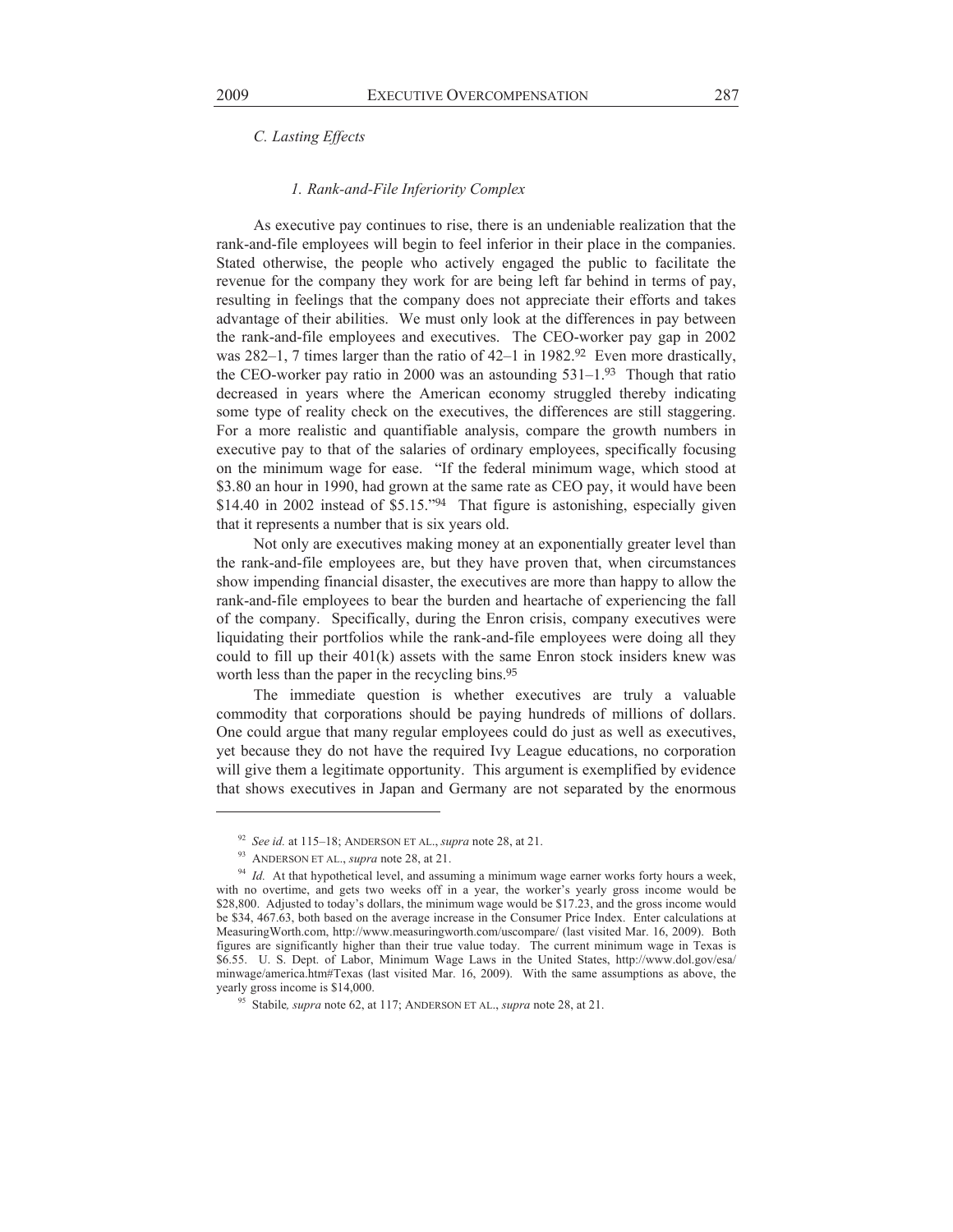pay gap that exists in the United States.<sup>96</sup> Others argue that the executives are worth every penny they are paid, mainly because there are only a select few that can handle the responsibilities.<sup>97</sup> What is seemingly uniform is that rank-and-file employees feel inferior, both in esteem and in worth. A poll conducted in 2002 concluded that eighty-seven percent of respondents believed that top company executives are paid more than they deserve, and, significantly, the managers earn more at the expense of ordinary workers.<sup>98</sup> Furthermore, empirical evidence indicates that when a CEO cuts employees from his company's workforce, his compensation increases significantly the next year.99 This indicates that boards reward those executives that cut the workforce, thereby giving executives the incentive to make job cuts, even if they are not justified. This also indicates that management seems to treat ordinary employees as bargaining devices with boards in that if the executives promise cuts to decrease the outflow of company resources, they will be compensated accordingly, even if the firm does not perform better. Ordinary workers will likely begin to feel inferior, thus leading to a decrease in production.100 Further, this inferiority could lead to a decrease in worker motivation and disrupt effective teamwork.<sup>101</sup> If this occurs, the stability of the American economy could be in jeopardy.

#### *2. International Comparisons*

To broaden the context of the executive compensation problem, it is important to examine how the United States' approach compares to that of the rest of the world. This could influence whether the American market maintains its dominance in the ever-globalizing world economy. Just as with rank-and-file employees, executives in America receive significantly higher compensation than their counterparts in Japan, Britain, and Germany.102 This is hardly surprising. Though most of this comes from the preferential use of stock options in the United States,<sup>103</sup> it also might have a lot to do with the fact that "shareholder rights in the U.S. are weaker than they are" elsewhere in the world.104 In particular, the

<sup>96</sup> Stabile*, supra* note 62, at 121 & n.22; *see* discussion *infra* Part III.D.2.

<sup>97</sup> *See, e.g.*, JAMES K. GALBRAITH, CREATED UNEQUAL: THE CRISES IN AMERICAN PAY 6 (1998); IRA T. KAY, CEO PAY AND SHAREHOLDER VALUE: HELPING THE U.S. WIN THE GLOBAL ECONOMIC WAR 19 (1998); Mark J. Loewenstein, *The Conundrum of Executive Compensation*, 35 WAKE FOREST L. REV. 1, 5-6 (2000). The same factors that lead to the increase in CEO pay do not apply to rank-andfile employees. Stabile, *supra* note 62, at 122.

<sup>98</sup> ANDERSON ET AL., *supra* note 28, at 3.

<sup>99</sup> *Id.* at 5–7; *see* Table 1.1: CEO Pay at the 50 Companies with the Most Layoffs Announced in 2001. *Id*. at 6.

<sup>100</sup> *See* Stabile, *supra* note 62, at 143-48.

<sup>101</sup> *Id.* at 147.

<sup>102</sup> *See* Kevin J. Murphy, *Explaining Executive Compensation: Managerial Power versus the Perceived Cost of Stock Options*, 69 U. CHI. L. REV. 847, 866 (2002); *see also* Martin, *supra* note 5, at 158–60 (explaining how the SEC should take, as an example of effective executive pay disclosures, the British reform aimed at involving shareholders in determining compensation packages).

<sup>103</sup> Murphy, *supra* note 102, at 866.

<sup>104</sup> *Hearing on Empowering Shareholders on Executive Compensation Before the United States House of Representatives, Committee on Financial Services,* 110 Cong. 9 (2007) (written testimony of Professor Lucian Bebchuk) (hereinafter Bebchuk Testimony), *available at* http://financialservices.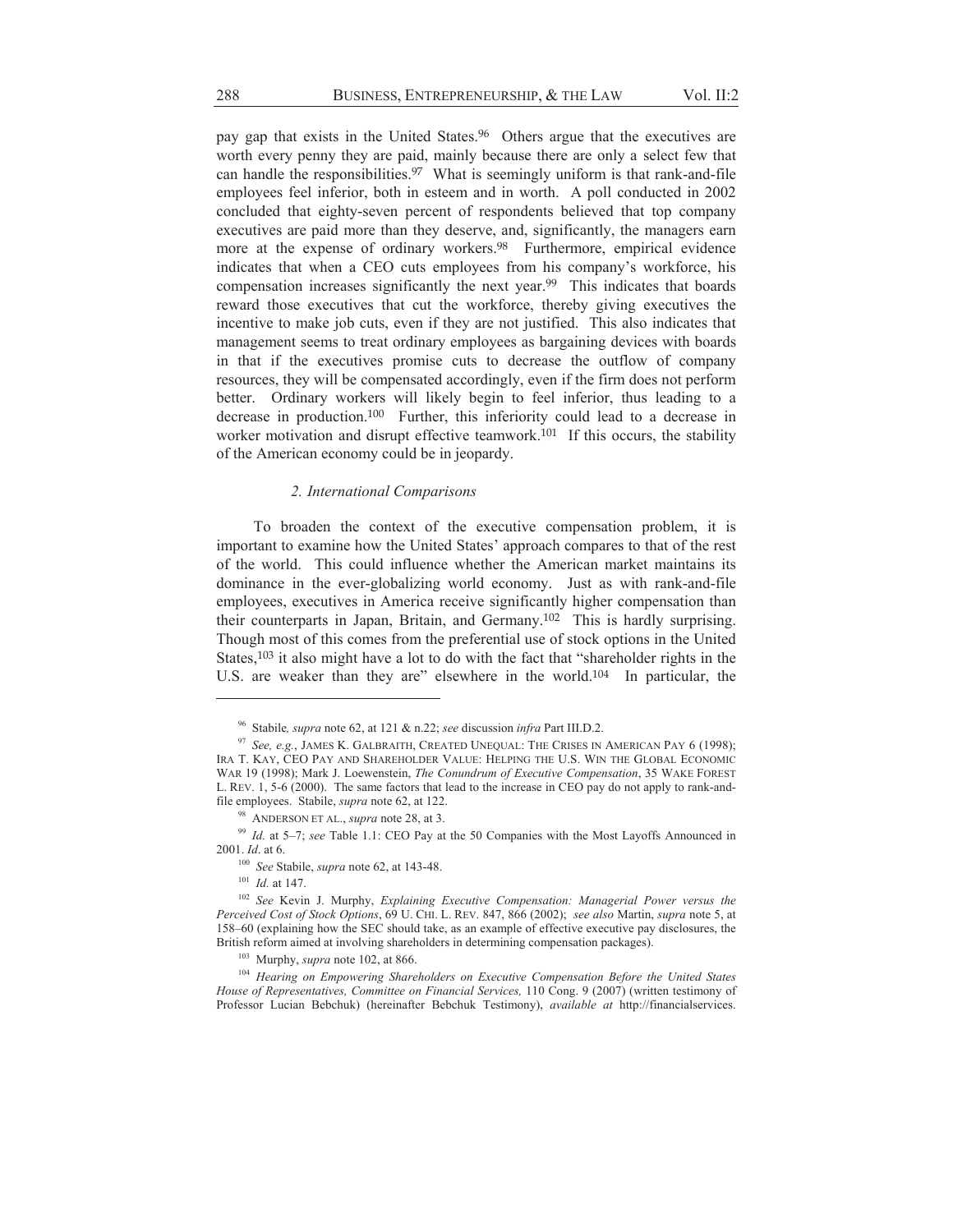differences in shareholder rights in the United States and the United Kingdom are very distinct. First, shareholders in the United Kingdom have the ability to remove and nominate directors to the board.105 This fact makes it easier for British shareholders to make directors more accountable. In doing so, the directors take more initiative to ensure that executives' compensation is more reasonable, especially when compared to that in the United States.106 Second, shareholders in the United Kingdom have the ability to call special meetings and amend corporate charters through resolutions to address issues that cannot wait until the annual meetings.<sup>107</sup> Not only do the shareholders have more power to remove directors they believe are not acting in their best interests, new British reforms have made the normally passive investor a more active player in corporate governance.<sup>108</sup> Finally, boards in the United States have the ability to engage in more decisive and aggressive defensive tactics in response to potential takeovers.<sup>109</sup>

Given the fact that executives in the United Kingdom earn less money than executives in the United States, but, "[b]etween 2000 and 2005, the [Financial Times Stock Exchange] FTSE 100's average annual return was 6.5% while the Dow Jones Industrial Average was 2% during the same period,"110 it would seem that some explanation is required. The approach taken by the United Kingdom represents the corporate law system in place around the world; only the United States has so many impediments restricting shareholder power.<sup>111</sup>

The best counterargument is that most businesses prefer the American system because it allows the board and management to have more autonomy. Traditionally, companies favored the regulatory controls imposed by the government and SEC, which normally gave companies wide latitude and freedoms,112 provided the companies followed all disclosure rules. This changed somewhat in the wake of the Sarbanes-Oxley,<sup>113</sup> which established requirements for more oversight and accountability by directors and executives.<sup>114</sup>–It is true that

house.gov/hearing110/htbebchuk030807.pdf.

<sup>105</sup> *Id.*

-

<sup>107</sup> Bebchuk Testimony, *supra* note 104, at 5.

<sup>108</sup> Martin, *supra* note 5, at 158. The enhanced disclosures include reports on "the current value of executive pension plans and severance agreements." *Id.* The reports must also indicate whether an executives compensation package was negotiated by a member of the compensation committee or consultant. *Id.* at 159.

<sup>109</sup> Bebchuk Testimony, *supra* note 104, at 5.

<sup>111</sup> Lucian Bebchuk, *The Case for Increasing Shareholder Power*, 118 HARV. L. REV. 833, 848 (2005).

<sup>106</sup> *See* Martin, *supra* note 5, at 158–59.

<sup>110</sup> Martin, *supra* note 5, at 158-9.

<sup>112</sup> *See generally* Murphy, *supra* note 102, at 866–67. Professor Murphy discusses the unique approach taken in the United States regarding the accounting methods for options, and explains that this has caused the increasing use of the options because of the tax benefits. *Id.* at 867. "These tax and accounting differences can help explain why U.S. boards are more generous with their option grants than are boards in other countries." *Id.*

<sup>113</sup> Sarbanes-Oxley Act of 2002, Pub. L. 107-204, 116 Stat. 745 (codified at various sections in Title 15 and 18 U.S.C.).

<sup>114</sup> *See generally* Sarbanes-Oxley Act of 2002, 18 U.S.C §1514A (Supp. IV 2004). An in-depth discussion on the effects of the Sarbanes-Oxley legislation is well beyond the scope of this paper. What is important for this section is to note that the increasing regulations are forcing issuers to list in other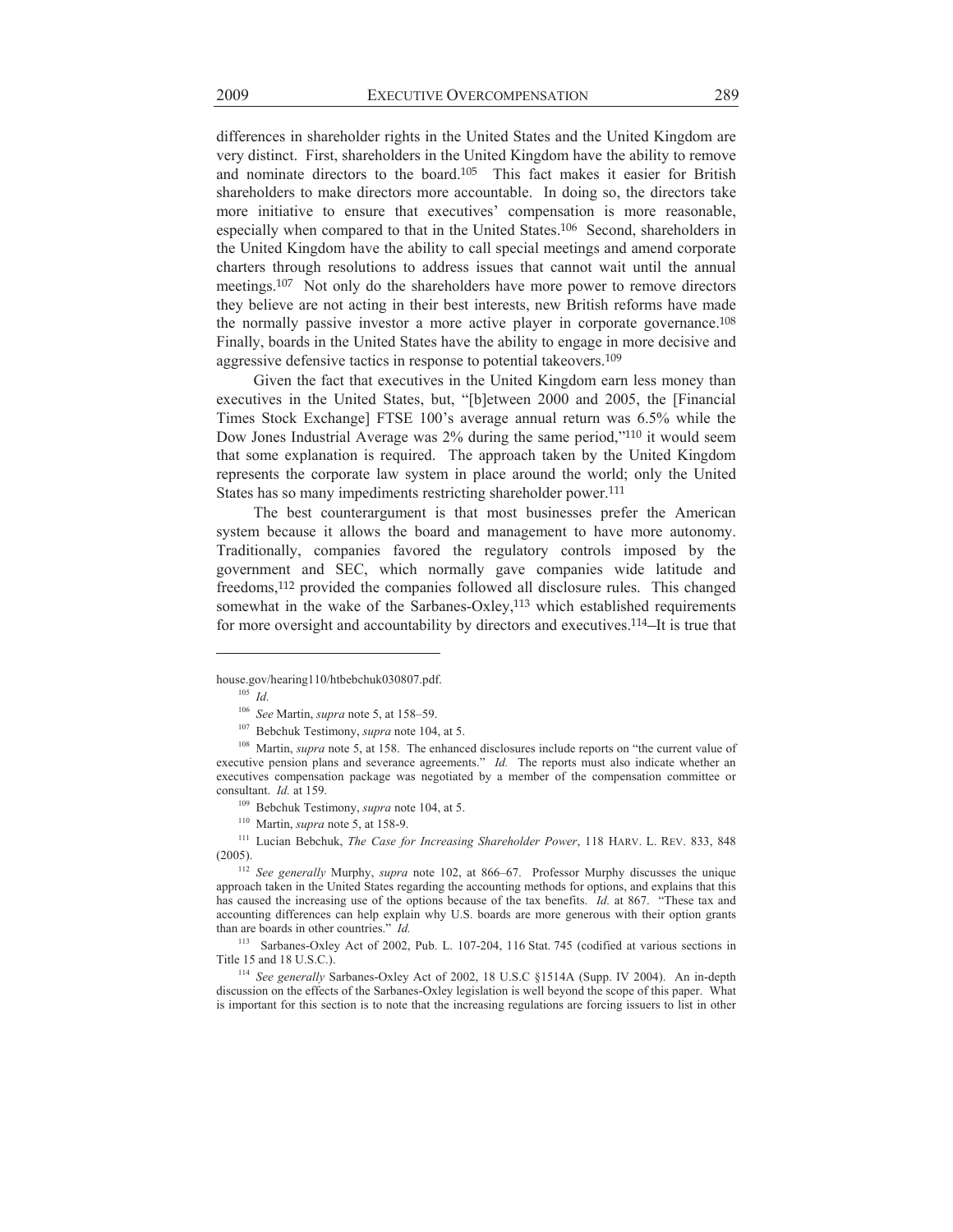most of the largest businesses in the world are incorporated in the United States, however a trend has emerged:

[S]ince the new regulatory mechanisms have been put in place, developments in the U.S. capital market have not been positive. In 2000, 90% of the funds raised by foreign companies through new stock offerings were raised in the U.S. The "90% rule" held in 2005, too, but in reverse—90% of the funds raised by foreign firms through new listings occurred in Europe and other non-U.S. markets. Last year, only two of the world's 25 largest initial public offerings listed in the U.S. since Congress enacted the tighter restrictions.<sup>115</sup>

If this trend continues, and if American companies continue with the pattern of grossly excessive pay packages at the same time as restricting shareholder rights, the United States might indeed lose its place as the dominant financial power in the world.

#### III. A NEW ERA OF SHAREHOLDER POWER?

#### *A. The Role of the SEC*

After the breakdown of the financial markets in 1929, the American confidence in the domestic and global financial markets disappeared.116 The country entered the Great Depression and, thereafter, Congress announced that they would have hearings to determine possible actions to combat the crises.<sup>117</sup> With the information obtained at the hearings, Congress established the SEC to enforce the new securities laws and promulgate financial regulations in accordance therewith.118 One of these laws, the Securities Exchange Act of 1934 ('34 Act), provided the SEC with the authority required to establish rules regarding many aspects of post-IPO trading.119 Section 14 of the '34 Act provides the legal

countries. This fact provides support to the argument that companies would not abandon their United States listings if required to restrict executive pay or provide shareholders more access rights in governance.

<sup>115</sup> R. Glenn Hubbard & John L. Thornton, *Is the U.S. Losing Ground?*, WALL ST. J., Oct. 30, 2006, at A12; *see also* MICHAEL R. BLOOMBERG & CHARLES E. SCHUMER, SUSTAINING NEW YORK'S AND THE US' GLOBAL FINANCIAL SERVICES LEADERSHIP 17 (2007) (describing that the imposing obligations of Sarbanes-Oxley are negatively impacting new businesses in the United States); HENRY N. BUTLER & LARRY E. RIBSTEIN, THE SARBANES-OXLEY DEBACLE: WHAT WE'VE LEARNED; HOW TO FIX IT (AEI Press 2006).

<sup>116</sup> *See* The Investor's Advocate: How the SEC Protects Investors, Maintains Market Integrity, and Facilitates Capital Formation, http://www.sec.gov/about/whatwedo.shtml (last visited Mar. 20, 2008). The information listed states that, "[d]uring the 1920s, approximately 20 million large and small shareholders took advantage of post-war prosperity and set out to make their fortunes in the stock market. It is estimated that of the \$50 billion in new securities offered during this period, half became worthless." *Id.* It is hard to fathom that type of breakdown in the twenty-first century; only because of efficient regulation and defensive procedures did our country avoid a complete market crash following the September 11 attacks.

<sup>117</sup> *Id.* 

<sup>118</sup> *Id.*

<sup>119</sup> *Id.*

<sup>119</sup> *Id.*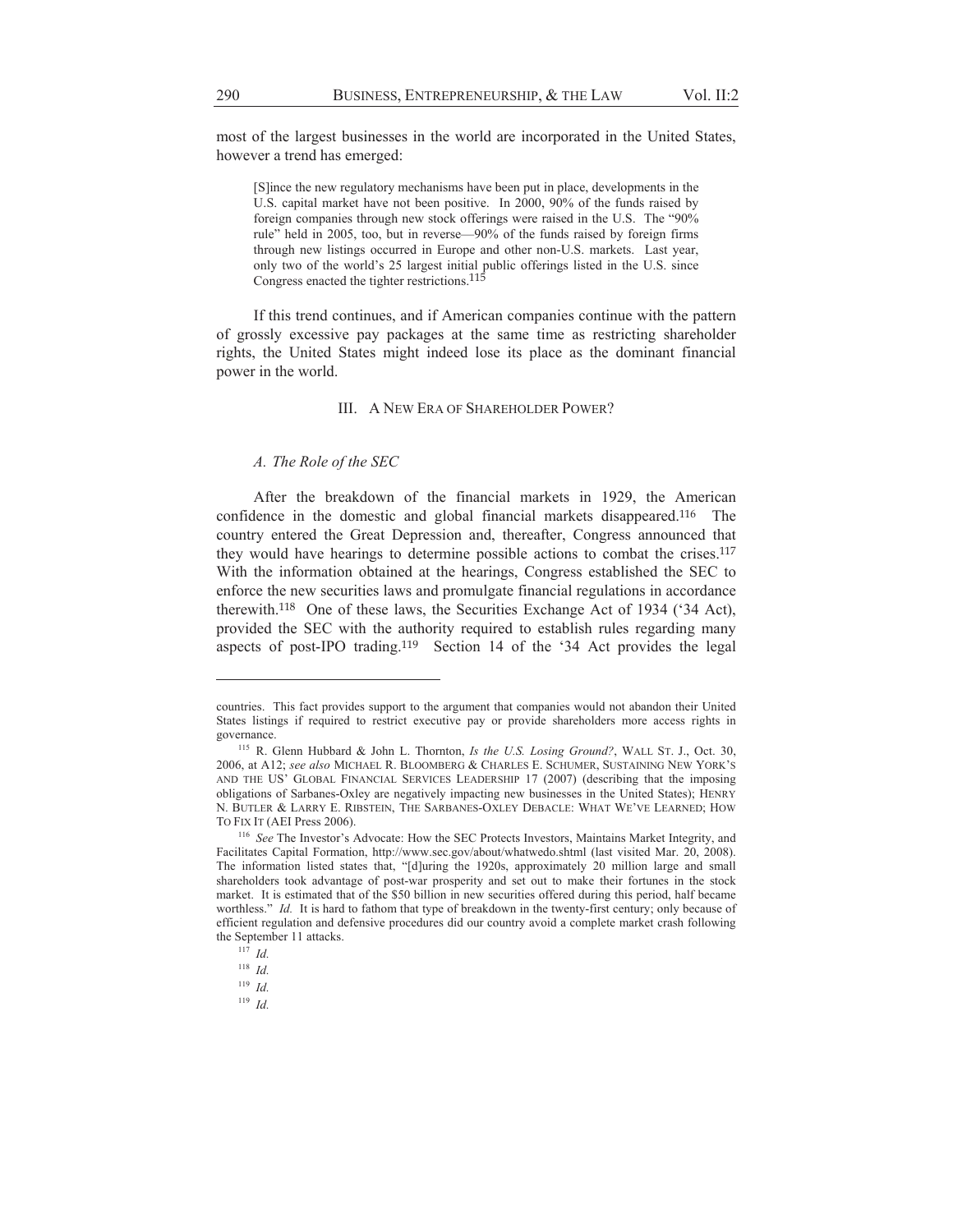provisions that govern the solicitation and requirements of proxies;120 Regulation 14A contains the rules promulgated by the SEC to carry out the purpose of the securities laws.<sup>121</sup> As Congress intended, the broad and expansive duties of regulating the largest economy in the world fell squarely on the shoulders of the SEC following the depression. It seems important, then, that the SEC use all of its abilities within its delegated power to make the American capital markets efficient, transparent, and fair. As such, the SEC should empower the shareholders of large public corporations with the ability to engage the governance process in a manner uncommon in today's corporate environment.

#### *B. An Overview of the Proxy Process*

A proxy allows a shareholder to allow another person to vote on his or her behalf at the annual meeting of a corporation.122 Due to the nature and characteristics of proxy material, the law imposes a strict standard of compliance in an effort to ensure that shareholders exercise their voting rights.123 With that in mind, the SEC set out the basic form and requirements that a proxy issued by a company or shareholder must follow in Rule 14a-4.124 In this rule, the proxy shall indicate who is soliciting the proxy and how this solicitor will act on the proposals contained in the statement.125 Under the current scheme, if the proxy relates to the election of directors, it must allow the shareholder an opportunity to either vote for or withhold a vote for the nominee.126 In addition to establishing minimum

<sup>&</sup>lt;sup>120</sup> Securities Exchange Act of 1934, ch. 404, 48 Stat. 895 (codified as amended at 15 U.S.C.A. § 78n (West 2009)).

<sup>&</sup>lt;sup>121</sup> The SEC promulgated various rules, beginning at section 14a-1, to govern proxy solicitations. 17 C.F.R. §§ 240.14a-1 to a-15 (2007); *see also* EDWARD BRODSKY & M. PATRICIA ADAMSKI, LAW OF CORPORATE OFFICERS AND DIRECTORS: RIGHTS, DUTIES AND LIABILITIES, § 15.4 (2007) (providing a summary of proxy laws established by Congress and rules promulgated by the SEC).

<sup>122</sup> Rose A. Zukin, *We Talk, You Listen: Should Shareholders' Voices Be Heard or Stifled When Nominating Directors? How the Proposed Shareholder Director Nomination Rule Will Contribute to Restoring Proper Corporate Governance*, 33 PEPP. L. REV. 937, 955 (2006) (citing Teresa Carnell & James J. Hanks, Jr., *Shareholder Voting and Proxy Solicitation: The Fundamentals*, 37 MD. B.J. 23, 24 (2004)).

<sup>123</sup> *See id.* at 956.

<sup>124</sup> *See* 17 C.F.R. § 240.14a-4.

<sup>125</sup> *Id.* § 240.14a-4(a)(1),(3).

<sup>&</sup>lt;sup>126</sup> *Id.* § 240.14a-4(b)(2). Specifically, this entire section states the following:

A form of proxy which provides for the election of directors shall set forth the names of persons nominated for election as directors. Such form of proxy shall clearly provide any of the following means for security holders to withhold authority to vote for each nominee:

i. A box opposite the name of each nominee which may be marked to indicate that authority to vote for such nominee is withheld; or

ii. An instruction in bold-face type which indicates that the security holder may withhold authority to vote for any nominee by lining through or otherwise striking out the name of any nominee; or

iii. Designated blank spaces in which the security holder may enter the names of nominees with respect to whom the security holder chooses to withhold authority to vote; or

iv. Any other similar means, provided that clear instructions are furnished indicating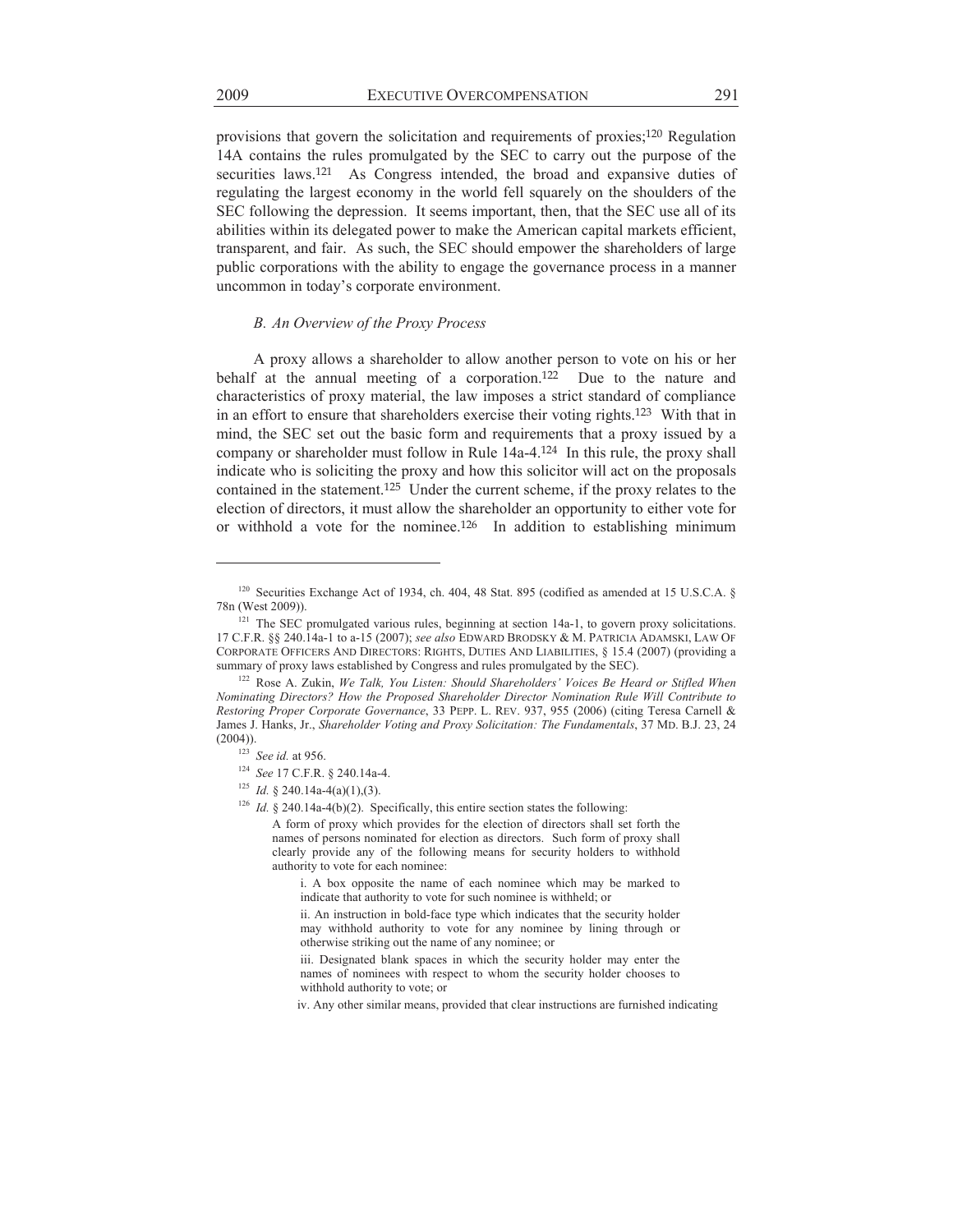requirements for proxy forms, the regulations describe the matters that a proxy vote cannot confer.127 Specifically, anyone attempting to solicit a proxy must follow the established guidelines.128 Rule 14a-5 supplements the requirements of Rule 14a-4, describing how an issuer shall present the proxy information.<sup>129</sup> Another important rule is Rule 14a-3, which provides that a proxy statement that follows the above guidelines must accompany the solicitation of a shareholder's proxy.130 These compliance standards enable the SEC to achieve the goal of maximum disclosure that leads to a better-informed investor.

The proxy system, due to the extensive and specific requirements, provides a double-edged sword. For any shareholder that wants to make a proposal to enter on the corporation's proxy statement, the costs can be insurmountable.<sup>131</sup> Incumbent boards always have a significant advantage over shareholders, even the large block shareholders with vast assets, because shareholders cannot vote against board-sponsored candidates or propose different board candidates.132 Furthermore, and very importantly, under Rule 14a-8(i)(8), the "town meeting rule," directors may exclude proposals by shareholders that relate to the election of a member to the board of directors.<sup>133</sup> Therefore, not only must a shareholder deal with extensive barriers to having his or her proposal appear on the company statement,

how the security holder may withhold authority to vote for any nominee.

*Id.* 

-

<sup>127</sup> *Id.* § 240.14a-4(d).

<sup>128</sup> 17 C.F.R. § 240.14a-4(f).

<sup>129</sup> The SEC states that the information "shall be clearly presented" and "divided into groups according to subject matter" with headings that identify each subject. *Id.* § 240.14a-5(a). The information must be in a standard "roman type at least as large and as legible as 10-point modern type." *Id.* § 240.14a-5(d)(1). The proxy must contain information regarding when shareholder proposals are due and whether the date of the shareholder meeting changes. *Id.* § 240.14a-5(e)(1), (f).

<sup>130</sup> 17 C.F.R. § 240.14a-3.

. . . .

<sup>131</sup> *See id.* § 240.14a-8. Under the Rules, the SEC says the following concerning shareholder proposals making the corporate proxy statement:

> [I]n order to have your shareholder proposal included on a company's proxy card, and included along with any supporting statement in its proxy statement, you must be eligible and follow certain procedures.

> (1) In order to be eligible to submit a proposal, you must have continuously held at least \$2,000 in market value, or 1%, of the company's securities entitled to be voted on the proposal at the meeting for at least one year by the date you submit the proposal. You must continue to hold those securities through the date of the meeting.

*Id.* If the shareholder does not meet the eligibility or procedural requirements, the "company may exclude [the shareholder's] proposal." *Id.* 

*Id.* From attempting to follow that described process, it is obvious that the costs associated with the requirements make it practically impossible for shareholders to engage in effective corporate governance.

<sup>132</sup> Julian Velasco, *The Fundamental Rights of the Shareholder*, 40 U.C. DAVIS L REV. 407, 418 (2006).

<sup>133</sup> 17 C.F.R. § 240.14a-8(i)(8). Shareholders can only submit a proposal if they meet certain requirements. Normally, corporations are required to include the proposal in its proxy report; however, if the company can identify that the proposal falls under one of the exceptions delineated in 14a-8, it may exclude. *See id.* §§ 240.14a-8(i)(1)–(13). The problems presented by this barrier will be discussed at length later in the paper. *See* discussion *infra* Part III.C.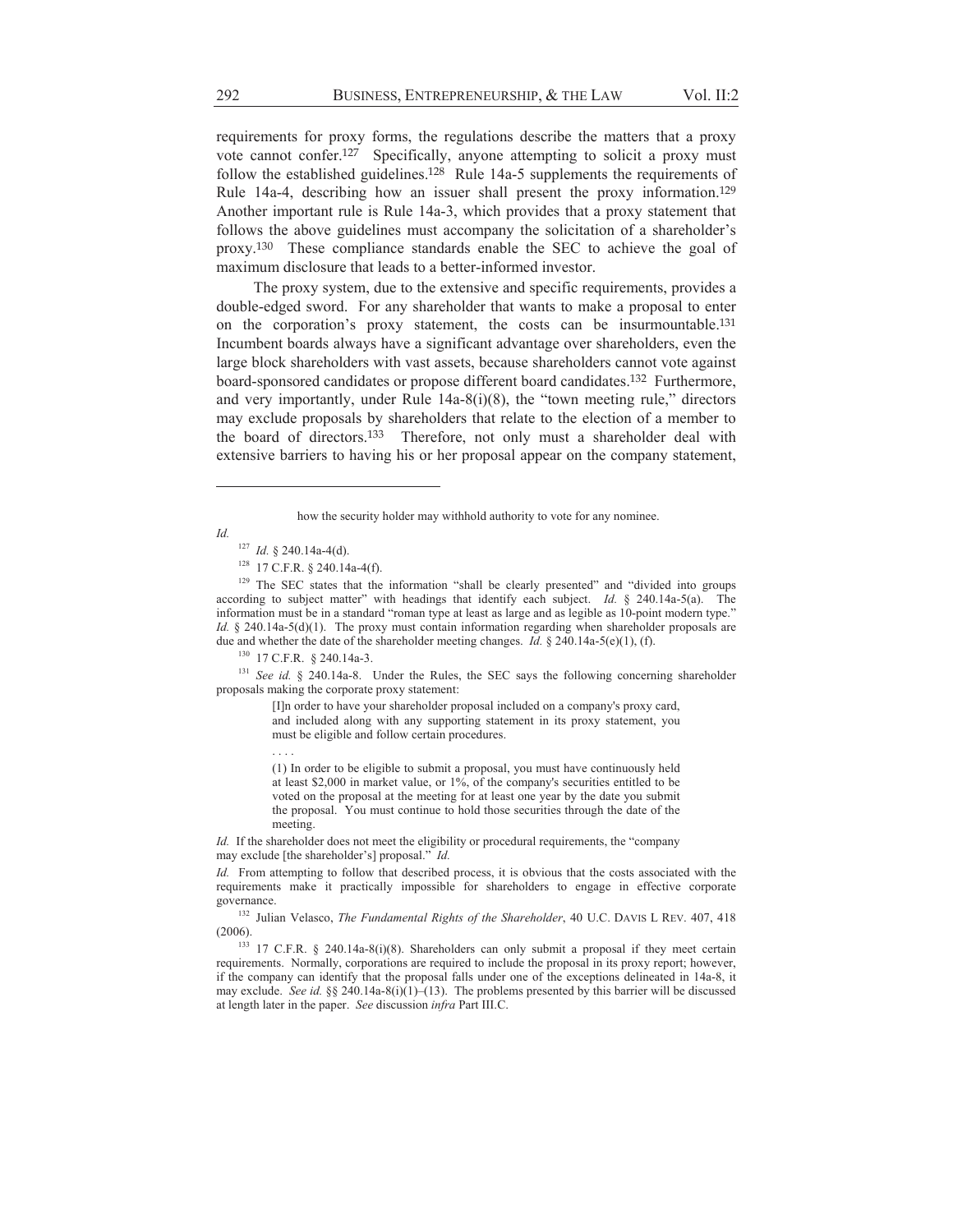the Rules give companies thirteen possible ways to exclude a proposal.<sup>134</sup>

The SEC does provide limited exceptions for shareholders seeking information but not a proxy solicitation. However, these exceptions are limited to shareholder discussion about how he or she will vote and why,<sup>135</sup> when a shareholder attempts communication without requesting a proxy,<sup>136</sup> and putting definitions on what type of material counts as a "solicitation."137 In other words, if a shareholder engages in ministerial functions and activities that will have no effect on meaningful corporate governance, the shareholder will not have to bear the expense of the proxy process. Though one could argue that those exceptions extend to roles beyond that, the response to that argument is decisive: These exceptions do not extend to every shareholder.

In the cases where a controlling shareholder or a corporate activist who desires to become a controlling shareholder—one who *truly* wants to affect governance—attempts to solicit proxies, the Rules are not so lenient. Normally, a shareholder "testing the waters," or expressing desires to stay passive, with a memorandum containing his thoughts will have to file an accompanying proxy statement.138 Additionally, any shareholder who owns the market value equivalent of \$5,000,000 must file a brief notice with the SEC that can ruin any type of "stealth approach" for taking over management.139 This has the effect of tipping off management to potential governance problems, thereby allowing for preemptive strikes or other actions to avoid proxy fights. With one hand, the SEC gives shareholders more reasonable means to affect corporate governance, but with the other hand, the SEC clamps down on those shareholders most capable. The result is maintaining the status quo.

The SEC does allow shareholders seeking to send out proxies to call upon the "disclose or mail" rule, which provides that, upon a written request by a shareholder, a company must disclose the names of its shareholders so that one soliciting proxies will know where to send the information.<sup>140</sup> This will decrease the upfront costs of a challenging shareholder in getting the information for potential proxy recipients, but, when compared to the overall barriers, it does nothing more than further the "feel-good" regulation scheme in place regarding corporate governance. The regulations established by the SEC are well intended, and, if used properly, can be very effective, but they can be too cumbersome and difficult to quantify in lay terms.

If management or a shareholder targets a desired change in board positions, or if a current board member is stepping down and a proxy statement lists potential candidates for replacements, the Rules allow for listing and describing candidates whom shareholders should *not* pledge their vote.<sup>141</sup> Thus, provided a legitimate

<sup>134</sup> *See* 17 C.F.R. § 240.14a-8(i)(1)–(13).

<sup>&</sup>lt;sup>135</sup> *Id.* § 240.14a-1(l)(2)(iv).

<sup>136</sup> *Id.* § 240.14a-1(b)(1).

<sup>137</sup> *See id.* § 240.14a-1(l)(1)(iii).

<sup>138</sup> *See id.* § 240.14a-3.

<sup>139</sup> *See* 17 C.F.R. § 240.14a-6(g).

<sup>140</sup> *See id.* § 240.14a-7.

<sup>&</sup>lt;sup>141</sup> *Id.* § 240.14a-4(d)(4).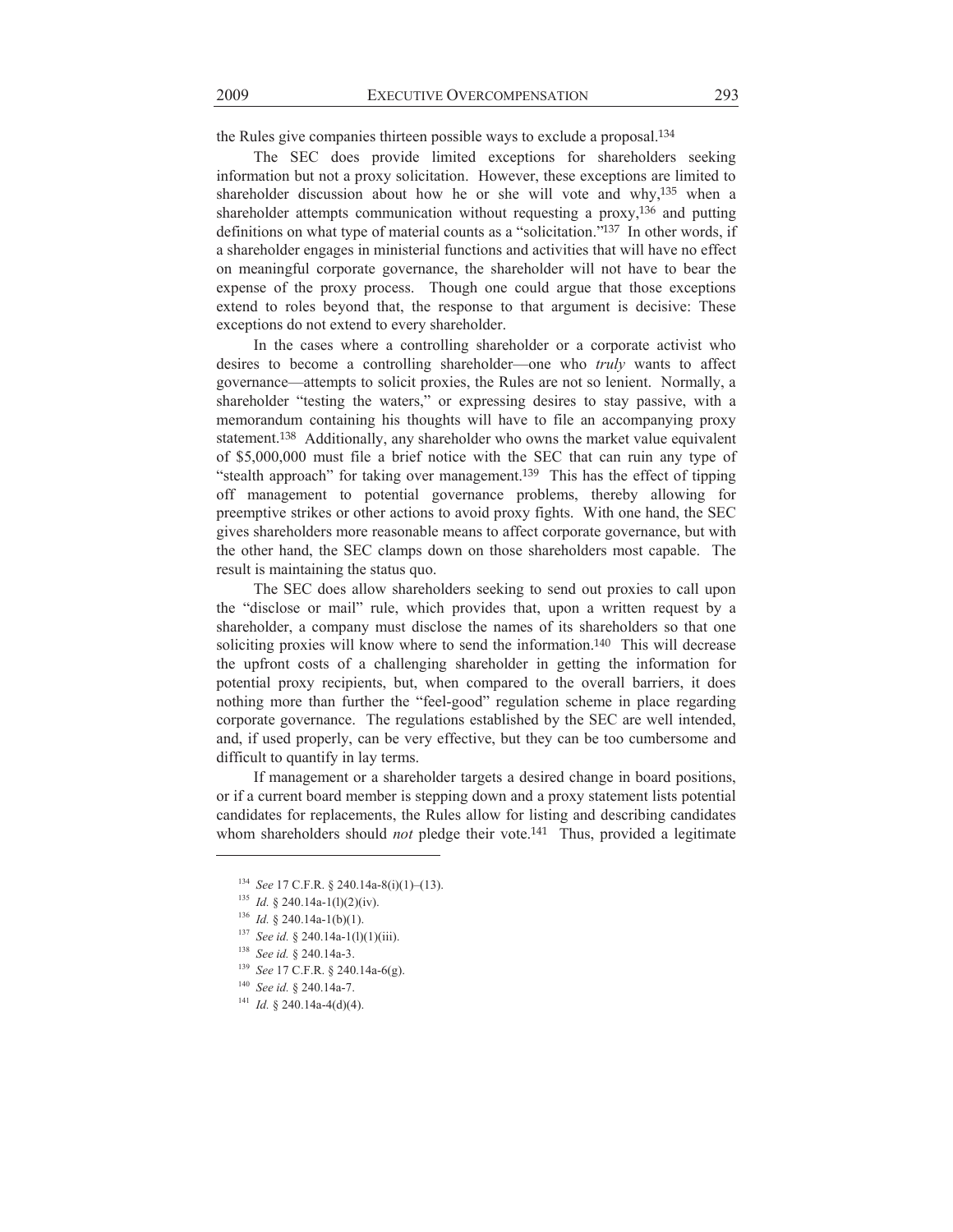candidate makes the ballot without the efforts of shareholders, management retains the advantage by exercising its ability to "blackball" anyone it deems unworthy. Taken together, the SEC, through the authority granted to it by Congress, established a system of proxy solicitation that those interested in fighting for votes must follow closely, and these laws greatly influence the role of corporate governance between publicly held corporations and their shareholders.142 If it fails to follow the rules, a company may face sanctions from the SEC.<sup>143</sup>

#### *C. Online Availability of Proxy Materials*

In a massive step forward in pushing for increased shareholder activism, the SEC took steps to make proxy materials available online. In doing so, it opened the door to endless governance possibilities.144 Specifically to address the costs, time commitments, and difficult standards associated with the traditional proxy, the SEC took action,145 adopting a "notice and access" model that allows companies the option to make proxy materials available via the Internet.<sup>146</sup> Although this new set of regulations (Internet rules) passed with the specific intent of lowering the costs and increasing the availability of proxies, it could be used for an expansive renovation of the current proxy scheme. This new option became effective on July 1, 2007.<sup>147</sup>

Perhaps the main downfall of the new regulations is that they are optional, which is the most significant change from the original proposed rule.<sup>148</sup> The final rules addressed four main categories: (1) content and delivery requirements of notices; (2) format and posting requirements of notices; (3) safeguards that ensure shareholders know they have a right to request paper materials; and (4) procedures non-insider solicitors must follow to use the online proxy solicitation method.<sup>149</sup>

Internet Availability of Proxy Materials, 72 Fed. Reg. 4148 (Jan. 29, 2007) (to be codified at 17 C.F.R. § 240.14a-16).

<sup>146</sup> 17 C.F.R. § 240.14a-16 (2007).

<sup>148</sup> See Shareholder Choice Regarding Proxy Materials, Exchange Act Release No. 34-56135, 17 C.F.R. pt. 240 (July 26, 2007) (stating that its final rule differed slightly from the proposed in that issuers could decide if they want to take advantage of the Internet Rules).

<sup>149</sup> *Id.*

<sup>142</sup> *See* Carl Landauer, *Beyond the Law and Economics Style: Advancing Corporate Law in an Era of Downsizing and Corporate Reengineering*, 84 CAL. L. REV. 1693, 1707 (1996) (reviewing LAWRENCE E. MITCHELL, PROGRESSIVE CORPORATE LAW (1995) and MARK J. ROE, STRONG MANAGERS, WEAK OWNERS (1994)).

<sup>143</sup> *See* Zukin, *supra* note 122, at 955.

<sup>&</sup>lt;sup>144</sup> The new possibilities will be discussed in detail, including how the SEC took back some of the power it originally granted to shareholders, later in the paper.

<sup>&</sup>lt;sup>145</sup> Specifically, the SEC amended the following Rules:

<sup>14</sup>a-2, 14a-3, 14a-4, 14a-7, 14a-8, 14a-12, 14a-13, 14b-1, 14b-2, 14c-2, 14c-3, 14c-5, 14c-7, Schedule 14A, Schedule 14C, Form 10-K, Form 10-KSB, Form 10- Q, and Form 10-QSB, under the ['34 Act] and Form N-SAR under the ['34 Act]

and the Investment Company Act of 1940. [The SEC also added a] new Rule 14a-16 under the ['34 Act].

<sup>&</sup>lt;sup>147</sup> Memorandum from Mark S. Bergman, Raphael M. Russo & Frances F. Mi, Paul, Weiss, Rifkind, Wharton & Garrison LLP (Jan. 26, 2007), *available at* http://www.paulweiss.com/files/ Publication/1b89b45d-9121-4f3d-bc0e-0acbe010353a/Presentation/PublicationAttachment/e013eace-3dc8-4790-9881-0b26a7be6e40/NewE-ProxyRules26-Jan-07.pdf.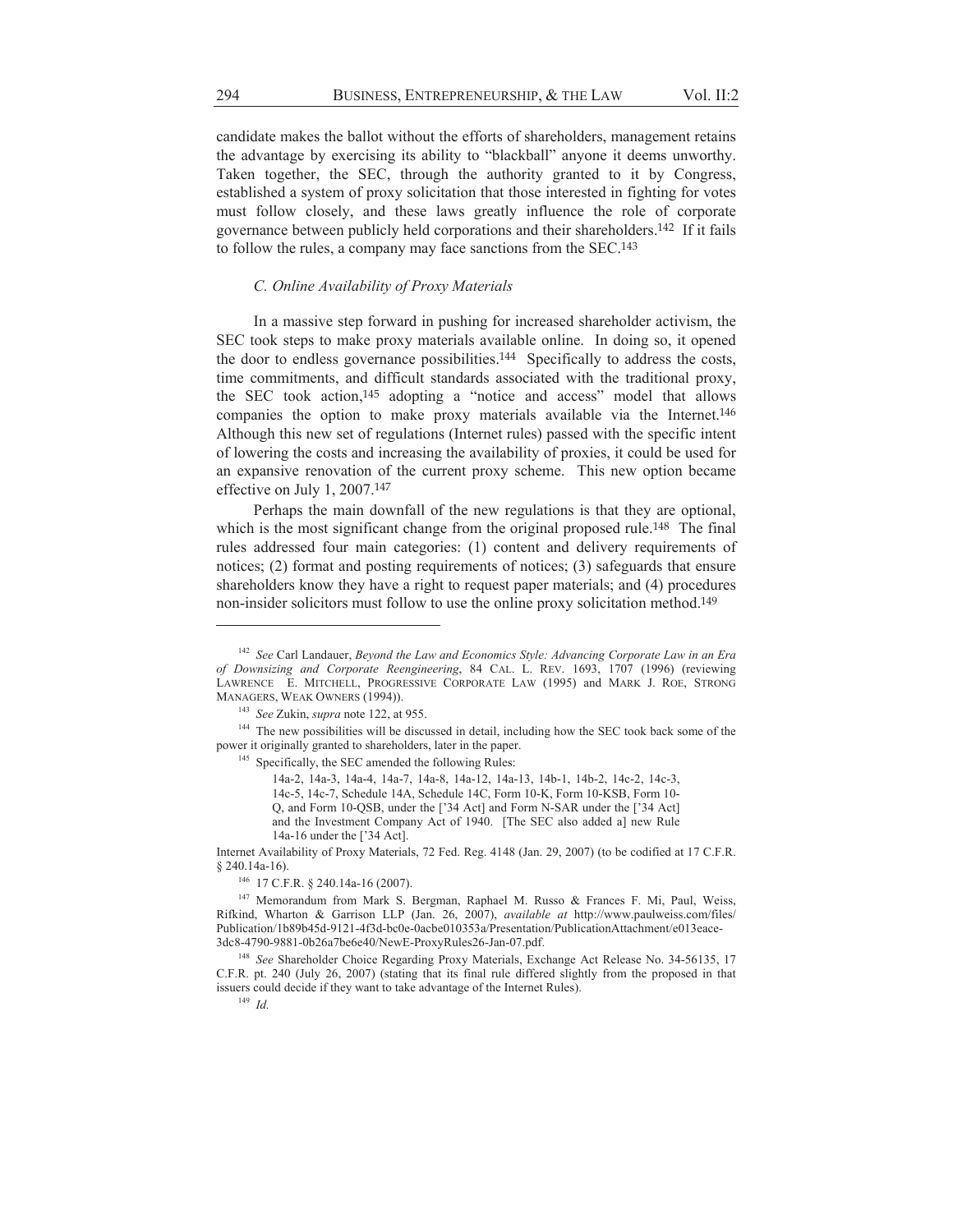#### *1. Content and Delivery*

The Internet rules allow a company to provide a shareholder with notice of availability (Notice) forty or more calendar days before the annual meeting.150 No other information can appear on this Notice so that shareholders will not confuse the notice document with the actual proxy card.151 If so, some shareholders might become confused, returning the notice document in lieu of the proxy card. Just as the requirements for the statutory prospectus before an IPO, the Notice must offer information in "plain English."152 The company must send the Notice via e-mail or traditional mail, and, ten days after initial delivery, the company can deliver the proxy card to acquire the shareholder's vote.<sup>153</sup>

There were concerns in some comments on the proposed rule that the Notice would invade shareholder privacy and that the Notice would lead to further shareholder apathy.<sup>154</sup> Some comments indicated that shareholders do not have email accounts.<sup>155</sup> Probably the most important comment received dealt with "phishing" by dastardly individuals taking advantage of unwitting shareholders.<sup>156</sup> While all these issues are very important, if examined under a cost-basis analysis, the Internet rules provide more benefits than drawbacks.<sup>157</sup>

#### *2. Posting of Information*

There are specific requirements that issuers must meet if they choose to use the Internet rules. For example, issuers must make materials "publicly accessible, free of charge, at the Web site address specified in the notice on or before the time that the notice is sent to the security holder."158 To comply, an issuer *cannot* use the SEC's EDGAR site and the website must preserve the anonymity of each shareholder that accesses the materials.159 The information on the web must be substantially the same as the paper version of the proxy materials.160 The Notice must have the following: a legend in boldface that describes the content represents only a notice and that the proxy statement is available online;161 a description of

-

<sup>157</sup> *See generally* Internet Availability of Proxy Materials, *supra* note 145, at 4148, 4162 (providing a discussion regarding the cost-benefit analysis of going to a system of internet availability of proxies).

<sup>150</sup> 17 C.F.R. § 240.14a-16(a)(1).

<sup>151</sup> *Id.* § 240.14a-16(e).

<sup>152</sup> *Id.* § 240.14a-16(g).

<sup>153</sup> *Id.* § 240.14a-16(h).

<sup>154</sup> Internet Availability of Proxy Materials, *supra* note 145, at 4148, 4152.

<sup>155</sup> *Id.* at 4152.

<sup>156</sup> *Id.*

<sup>158</sup> 17 C.F.R. § 240.14a-16(b)(1).

<sup>&</sup>lt;sup>159</sup> *Id.* § 240.14a-16(b)(3) (emphasis added). The prohibition on using EDGAR probably comes from the desire of the SEC to not subsidize companies by giving them use to a large-scale online database. The SEC could change its policy and require an EDGAR filing fee that would encourage more companies to post at a single site to increase the ease on shareholders in finding information.

<sup>160</sup> *See id.*

<sup>161</sup> *Id.* § 240.14a-16(d)(1).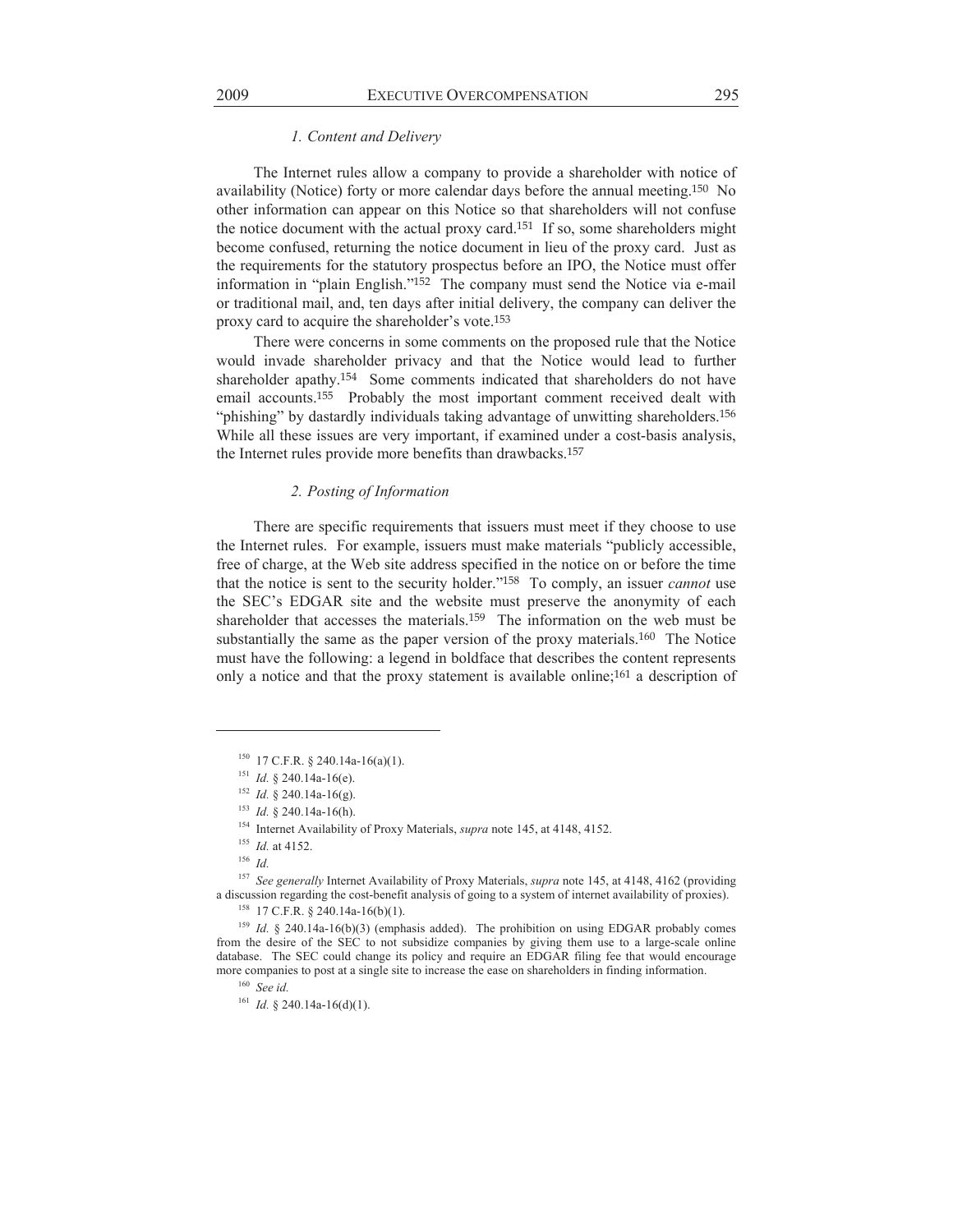the date, time, and location of the annual shareholder meeting;162 and information regarding where a shareholder can request the paper form of the proxy materials.163 Rule 14a-6, regarding proxy solicitations, still applies, and companies must comply with all other applicable provisions.<sup>164</sup>

#### *3. Right to Paper Copies*

Another important aspect of the Internet rules is the ability for shareholders to request paper copies of the proxy materials.165 Shareholders can request the traditional printed form of the proxy materials if they desire.166 The registrant must send the information requested within three business days, either by mail or by e-mail.167 The burden is on the record owner that requests documents to meet the request for paper proxy materials within a reasonable time.168 The SEC did aid shareholders by mandating that every notice contain information relating to the timeline of which a shareholder can request paper materials.169 The cut-off day for requesting copies is one year after the conclusion of the meeting for which the proxy materials were applicable.170 Additionally, to further aid privacy interests of shareholders, the company issuing paper materials via email cannot use the shareholders e-mail address for any other purpose than proxy delivery.<sup>171</sup>

It is very important that the SEC regulate the manner in which companies treat those that opt out of the Internet rules. As indicated from the comments received by the SEC, many shareholders still find privacy issues with the Internet.172 Interestingly enough, though, for a shareholder that opts out of the Internet rules, the company can send the same information by e-mail, which could be less secure than a website that requires a secure login.

#### *4. Non-Insider Soliciting Parties*

In addition to providing registrants with the ability to access e-proxies, shareholders proposing items to appear in the company proxy report can take advantage of the new Internet rules. "Under the proposed rules, a person other than the issuer who undertakes his or her own proxy solicitation . . . would be able to rely on the . . . 'notice and access' model."173 As the SEC contemplated, this could

-

<sup>172</sup> Internet Availability of Proxy Materials, 70 Fed. Reg. 74,598, 74,607 (Dec. 15, 2005), *available at* http://www.sec.gov/rules/proposed/34-52926fr.pdf.

<sup>173</sup> Internet Availability of Proxy Materials, 70 Fed. Reg. 74,598, 74,607 (Dec. 15, 2005), *available at* http://www.sec.gov/rules/proposed/34-52926fr.pdf.

<sup>162</sup> *Id.* § 240.14a-16(d)(2).

<sup>163</sup> *Id.* § 240.14a-16(d)(5).

<sup>164</sup> 17 C.F.R. § 240.14a-16(i).

<sup>165</sup> *See* 17 C.F.R. § 240.14a-16(j)(2).

<sup>166</sup> *See id.* § 240.14a-16(j)(2)*.*

 $167$  *Id.* § 240.14a-16(j)(1)–(2).

<sup>168</sup> *Id.*

<sup>169</sup> *Id.*

<sup>170</sup> *Id.* § 240.14a-16(j)(3).

<sup>171</sup> *Id.* § 240.14a-16(k)(2).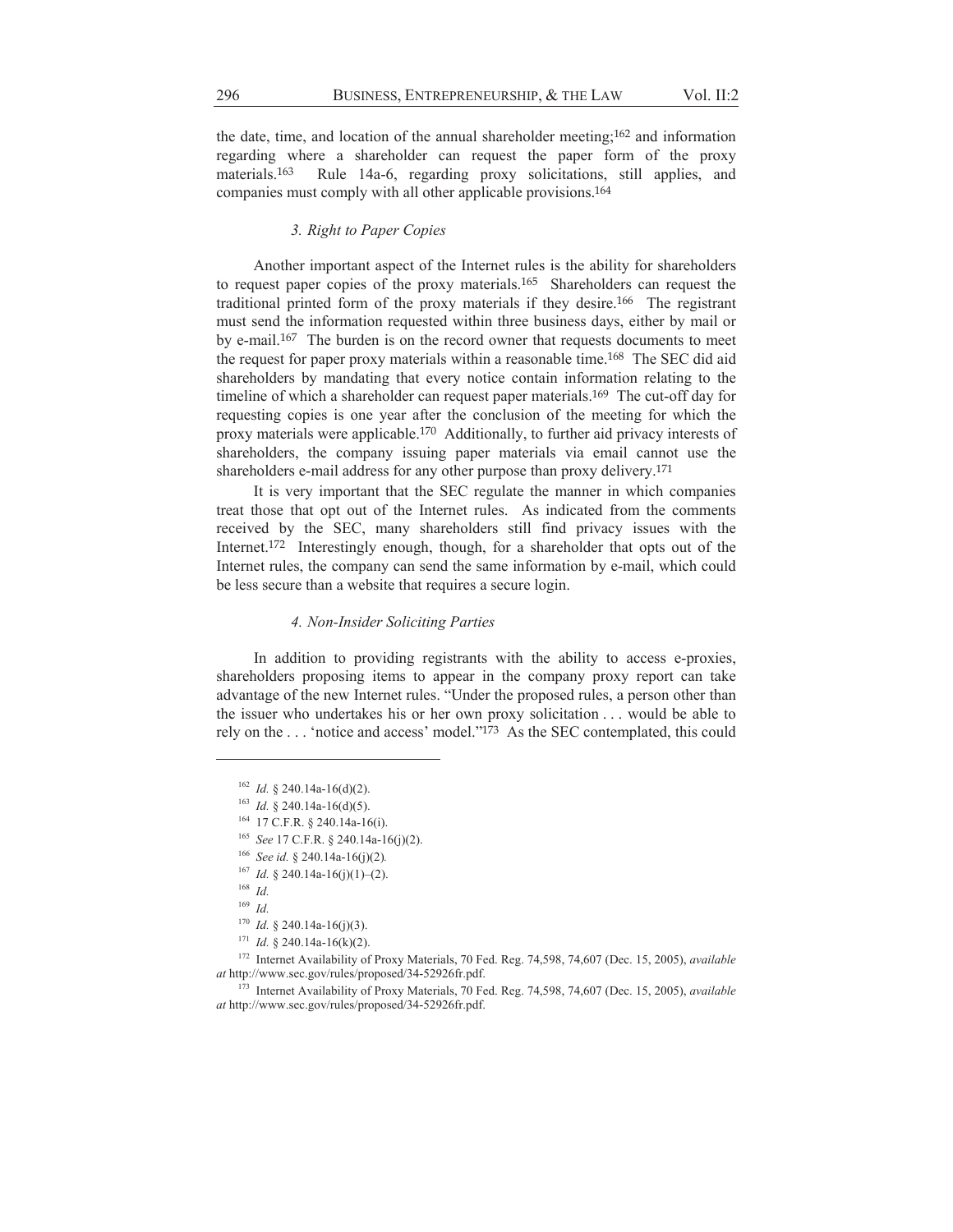aid shareholders involved in a proxy contest with management by lowering the costs associated with the process.174 The requirements for soliciting persons rather than a company are substantially similar to those listed above. One difference is that the soliciting person may send out a notice by the later of forty days before the shareholder meeting or ten calendar days after the date the registrant first sent its proxy statement.175 This allows a solicitor to examine the company's statement and then decide if he will initiate an opposing proxy. The Internet rules also require that soliciting parties send copies of proxy materials only to those whom they sent a Notice, thereby eliminating the need for wide availability.<sup>176</sup>

Some practitioners believe that this new ability to solicit e-proxies will encourage more proxy contests, a conclusion which has factual grounding.<sup>177</sup> It will be interesting to watch whether the SEC makes the Internet rules mandatory in the future. This decision will largely turn on whether companies take advantage of the new Internet rules. If the SEC makes the rules mandatory, the climate of corporate governance will forever change in America. Note that these are the key provisions of the new Internet rules. Certainly, this progressive move on the part of the SEC is a new move towards embracing better technology to increase efficiency and information sharing among investors. It is too early to examine the effectiveness of the Internet rules, but it seems certain that some shareholders could see this as an opportunity to play an active role in governance. That is, until the SEC pulled the rug from under the reform.

#### *D. Maintaining the Norm*

After taking the time and expending the effort to provide companies and shareholders the ability to engage in active governance by developing a practical approach to proxy solicitation, the SEC, after a long debate, made a decision that made any new policies to encourage active shareholders moot. Why is it that the SEC decided not to go further in its seemingly designed effort to shift more power and control to the shareholders? This section deals with the SEC's struggle with shareholder access to a company's proxy materials for purposes of nominating directors.

#### *1. Background*

The first movement to give shareholders more access to the corporate ballot came in 1942.178 At that time, the proposal would have given minority shareholders the ability to include names of potential directors they desired on the

<sup>174</sup> *See id.*

<sup>175</sup> 17 C.F.R. § 240.14a-16(l)(2)(i)–(ii).

<sup>176</sup> *Id.* § 240.14a-16(l)(1).

<sup>&</sup>lt;sup>177</sup> SULLIVAN & CROMWELL L.L.P., PROXY SOLICITATION THROUGH THE INTERNET, Dec. 14, 2006, at 3, http://www.adrbny.com/files/SO19088.pdf.

<sup>&</sup>lt;sup>178</sup> SECURITIES EXCHANGE COMMISSION, DIVISION OF CORPORATE FINANCE, STAFF REPORT: REVIEW OF THE PROXY PROCESS REGARDING THE NOMINATION AND ELECTION OF DIRECTORS 2 (July 15, 2003), *available at* http://www.sec.gov/news/studies/proxyreport.pdf [hereinafter PROXY REPORT].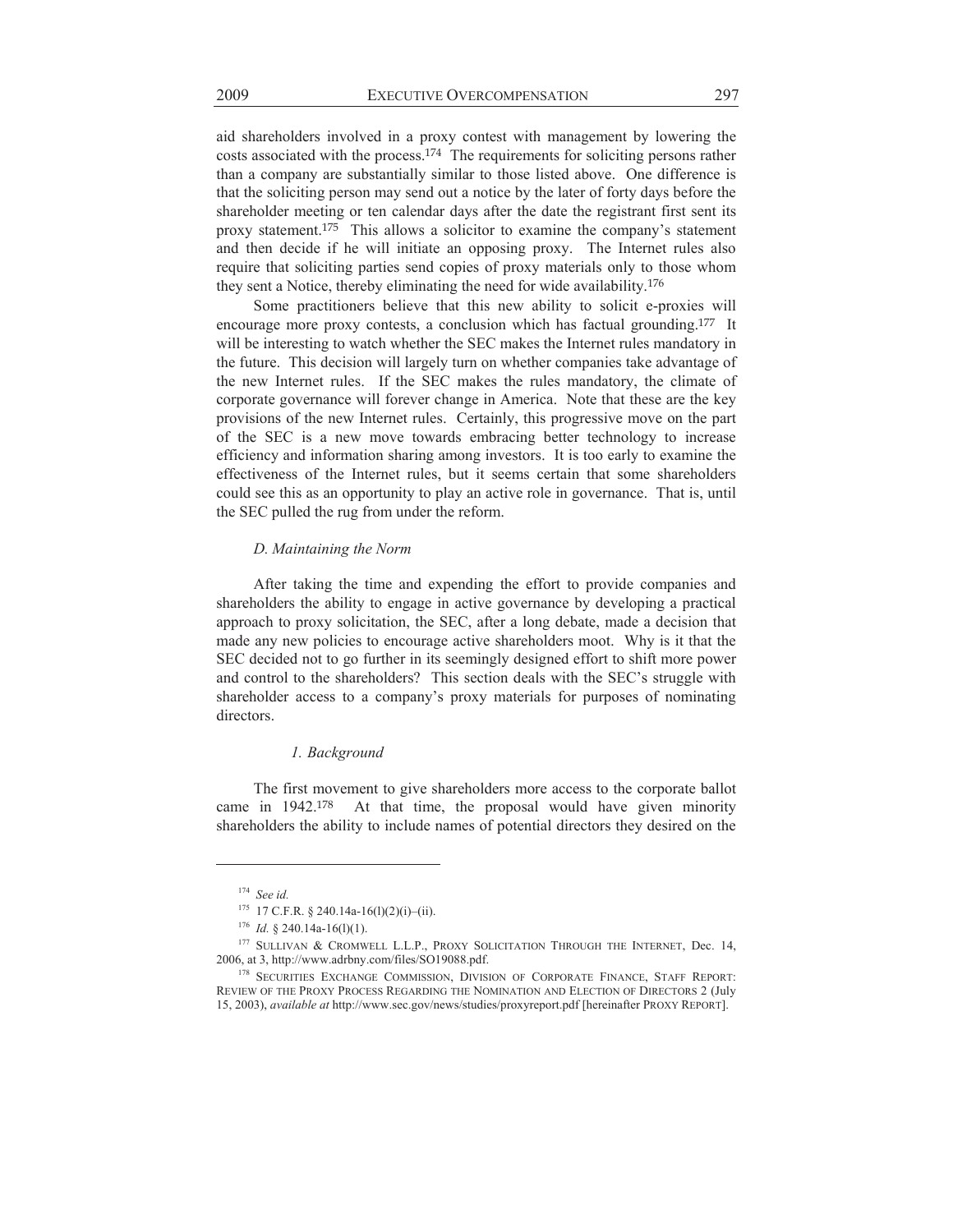company's proxy statement.<sup>179</sup> The SEC did not adopt the suggested proposals.<sup>180</sup> Though it took another thirty-five years, the SEC again took focus on shareholder access to corporate ballots through the proxy process.181 This time, the Commission examined shareholder communication, shareholder participation, and general corporate governance.182 The SEC did adopt regulations that required companies to produce disclosure regarding whether they had a nominating committee that would entertain shareholder proposals.<sup>183</sup> It did not, however, adopt or address any other issues to provide for shareholders access.184 The Commission did acknowledge that if many companies did not adopt nomination committees, it would have to take action to ensure that shareholders had access to the proxy process.<sup>185</sup>

In 1992, the SEC revisited the issue and acknowledged that shareholders were having little success accessing corporate ballots or even getting their proposals to nomination committees.186 However, the SEC recognized that

[p]roposals to require the company to include shareholder nominees in the company's proxy statement would represent a substantial change in the Commission's proxy rules. This would essentially mandate a universal ballot including both management nominees and independent candidates for board seats.<sup>187</sup>

The SEC did permit shareholders to utilize Rule 14a-4(d) to indicate board candidates they opposed,188 but this reform still does not give shareholders the true power to make a difference. Note that shareholders do have the ability to conduct an election contest by following the above-mentioned proxy rules, but, even after the new Internet Rules, the costs associated with this are very large.<sup>189</sup>

#### *2. Recent Challenges and Interpretations*

In 2003, the American Federation of State, County and Municipal Employees Pension Plan (AFSCME) requested a no-action letter to determine whether its proposal for including the representative of a group of shareholders owning three percent could be excluded from a proxy statement by American

<sup>179</sup> *Id.*

<sup>&</sup>lt;sup>180</sup> *Id.* The SEC gave no specific reasons for refusing to adopt the proposal, simply stating, "A number of the suggestions proposed by the staff were not adopted." SEC Release No. 34-3347 (Dec. 18, 1942); *see also Securities and Exchange Commission Proxy Rules: Hearings on H.R.s 1493, 1821, 2019 Before the House Comm. on Interstate and Foreign Commerce*, 78th Cong. (1943) (testimony of SEC Chairman Ganson Purcell).

<sup>181</sup> PROXY REPORT, *supra* note 178, at 3.

<sup>182</sup> *Id.*

<sup>183</sup> *Id.*

<sup>&</sup>lt;sup>184</sup> See Shareholder Communications, Shareholder Participation, in the Corporate Electoral Process and Corporate Governance Generally, Exchange Act Release No. 34-14970 (July 18, 1978).

<sup>185</sup> PROXY REPORT, *supra* note 178, at 4.

<sup>186</sup> *Id.*

<sup>&</sup>lt;sup>187</sup> Regulation of Communications Among Shareholder, 53 SEC Docket 2028 (Oct. 16, 1992).

<sup>188</sup> *See* PROXY REPORT, *supra* note 178.

<sup>189</sup> PROXY REPORT, *supra* note 178, at 5; *see* discussion *supra* Part III.B–C.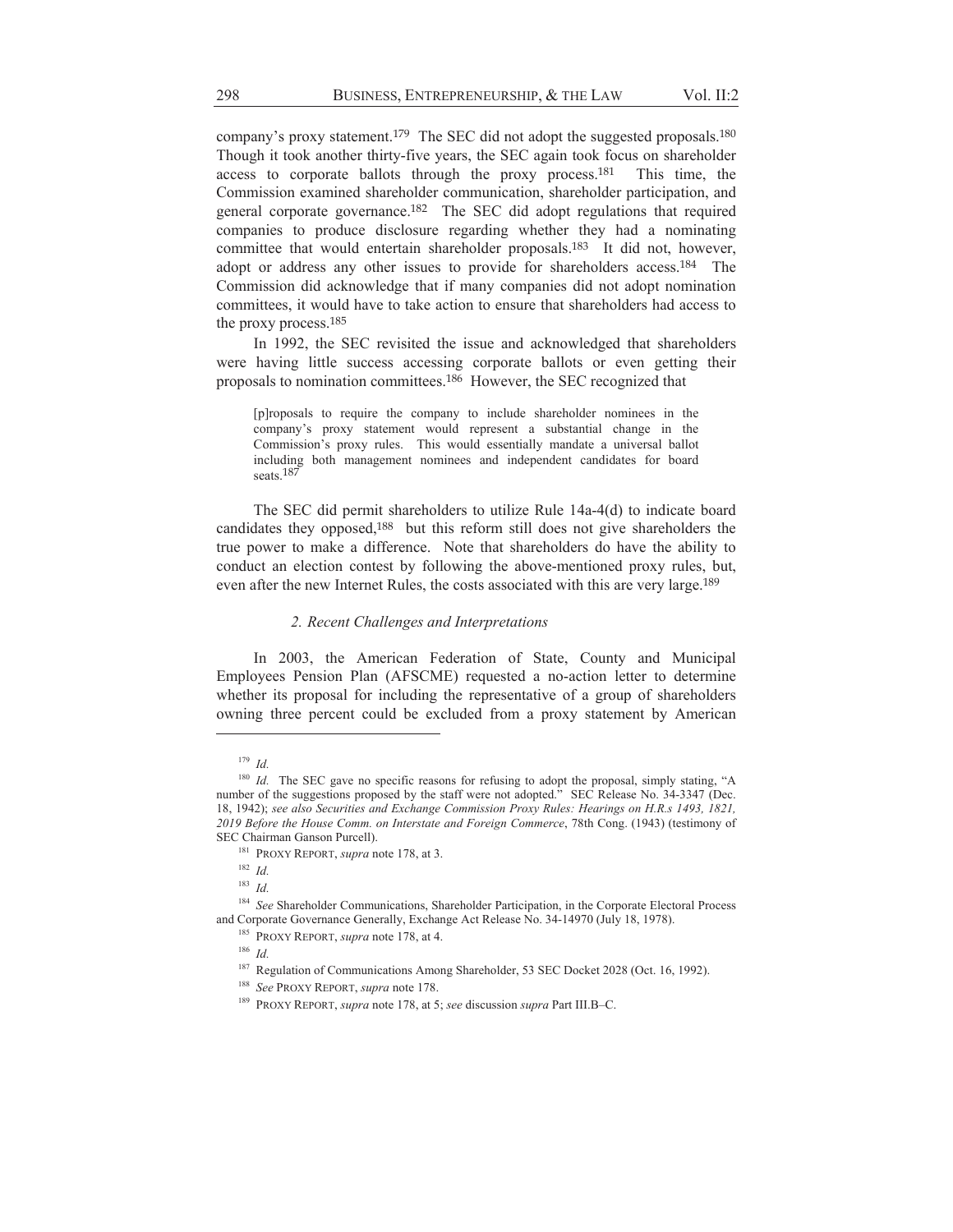International Group, Inc. (AIG), pursuant to Rule 14a-8(i)(8).190 In response, the SEC "issued a no-action letter in which it indicated that it would not recommend an enforcement action against AIG should the Company exclude the Proposal from its proxy statement."191 After AIG excluded the proposal, AFSCME sued to compel AIG to include its proposal in the company's proxy report.192 The district court ruled for AIG, and the case went on appeal to the United States Court of Appeals for the Second Circuit.<sup>193</sup>

The issue on appeal was whether the shareholder proposal "relate[d] to an election" for purposes of Rule  $14a-8(i)(8).194$  The court pointed to two contrasting interpretations by the SEC regarding proper exclusions, one from 1976, and one submitted in an amicus brief to the court.<sup>195</sup> The court, based on the conflicting interpretations, held that a company could exclude proposals that related to an instant election, but that the language of the regulation said nothing about excluding proposals for future elections.196 Thus, it determined that AIG improperly excluded AFSCME's proposals, but it hedged its holding regarding the issue of shareholder's access to the corporate ballot:

[W]e take no side in the policy debate regarding shareholder access to the corporate ballot. There might be perfectly good reasons for permitting companies to exclude proposals like AFSCME's, just as there may well be valid policy reasons for rendering them non-excludable. However, Congress has determined that such issues are appropriately the province of the SEC, not the judiciary.<sup>197</sup>

Though not entirely punting on the difficult issue, the Second Circuit made a pass on deciding a key issue, thus opening the door to many new interpretations.

#### *3. "Clarification" Provided by the SEC*

Realizing that its conflicting interpretations thirty years apart would lead to further litigation, and because the holding of the Second Circuit conflicted with decisions of other circuit courts,198 the SEC announced that it was going to begin taking comment on possible new changes to the '34 Act Regulations, specifically those regarding shareholders' ability to nominate directors.199 Its decision to do so must have come in light of the Second Circuit thumbing its nose at the SEC, especially regarding prior interpretations of a very controversial issue. Specifically, the SEC stated that its "position that the election exclusion should not

<sup>&</sup>lt;sup>190</sup> American International Group, Inc., SEC No-Action Letter, 2005 SEC No-Act. LEXIS 235, 2005 WL 372266 (Feb 14, 2005).

<sup>191</sup> AFSCME v. AIG, Inc., 462 F.3d 121, 124 (2d Cir. 2006).

<sup>192</sup> AFSCME v. AIG, Inc., 361 F. Supp. 2d 344, 346 (S.D.N.Y. 2005).

<sup>193</sup> *Id.* at 348.

<sup>194</sup> *AFSCME*, 462 F.3d at 125.

<sup>195</sup> *Id.* at 126.

<sup>196</sup> *Id.* at 127–28.

<sup>197</sup> *Id.* at 130–31.

<sup>&</sup>lt;sup>198</sup> Shareholder Proposals Relating to the Election of Directors, 92 SEC Docket 256, at 9 (Jan. 10, 2008).

<sup>199</sup> PROXY REPORT, *supra* note 178, at 1.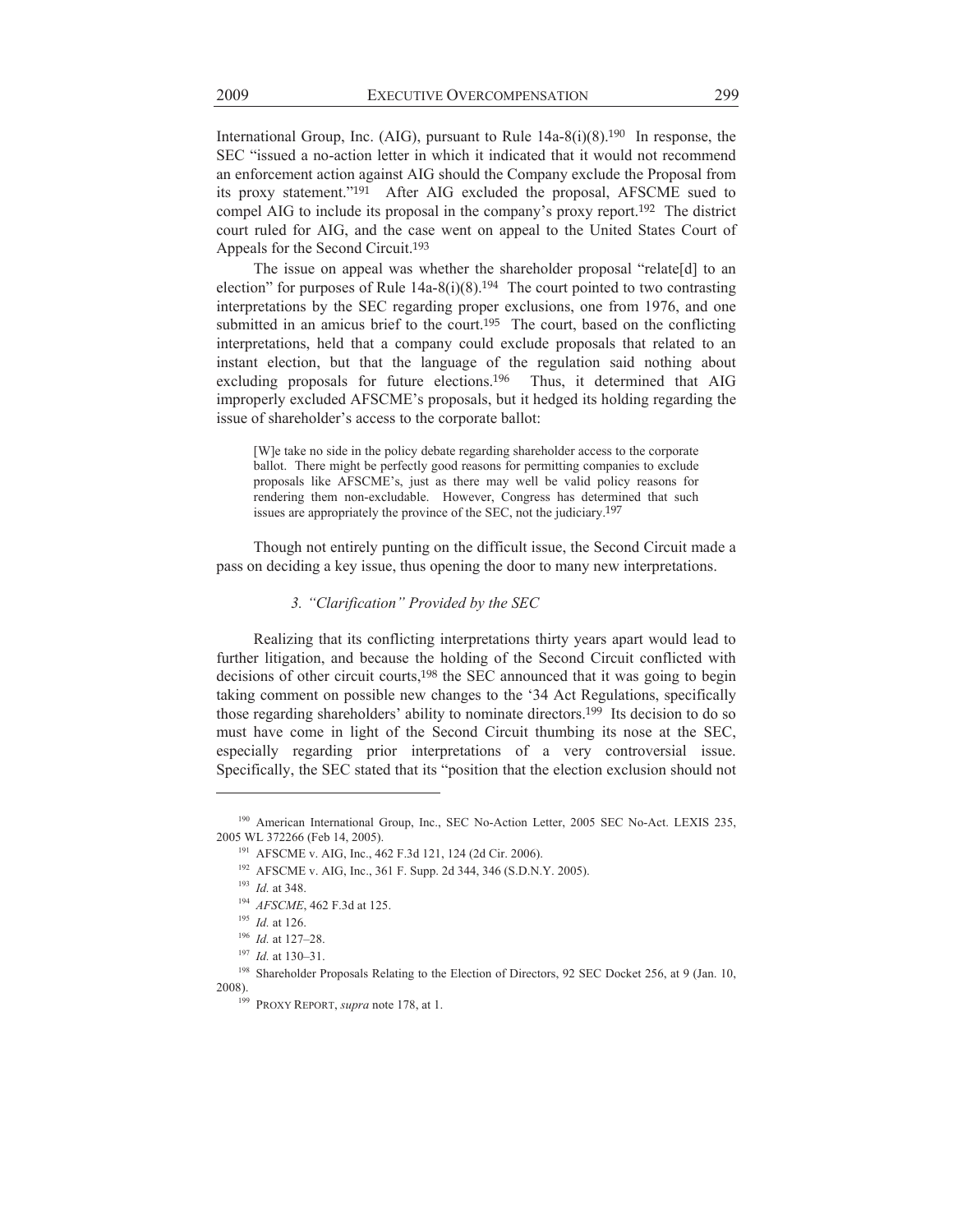be, and was not originally intended to be, limited" by the Second Circuit's preference on the 1976 interpretation.200 Further, the Commission cited a recent United States Supreme Court case where the interpretation of agency rules by the Second Circuit was in question.<sup>201</sup> In that case, the Court determined that an agency's interpretation of its own rules is controlling unless the interpretation is clearly erroneous, notwithstanding possible different interpretations over the course of many years.202 Armed with a favorable Supreme Court ruling and determined to decrease the amount of uncertainty surrounding the shareholder access interpretation, the SEC began analyzing the fate of Rule 14a-8(i)(8).

SEC Chairman Christopher Cox had one time stated that he wanted to expand the influence of shareholders in proxy contests,<sup>203</sup> yet when the vote came before the Commission in July of 2007, he voted both for *and* against the new proposal.204 The initial proposal by Democrats called for a five percent threshold requirement that shareholders would have to meet to reach the ballot; the initial proposal by Republicans called for a continued bar for shareholders seeking to access corporate ballots.205 Subsequently, on January 10, 2008, the SEC made its decision, confirming its 1990 interpretation, and further modifying Rule 14a- $8(i)(8)$  to exclude any proposal that "would set up a process for shareholders to conduct an election contest in the future by requiring the company to include shareholders' director nominees in the company's proxy materials for subsequent meetings."206 Not only did the SEC prevent shareholders from setting up future contested elections, but it also went through with action that opposed the original intent as stated by Chairman Cox, and the SEC continued its blockade against shareholders seeking to engage in nominating directors to a company's board.<sup>207</sup>

<sup>200</sup> Shareholder Proposals Relating to the Election of Directors, *supra* note 198, at 10.

 $^{201}$  Long Island Care at Home, Ltd. v. Coke, 551 U.S. 158 (2007).

<sup>202</sup> *Id.* at 2349.

<sup>203</sup> Kara Scannell, *SEC Chairman's Proxy Pitch Loses Steam*, WALL ST. J., Nov. 15, 2007, at C11.

<sup>204</sup> Kara Scannell, *SEC's Solomon? Cox Splits Vote on Proxy Access*, WALL ST. J., July 26, 2007, at C1 (emphasis added).

<sup>205</sup> *Id.*

<sup>206</sup> Shareholder Proposals Relating to the Election of Directors, *supra* note 198, at 13.

 $207$  Specifically, the SEC stated, "We believe that the clarifying rule amendment is consistent with the agency's longstanding interpretation of the election exclusion and that the references to 'nomination' and 'procedure' in the rule text appropriately reflect the purpose of the exclusion." *Id.* at 18. That might be well and true, but the overarching issue the SEC seemed to avoid was, if it changed its approach regarding the nomination exclusion, it would have had to address many other issues relating to contested election disclosures and new interpretations of several other proxy provisions. *See id.* at 3–6. This paper does not suggest the SEC was lazy, but it does look very suspicious, given its recent move towards empowering shareholders by making proxy materials more readily available. Even in its description of the Election Exclusion in the Proposed Rule that the SEC put out for comment, it reiterated the disclosure issue: "The proper functioning of the election exclusion is critical to prevent the circumvention of other proxy rules that are carefully crafted to ensure that investors receive *adequate disclosure* in election contests." Shareholder Proposals Relating to the Election of Directors, 91 SEC Docket 575 (July 27, 2007) (emphasis added). It continued by stating that, if shareholders wanted to replace directors, they would need to go through the proxy process. *Id.* This could be a reasonable conclusion, and the SEC did make it easier to engage in a proxy contest recently, but the analysis still seems weak.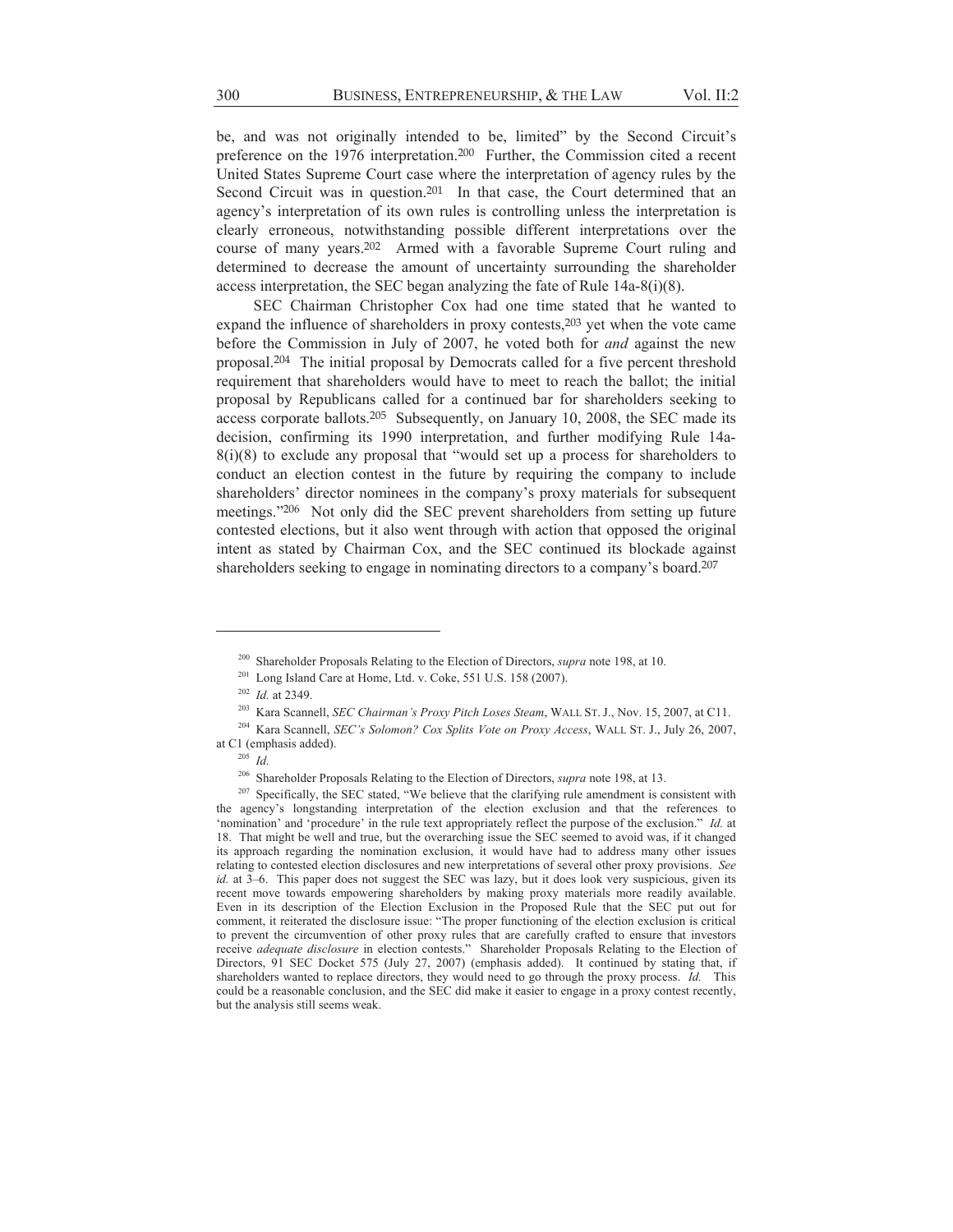#### *E. Future Implications*

In explaining the proxy system, detailing its new reform, and providing information that leads one to conclude the SEC recognizes the problem of executive overcompensation, it is apparent that the SEC has established the groundwork for increasing shareholder information and participation. The SEC recognized the potential of the Internet, implemented appropriate regulations that would help companies and shareholders open lines of communication, and displayed it was working to attain the goals listed in its mission statement.<sup>208</sup> These changes should signal the beginning of a new era of corporate governance; however, the SEC has reinforced its blockade to limit shareholders' ability to reach the ballot.209 Thus, the SEC has stalled in taking advantage of the invaluable asset the Internet provides. Why else would the SEC work as it did when it expects shareholders not to respond? In the era of Enron and WorldCom, it is evident that much is required to avert further economic disasters due to weak corporate boards and managers. Greater proxy availability will address the collective action problems.210 As Professor Bernard Black explains, "Shareholder passivity may be partly a function of the legal rules" that impose great restrictions on investors who want to become active in corporate governance.<sup>211</sup> In the changing proxy environment, it seems very possible that many shareholders will be inclined to read the materials available in a form that allows for paperless examination and become an active participator in the decision-making process. For example, a shareholder that normally takes a passive approach, i.e., checking every box management suggested, upon receiving a proxy request, if he received this solicitation online, might take an extra five minutes of his day to investigate some issues presented.

The Internet provides access to much information, both reliable and questionable in nature. If a shareholder has a proposal for changing a policy or norm on the company's proxy statement, an investor that usually acquiesces might engage in a Google search to research any issues presented, thus producing a better-informed and reasoned vote. The Internet rules will not provide the definitive result to make every passive investor engage in informative governance and it will not overcome, by itself, the collective action problem, but it should encourage a new movement and approach towards more meaningful and beneficial corporate governance. Mainly, the increased access and lower costs will help those shareholders that have holdings beyond that of what the everyday passive investor would have, such as pension funds, insurance companies, and other institutional investors. This in turn could change the environment that currently exists where the voting rights that shareholders hold—emphasized in the theoretical educational setting and corporate finance courses as the benefit that overcomes the disadvantage of only having a residual claim to corporate assets—

<sup>&</sup>lt;sup>208</sup> See the discussion above.

<sup>&</sup>lt;sup>209</sup> See discussion above and below.

<sup>210</sup> *See* Phyllis Plitch, *SEC's Online Plan to Cut Costs May Rally Dissident Investors*, WALL ST. J., Dec. 27, 2005, at C3; discussion *infra* Part IV.B.

<sup>211</sup> Bernard S. Black, *Shareholder Passivity Reexamined*, 89 MICH. L. REV. 520, 566 (1990).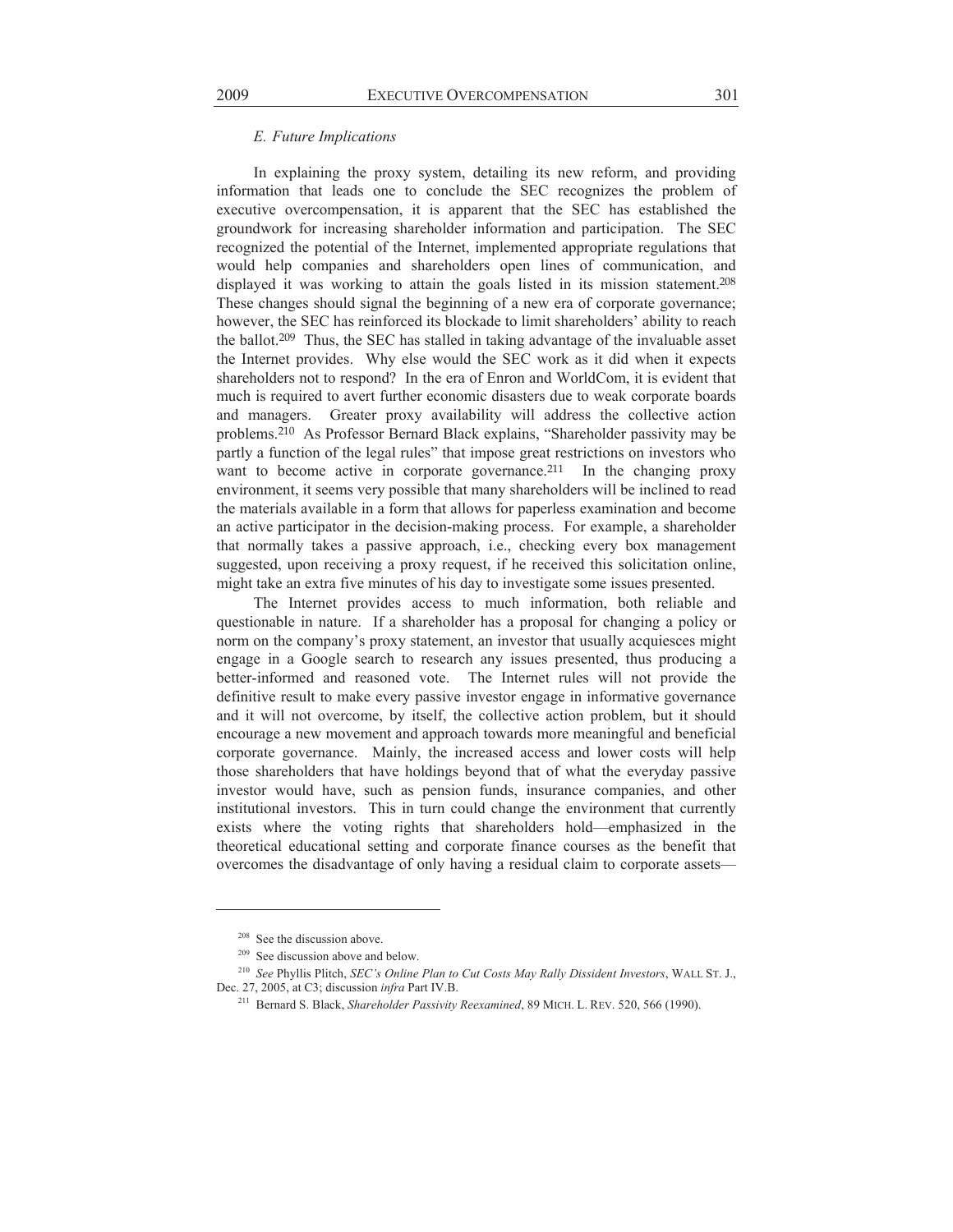have largely become ceremonial.<sup>212</sup>

#### IV. INEFFECTIVE APPROACHES TO CONTROLLING EXECUTIVE COMPENSATION

Because the SEC continues to take its line against allowing shareholders the ability to access the corporate ballot, there must be some other way to control the executive overcompensation problem. This section of the paper provides analysis of the various ways and means executive compensation could be controlled, but has not due to a myriad of reasons. Specifically, the next sections analyze the ineffectiveness of the new SEC disclosure rules and the enormous loopholes and exceptions installed in the Internal Revenue Code (IRC) by Congress that have both failed in their attempt to control executive compensation. Although possible solutions to aid the shortcomings will be provided, the main problem seems to be the dedication of the SEC and Congress to address the issue.

#### *A. SEC Disclosure Rules*

One constant trait of the SEC is its consistent use of rulings to address issues that come about in the market. One issue the SEC routinely addresses is how executive compensation disclosure should appear on '34 Act companies proxy materials. Though the executive compensation issue was not as pervasive through the early part of the twentieth century, it has become increasingly important as the pay packages increase to gargantuan proportions. Beginning in 1938, the SEC has regularly issued releases and final rulings regarding compensation disclosures, sometimes aiming to increase narrative disclosure, sometimes aiming for tabular or graphical disclosures, and sometimes both.213 The idea each time is to encourage companies to list information in plain English that would be easily understandable, but not overly uniform as to appear like boilerplate language.<sup>214</sup>

Thus, in 1992, the SEC adopted another new set of rules under Regulation S-K "[t]o improve shareholders' understanding of all forms of compensation paid to senior executives and directors, the criteria used by the board of directors in reaching compensation decisions, and the degree of relationship between compensation and corporate performance."215 Specifically, the regulations provide

<sup>212</sup> *See* Seth W. Ashby, Note, *Strengthening the Public Company Board of Directors: Limited Shareholder Access to the Corporate Ballot vs. Required Majority Board Independence*, 2005 U. ILL. L. REV. 521, 528 (2005).

<sup>213</sup> *See, e.g.*, Disclosure of Executive Compensation, SEC Release No. 33-6486, 48 Fed. Reg*.* 44,467 (Sept. 23, 1983) (calling for the use of tables to describe compensation not based in equity); Amended Proxy Rules, Exchange Act Release No. 34-4775, 17 Fed. Reg. 11,430, 11,431 (Dec. 11, 1952) (requiring tables for pension and deferred compensation); Amended Proxy Rules, Exchange Act Release No. 34-3347, 7 *Fed. Reg*. 10,653 (Dec. 18, 1942) (requiring tables in the disclosure forms); Amended Proxy Rules, Exchange Act Release No. 34-1823, 3 Fed. Reg. 1991, 1992 (Aug. 13, 1938) (providing the first rules regarding disclosure of how boards determine executive compensation).

<sup>&</sup>lt;sup>214</sup> For purposes of this paper, the last three releases will be discussed.

<sup>&</sup>lt;sup>215</sup> Executive Compensation Disclosure, 57 Fed. Reg. 48,126 (1992) (codified at 17 C.F.R. §§ 228, 229, 240, 249). Regulation S-K disclosures include items that a '34 Act company must disclose to the SEC but do not fall within the traditional definition of financial information. *See* Regulation S-K, MoneyGlossary.com, http:// www.moneyglossary.com/?w=Regulation+S-K (last visited Mar. 29, 2008).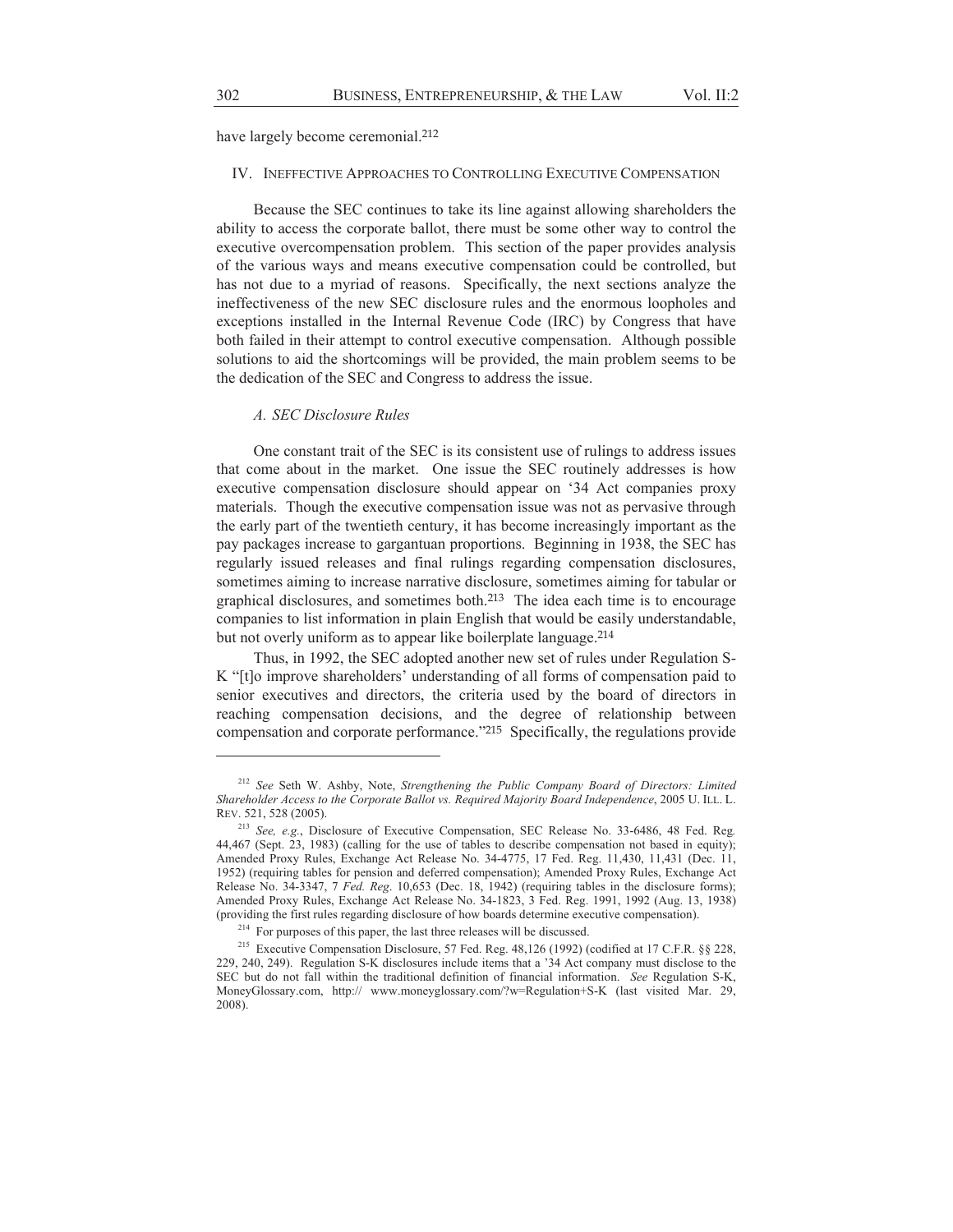that companies must list the compensation paid to the top executives in a Summary Compensation Table to allow shareholders the ability to examine easily any proposed pay packages.216 A board's compensation committee must also include, per the regulations, reports on how well the executives met the company's performance standards.217 Finally, the compensation committee must list the cumulative total return to shareholders in the form of a line graph and another graph to allow shareholders to examine the return of the S&P 500 or return of any peer companies in the registrant's industry. <sup>218</sup>

In 2003, the SEC again adopted rules in an attempt to "increase shareholder awareness of and involvement in the executive compensation decision-making process."219 Additionally, the Self-Regulatory Organizations ("SROs")—NYSE and NASDAQ—procured new standards to expand shareholder approval requirements for executive compensation.220 These new changes came in the wake of the Enron disaster and related specifically to the full disclosure of all equity payments to executives.221 In 2006, the SEC again proposed new rules to "provide investors with a clearer and more complete picture of compensation to principal executive officers, principal financial officers, the other highest paid executive officers and directors."222 These disclosure rules seek to provide information on deferred compensation for the three recent fiscal years.223 Importantly, these new rules require disclosure of personal benefits executives receive in excess of \$10,000, but "[a]n item is not a perquisite or personal benefit if it is integrally and directly related to the performance of the executive's duties."224 There is also a requirement that companies disclose executives' total compensation.225 The purpose of this requirement "is to eliminate the 'holy-cow moment' when shareholders learn the CEO is about to collect" massive amounts of deferred compensation.226 Requiring disclosure of total compensation might be the most successful requirement to date because it will give shareholders a quantifiable and

<sup>216</sup> Executive Compensation Doctrine, 57 Fed. Reg. 48,127 (1992).

<sup>217</sup> *Id.*

<sup>218</sup> *Id.*

<sup>219</sup> McClendon, *supra* note 30, at 976.

<sup>&</sup>lt;sup>220</sup> *Id.* A discussion on the role of SROs is well-beyond the scope of this paper. It is of note, that in the American market, SROs play a very important role in "private" regulation of companies that list with them. They are important mainly because they provide another layer of regulation and protection to an industry that tends to freak people out when times are bumpy and their savings seems to be wilting away. The SEC and SROs piggyback on each other when it comes to implementing new regulations and disclosure rules, sometimes one looking to the other to implement major controversial changes. What is certain is that SROs are necessary to the market, and their effectiveness could expand if the SEC fails to put more power in the shareholders' hands.

<sup>&</sup>lt;sup>221</sup> Disclosure of Equity Compensation Plan Information, SEC Release No. 8,048, 17 C.F. R. § 228-29, 240, 249 (Feb. 1, 2002), *available at* http://www.sec.gov/rules/final/33-8048.htm; *see also* Janet Whitman, *Stock Options Face Scrutiny in Wake of Enron*, WALL ST. J., Apr. 3, 2002, at B7B.

<sup>&</sup>lt;sup>222</sup> Executive Compensation and Related Party Disclosure, Exchange Act Release No. 33-8655, 71 Fed. Reg. 6,542, 6,543, 17 C.F.R. §§ 22-29, 239-40, 245, 249, 274) (Feb. 8, 2006).

<sup>223</sup> *Id.* at 6,543.

<sup>224</sup> *Id.* at 6,553.

<sup>225</sup> *Id.*

<sup>226</sup> Martin, *supra* note 5, at 152 (quoting Gretchen Morgenson, *A 'Holy Cow' Moment in Payland*, N.Y. TIMES, Feb. 19, 2006, § 3, at 1).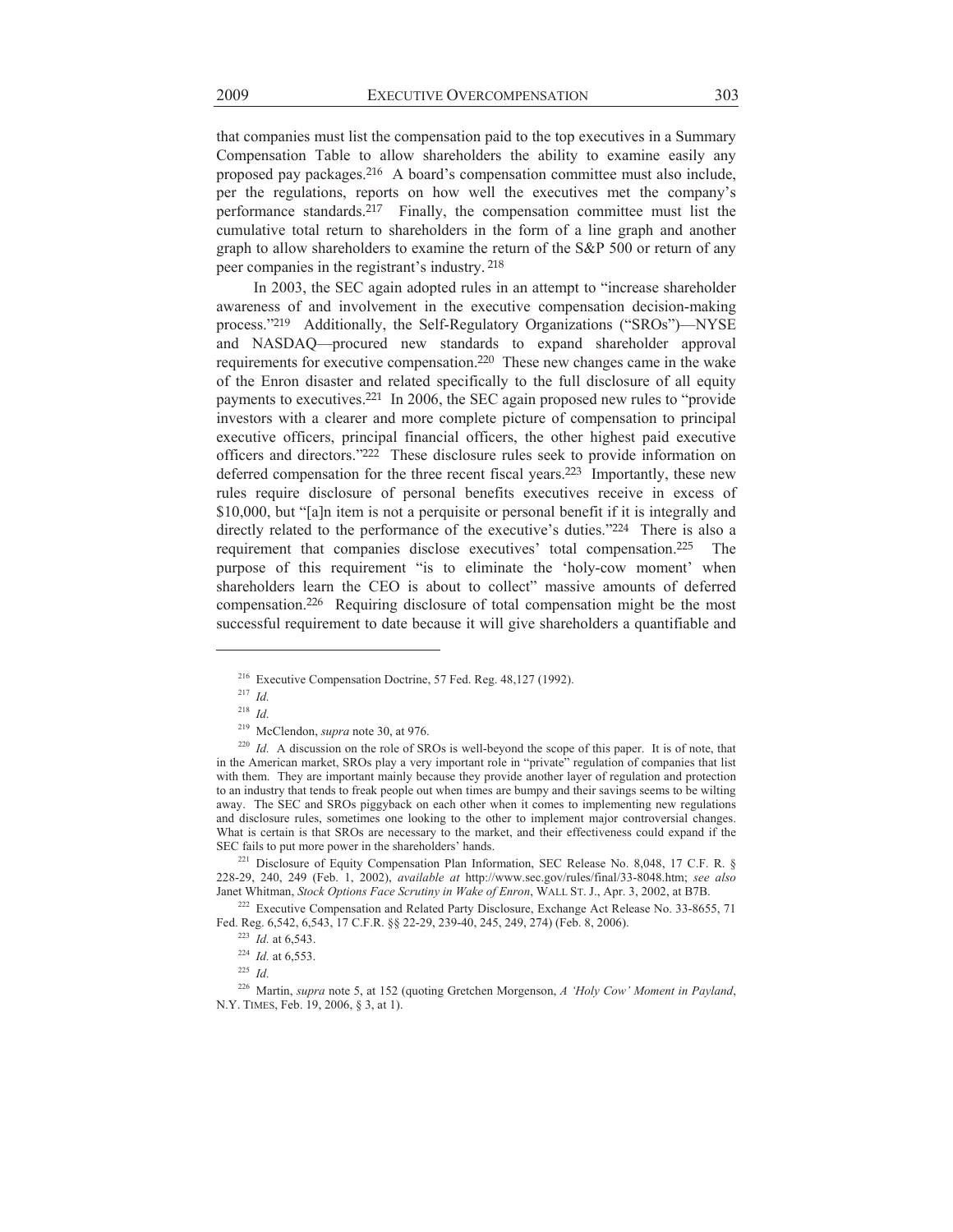comparable number as opposed to a figure discounted to its present value or adjusted for "other" accounting purposes. Still, some figures might lose context within all of the information provided.

In short, the SEC has sought to make executive pay package disclosure simple to read, analyze, and understand—which happens to be the same purpose of the SEC for the past seventy years.227 Sometimes the simplest representations do not convey the overarching problems they seek to address. The tables and graphs include objects such as options and grants, which to the normal shareholder has little meaning.228 The trouble with the disclosure rules is that companies have simply just taken their other filings, including the 10-K and 10-Q, and just relisted some information and rearranged other materials.<sup>229</sup> This boilerplate language complies with the law, but does little to expose the outrageous behavior of some companies regarding executive pay packages. Although the SEC has consistently tried to address the use of boilerplate language, it consistently fails to pass regulations that press companies to use specialized and specific drafting. Additionally, with the many regulations, the SEC still takes the position that it seeks to improve only disclosure and not institute wage controls.230 Therefore, to the SEC, transparency is the key to effective governance and to controlling executive compensation. The many rules and interpretations are well intended but, given the number and frequency, they seem ineffective.

Before discussing whether the SEC could control executive compensation through transparency, and given Chairman Cox's statements that the market should always control, does the SEC have any intention in even trying to help control the problem? Further, does the SEC think there is a problem? It is logical to conclude that the SEC recognizes a problem because of the many regulations, interpretations, and proposals it has issued over the past seventy years. Provided that background, there are steps the SEC could take to produce better results.

The SEC could call for disclosure of useful information in a manner that one can analyze independent from any other items, such as the pay ratios of the executives compared to other employees.231 By only requiring disclosure of the executives' compensation, sometimes in a percentage form, the current rules allow for a company to skew the real figures. The disclosures do not require companies to state performance targets; thus, shareholders have no clue whether the executives are meeting the outlined objectives<sup>232</sup> that the shareholders approved.<sup>233</sup>

<sup>227</sup> *Id.* at 150.

<sup>228</sup> *See id.* at 150.

<sup>229</sup> *See* Scott P. Spector, *The Compensation Committee Report*, *in* A PRACTICAL GUIDE TO SEC PROXY AND COMPENSATION RULE 4.2 (2d ed. Supp. 2000).

<sup>230</sup> Christopher Cox, Chairman, SEC, SEC Chairman's Opening Statement: Proposed Revisions to the Executive Compensation and Related Party Disclosure Rules (Jan. 17, 2006) (transcript *available at*. http://www.sec.gov/news/speech/spch011706cc.htm). SEC Chairman Cox is the poster-boy marketer: the "market is capable of disciplining excessive compensation, provided that the market has adequate information." Kara Scannell, *SEC to Propose Overhaul of Rules on Executive Pay*, WALL ST. J., Jan. 10, 2006, at A2.

<sup>231</sup> Stabile, *supra* note 62, at 162.

<sup>&</sup>lt;sup>232</sup> For a company to deduct payments to executives beyond \$1 million, they must submit performance standards for approval to the shareholders. *See* discussion *infra* Part IV.B.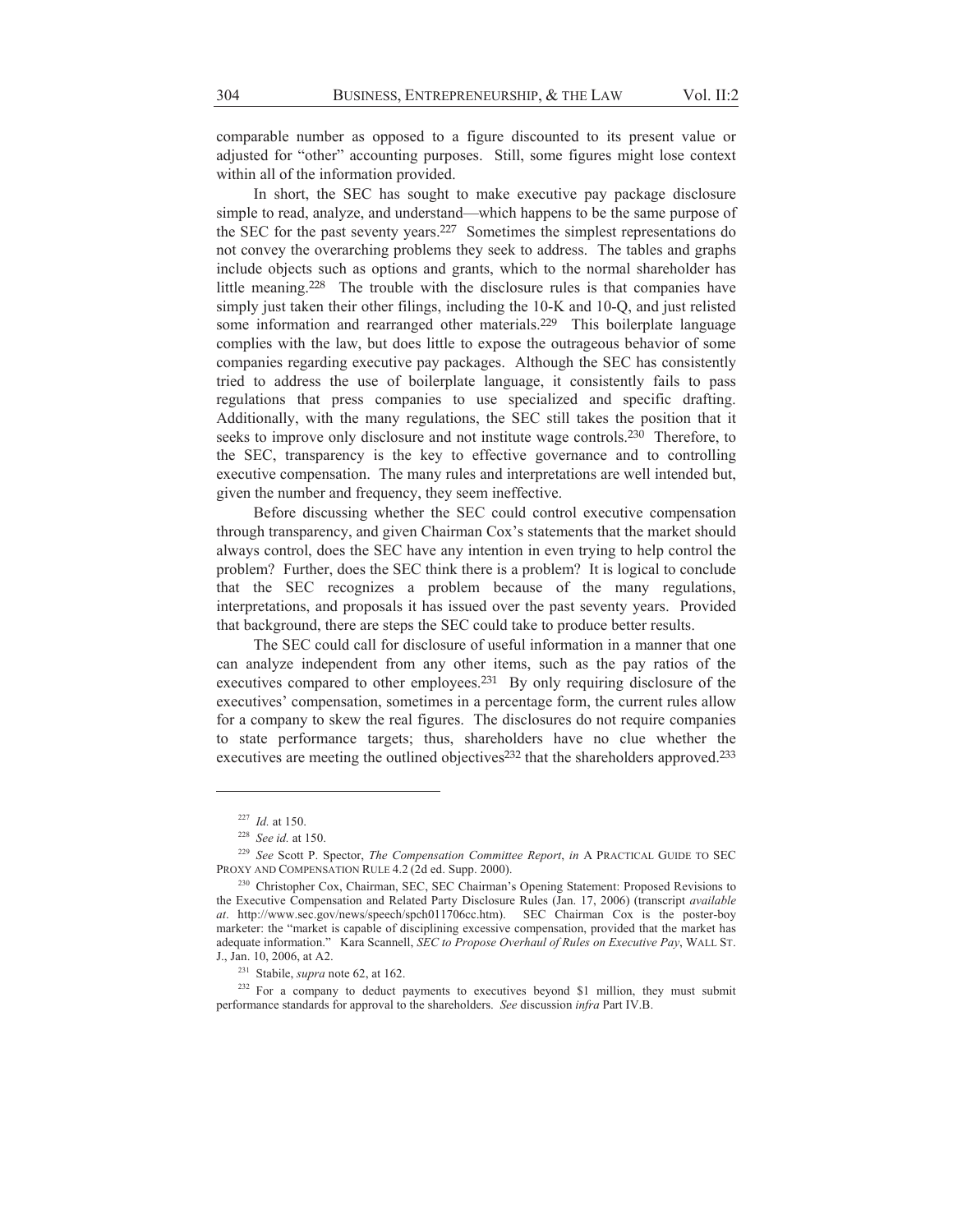The SEC should require detailed disclosure of these targets and any other goals. It seems that there is a lack of dedication with the SEC's rules that makes them resemble only "feel-good" rulemaking. There is little indication that making compensation packages widely known would make transparency even work.<sup>234</sup> With the SEC's lack of initiative to require full **and** material disclosures combined with its recent decision to allow companies to continue barring shareholder board nominations, the SEC has proven it to be ineffective, assuming it wants to make the effort, in controlling executive overcompensation.

#### *B. Recent Congressional and Presidential Efforts*

Congress has recently decided to play its hand in the effort to control executive compensation. Both the House and Senate introduced legislation in April 2007 to amend Section 14 of the '34 Act. The House version, sponsored by Representative Barney Frank, provided for a separate shareholder vote to approve executive compensation packages. However, the effect of this provision was greatly hedged by the remaining portion of the proposed legislation. The shareholders' votes would be advisory. Specifically,

The shareholder vote shall not be binding on the corporation or the board of directors; nor be construed (1) as overruling a board decision; (2) to create or imply additional fiduciary duty by such board; (3) to restrict or limit shareholder ability to make proposals for inclusion in proxy materials related to executive compensation.<sup>235</sup>

The legislation also included a provision requiring shareholder approval of golden parachutes, but again, any votes by the shareholders would be advisory. The Senate version, which consisted of the exact same provisions of the bill introduced in the House, was introduced by-then Illinois Junior Senator Barack Obama.236 The Senate version was never sent to Committee, and the House version was never voted on by the Senate after it passed the House.237 After the congressional session ended, the bills were cleared from the books.238 They were not reintroduced.239 Instead, now-President Obama proposed and the Treasury Department issued regulations limiting executives pay at financial institutions that accepted government assistance through TARP.240 The regulations provide a limit

<sup>233</sup> Martin, *supra* note 5, at 162; *see* Joann S. Lublin, *Boards Tie CEO Pay More Tightly to Performance—Options Grants May Depend on Meeting Financial Goals; Moving Beyond a "Pulse"*, WALL ST. J., Feb. 21, 2006, at A1.

<sup>234</sup> Temple University, News Communications, *Accounting Professor: Transparency Won't Necessarily Control CEO Pay*, *available at* http://www.temple.edu/newsroom/2007\_2008/10/stories/ execcomp.htm.

<sup>&</sup>lt;sup>235</sup> H.R. Res. 1257, 110<sup>th</sup> Congress (2007), *available at* http://frwebgate.access.gpo.gov/cgibin/getdoc.cgi?dbname=110\_cong\_reports&docid=f:hr088.110.pdf.

<sup>&</sup>lt;sup>236</sup> S. Res 1181, 110<sup>th</sup> Congress, (2007), *available at* http://thomas.loc.gov/cgi-bin/bdquery/z?d110: SN01181:@@@L&summ2=m&.

<sup>&</sup>lt;sup>237</sup> Govtrack.us, http://www.govtrack.us/congress/bill.xpd?bill=h110-1257.

<sup>238</sup> *Id.*

<sup>239</sup> *Id.*

<sup>&</sup>lt;sup>240</sup> Office of the Press Secretary, Treasury Announces New Restrictions On Executive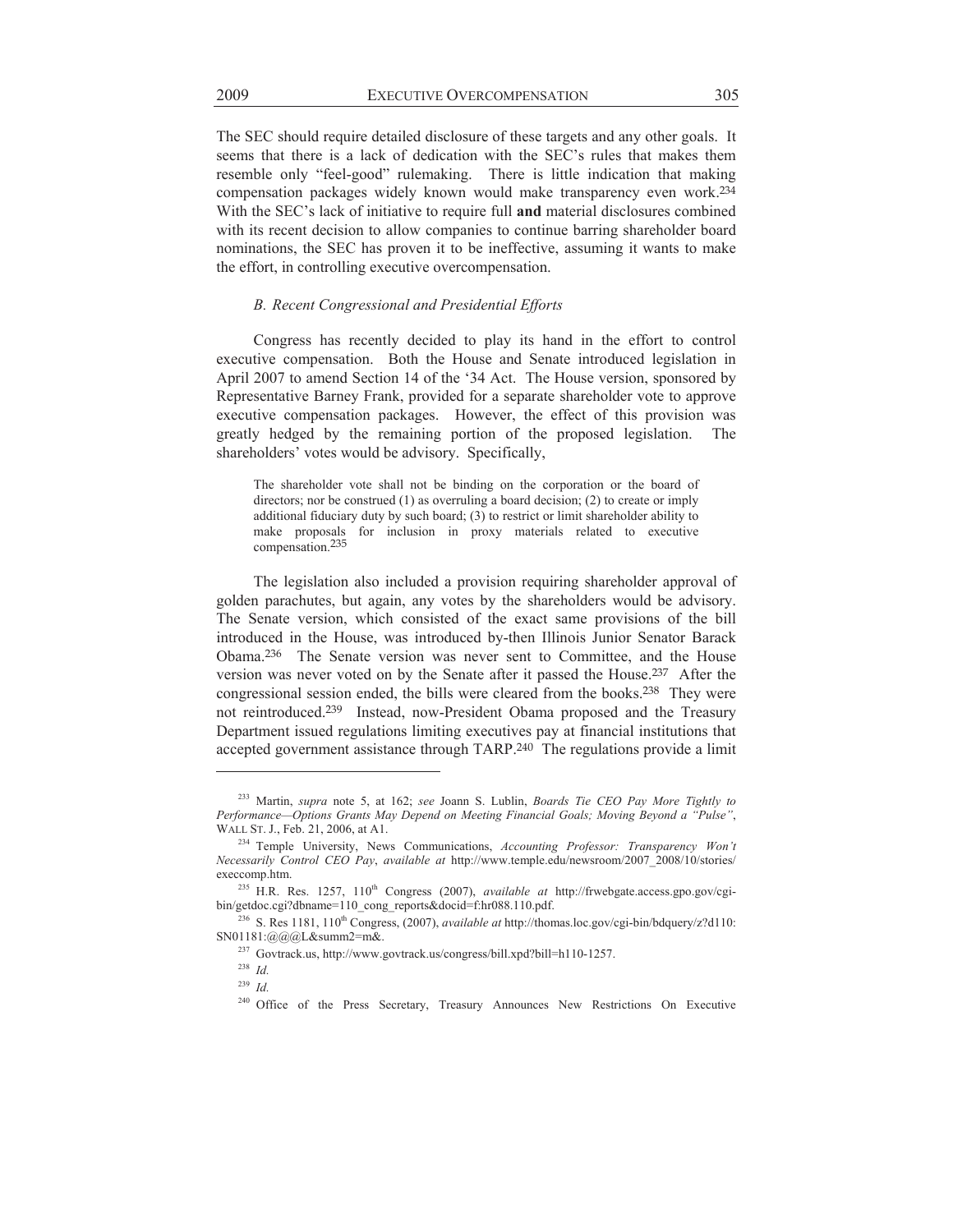of \$500,000 in total compensation for senior executives, plus restricted stock, and require the companies to meet strict disclosure requirements.241 These restrictions and requirements only apply to companies that received and will receive assistance from the government.242 Thus, it will not have any affect on most American corporations. Though it will take time to determine if this type of restriction will be extended to other industries, it appears that Congress may again someday introduce legislation to allow shareholders access to the corporate ballot. However, with the economy in a deep recession, congressional attention to other issues is taking priority over any potential legislation regarding executive pay. It appears that until the economy recovers, there will be little attention by Congress to shareholder rights. Even if Congress does act, if it implements laws that have language similar to that quoted above from HR 1257, it may not be enough. Furthermore, although the President has taken a hard line with respect to compensation limits for executives at companies receiving government assistance, it is difficult to determine if the executive branch can maintain the ability to monitor and limit executives' pay at publicly traded corporations.

## *C. Internal Revenue Code Section 162(m)*

The IRC allows for the deduction of all "ordinary and necessary expenses paid or incurred during the taxable year in carrying on any trade or business, including . . . a reasonable allowance for salaries or other compensation for purposes actually rendered."243 For corporations with enormous cash resources and payrolls of accountants, this business deduction would appear to provide an unfair competitive advantage. However, Congress played its hand in an effort to control executive compensation. Though the success of the effort is highly questionable, as is using the IRC for social and political policy, it shows that Congress recognized a problem exists. At the suggestion of the House Committee on Ways and Means, it passed as part of the Revenue Reconciliation Act of 1993, subsection (m) to section 162 (162(m)), which was added to the IRC in an effort to limit corporate tax deductions allowed as part of executive compensation.244 This provision came about to address the perceived crisis that American industries were becoming less competitive internationally, yet executive pay was soaring to new record highs.245 The provision appears straightforward, but it has caused much critique because of its ineffective ability to influence executive compensation.<sup>246</sup>

Compensation, http://www.whitehouse.gov/the\_press\_office/TreasuryAnnouncesNewRestrictionsOn ExecutiveCompensation/.

<sup>241</sup> *Id. See also* U.S. Department of the Treasury, Treasury Announces TARP Capital Purchase Program Description, http://www.treas.gov/press/releases/hp1207.htm.

 $242$  *Id.* 

<sup>243</sup> I.R.C. § 162(a)(1) (2009).

<sup>244</sup> Steven Balsam & David Ryan, *Limiting Executive Compensation: The Case of CEOs Hired After the Imposition of 162(m)*, J. OF ACCT. AUDITING & FIN. (Fall 2007), *manuscript available at*  http://astro.temple.edu/~ryan/162m.pdf.

<sup>245</sup> *Id.*

<sup>246</sup> *See, e.g.*, *Hearing Before the S. Fin. Comm. on the Effectiveness of § 162(m)*, at 1 (Sept. 6, 2006) (Testimony of Steven Balsam, Professor of Accounting, Temple University Fox School of Business), *available at* http://www.senate.gov/~finance/hearings/testimony/2005test/090606testsb.pdf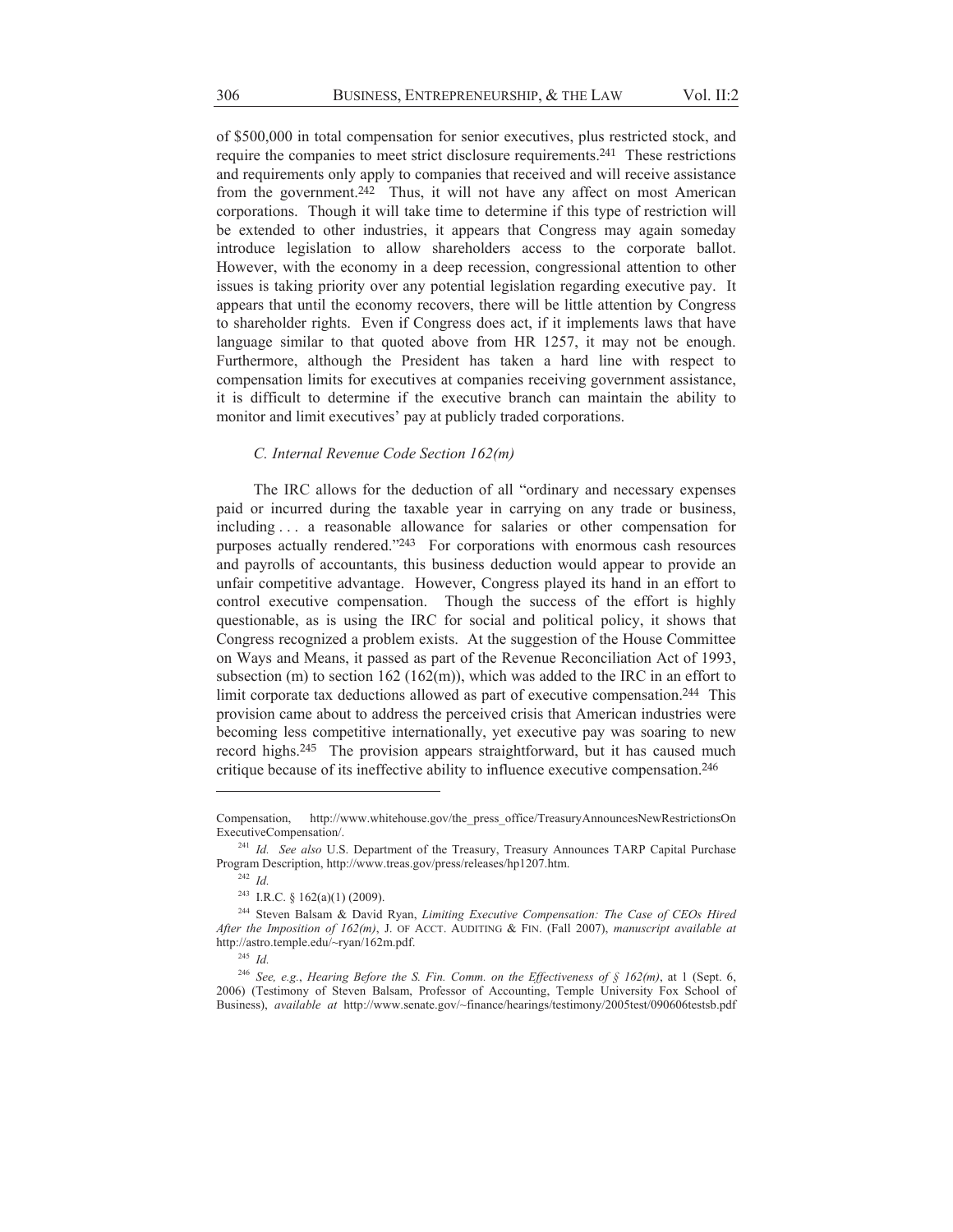# *1. The Provision*

In relevant part, section 162(m) provides that no publicly held corporation may deduct any amount over \$1 million paid to employees whom are included within the statutory definition of "covered employee."<sup>247</sup> Included in this definition are the CEO and the four highest paid executives.248 For purposes of section 162(m), a "publicly held corporation" is one registered pursuant to the '34 Act.249 Not included in the statutory cap are non-taxable fringes,250 qualified retirement plans, and shareholder-approved performance-based compensation.<sup>251</sup> Unfortunately, the exceptions swallow the rule. No compensation made in the form of commissions or upon meeting the performance goals count toward the statutory limit.252 The language of the section shows Congress' desire to place emphasis on publicly held corporations gearing executives' pay to center around their performance.253 To deduct under the performance goals exception, the company must follow statutory guidance. First, a compensation committee composed of at least two independent directors must determine the material terms for which the company will compensate the executive. <sup>254</sup> Next, the company must disclose the terms of the pay and obtain approval by a majority of shareholders.<sup>255</sup> Finally, the compensation committee must certify that the performance goals were satisfied.<sup>256</sup>

#### *2. The Ineffectiveness of 162(m)*

The exceptions provided in the IRC account for why Congress, through the IRC, has been ineffective in regulating or restraining the excessive executive compensation. First, companies have shifted to either all commission-based pay, or have established easily attainable performance goals to ensure any payments in excess of the statutory cap may still be deducted.257 If Congress really intended to

- <sup>252</sup> I.R.C. § 162(m)(4)(B)–(C).
- <sup>253</sup> *See* Martin, *supra* note 5, at 160.
- <sup>254</sup> I.R.C. § 162(m)(4)(C)(i)–(ii).
- <sup>255</sup> *Id.* § 162(m)(4)(C)(ii).
- <sup>256</sup> *Id.* § 162(m)(4)(C)(iii).
- <sup>257</sup> *See* Balsam & Ryan, *supra* note 244, at 3; *see also* Stabile, *supra* note 246, at 88–89.

<sup>(&</sup>quot;section  $162(m)$  has been at best, only marginally effective in limiting executive pay or in making it more responsive to performance") [hereinafter Balsam Testimony]; Polsky, *supra* note 47, at 920 ("empirical evidence confirms the intuition that  $162(m)$  is not helpful to shareholders"); McClendon, *supra* note 30, at 1017 (calling for a repeal of section 162(m) because of its emphasis on performancebased compensation packages); Susan J. Stabile, *Is There a Role for Tax Law in Policing Executive Compensation?*, 72 ST. JOHN'S L. REV. 81, 101 (1998) (arguing that the I.R.C. has no role in regulating compensation).

 $247$  I.R.C. § 162(m)(1) (2008).

<sup>&</sup>lt;sup>248</sup> *Id.* § 162(m)(3)(A)–(B). In determining whether an individual is the chief executive officer or one of the four highest paid officers, the Tax Regulations cross-reference the disclosure rules promulgated by the SEC and discussed earlier in the paper. Treas. Reg. § 1.162(c)(2)(ii); *see* discussion *supra* Part IV.A.

<sup>249</sup> *Id.* § 162(m)(2).

<sup>250</sup> *See id.* § 132(a).

<sup>251</sup> Balsam & Ryan, *supra* note 244.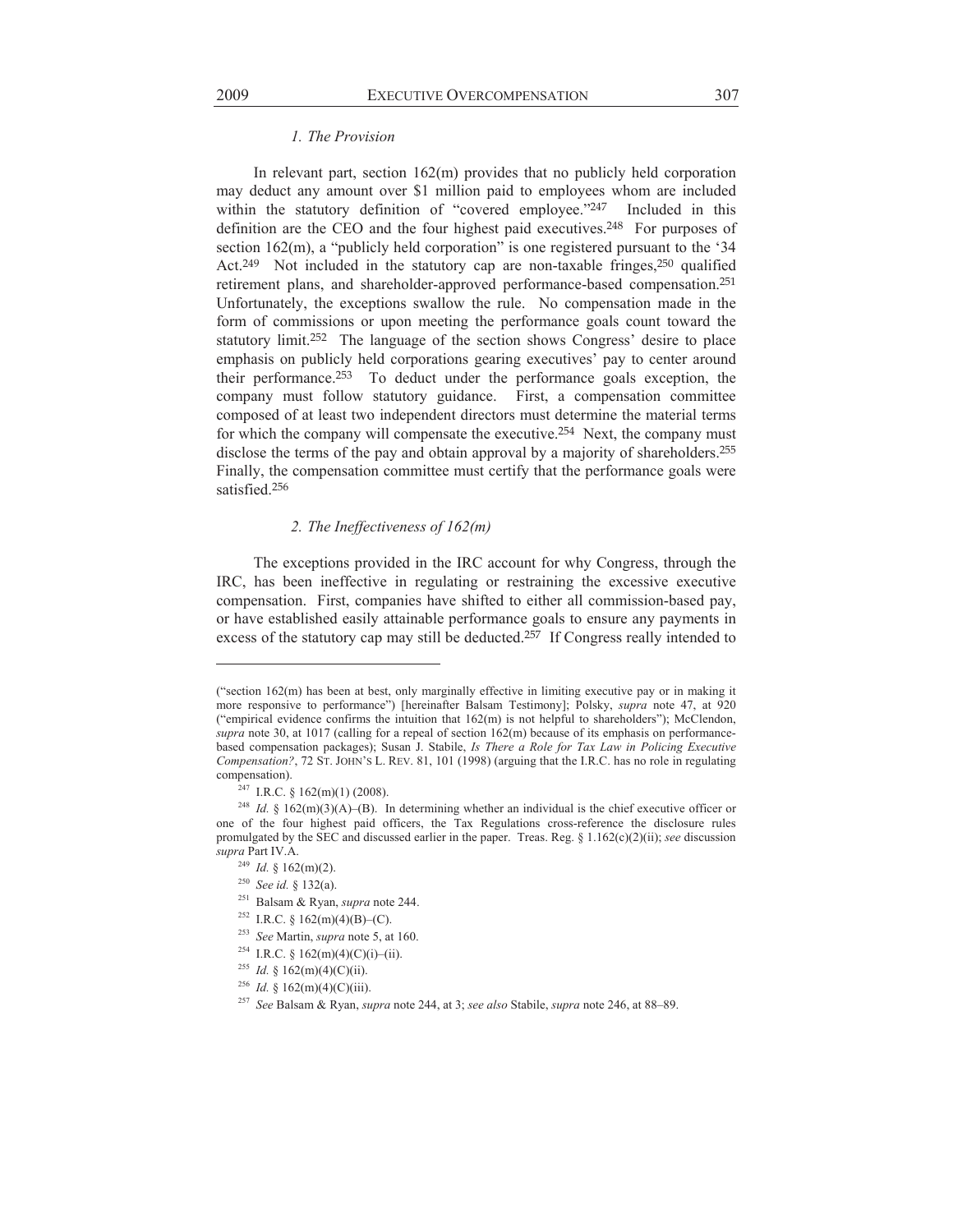limit compensation, it should have taken a hard-line approach and removed the many exceptions. Even the argument that safeguards exist so that independent directors examine the packages and shareholders approve the performance goals holds little weight. As noted, shareholders play a ministerial role in examining proposals, and boards, including independent directors, exercise hardly any true negotiating power. Thus, section 162(m) is wholly ineffective.

Even if the shareholders do not approve any performance packages, or if the independent directors reject a payment package that is performance-based, some companies have simply ignored the statutory limitation and paid in excess of the statutory cap.<sup>258</sup> This raises the issue of a "why bother" attitude in implementing a provision like section 162(m) if it will hardly be acknowledged. The indifference exercised by some companies is mindboggling. Furthermore, data supports some critics' argument that Congress' efforts actually caused an increase in executive pay because of the wide latitude it gave to performance-based compensation.<sup>259</sup> Not only does data show that compensation package amounts are increasing, companies have engaged in "grossing up" payments to executives to cover any other potential taxes for which they would be liable. The effects are astounding. In "an irony unknown to most . . . CEOs, who may be making hundreds of times what the average worker receives, may pay nothing in taxes because shareholders pay the taxes for them."<sup>260</sup>

Even within the Treasury Regulations, which the United States Treasury Department promulgated to clarify provisions in the IRC, there is additional language that seems to cut against the intended purpose of section  $162(m)$ , and against the overall purpose and goals of the tax system. Specifically, "in the case of excessive payments by corporations, if such payments correspond or bear a close relationship to stockholdings, and are found to be a distribution of earning or profits, the excessive payments will be treated as a dividend."261 This is troubling because, instead of discouraging excessive payments, companies have incentives, if they will not fit under any exception in section  $162(m)$  and are indifferent to the consequences, to pay in masked dividends under the Treasury Regulations. By doing so, instead of the executive paying tax at the highest tax bracket,<sup>262</sup> the companies can assure their executives pay tax on the largest portion of their income at the dividend level.263 Thus, not only are companies able to manipulate the IRC, they can provide additional benefits to their executives by lowering their tax bill. The result has cost the federal government billions in tax revenue over the past fourteen years.<sup>264</sup>

<sup>258</sup> Martin, *supra* note 5, at 160.

<sup>259</sup> *See* Polsky, *supra* note 47, at 920; Brian Grow & Eamon Javers, *Executive Pay Practices Under Scrutiny: Companies' Skirting of a Tax Rule Meant to Spur Performance-Based Pay Contributed to the Options Scandal*, BUS. WK. (Sept. 5, 2006).

<sup>260</sup> Martin, *supra* note 5, at 160–61.

<sup>261</sup> Treas. Reg. § 1.162-8 (West 2008).

<sup>&</sup>lt;sup>262</sup> Married individuals filing joint returns enter the highest tax bracket when their income exceeds \$250,000. I.R.C. § 1(a)(2) (2008).

<sup>263</sup> *See id.* § 1(h)(11)(D)(i).

<sup>264</sup> Grow & Javers, *supra* note 259.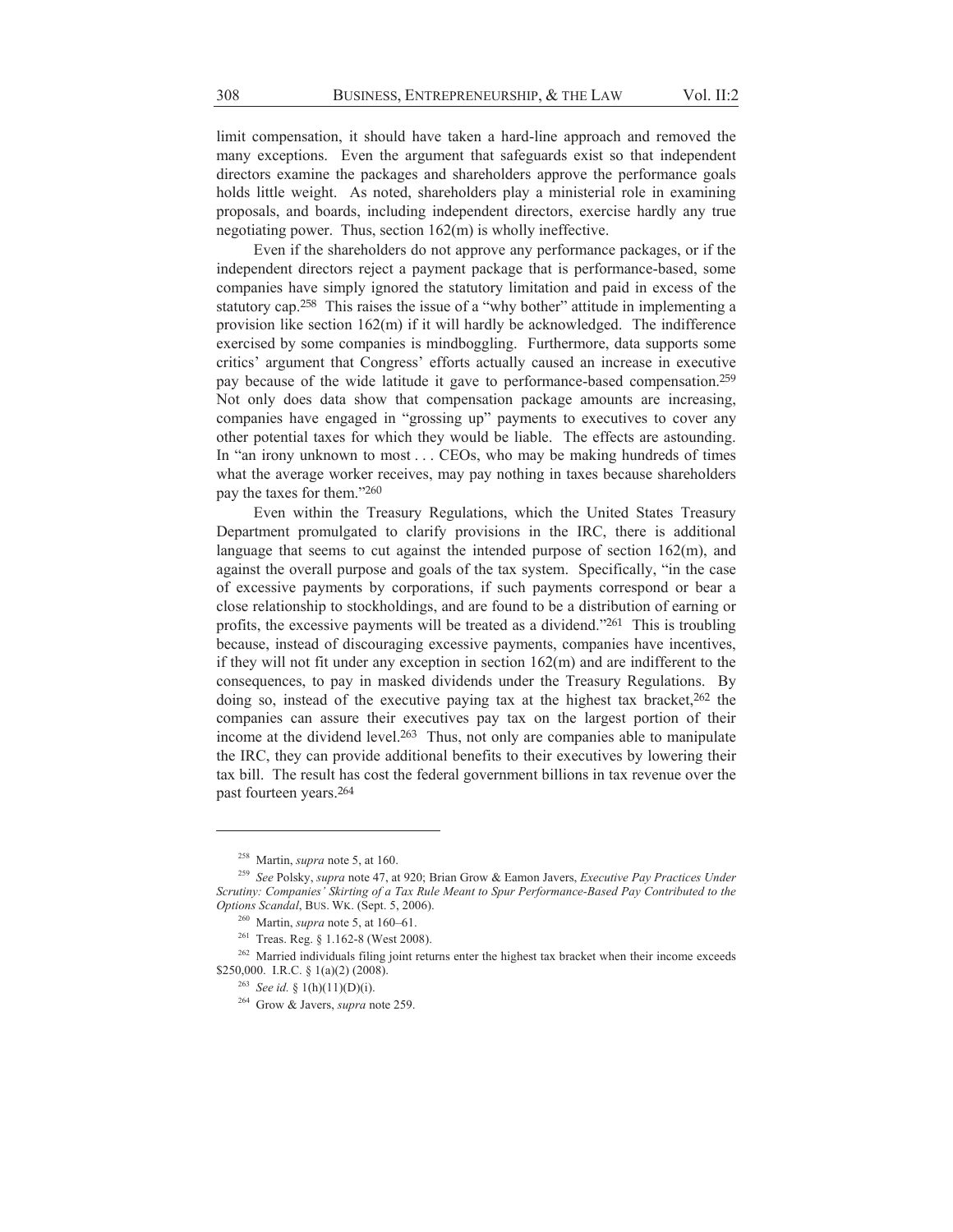The Internal Revenue Service has established a compliance program to root out the many incidents of corporations establishing simple performance goals, disregarding the statutory cap, or grossing up pay to executives.<sup>265</sup> Corporations are exercising too much leverage over Congress, shareholders, and the economy. Further revision is required if Congress really desires to put some dent into the increasing overcompensation problem. Specifically, the IRC must not give such leeway to options and other performance-based compensation. It could require that options price at market-adjusted levels and then reclassify as ordinary remuneration.266 The performance goals exception could require stringent disclosure and increased performance-based requirements that use completely objective criteria. Additionally, corporations should be required to detail any tax benefits given up or penalties incurred by choosing to ignore section 162(m). With the current situation, any of these suggestions seem highly unlikely, but if any changes occur, what is the probability that any court or the IRS would be willing to intervene? Building upon the deferential attitude and business judgment rule, courts, even specialized administrative courts like the tax court, hesitate to intervene in market-driven decisions.267 As written, section 162(m) overlooks perhaps by choice—the true problems associated with performance-based compensation. It has not led to a reduction in CEO compensation,268 and if no modification is reasonable, Congress must reevaluate using the IRC for this purpose.

-

There are many business and financial considerations implicated in investigating and selecting the best value reasonably available. The board of directors is the corporate decisionmaking body best equipped to make these judgments. Accordingly, a court applying enhanced judicial scrutiny should be deciding whether the directors made a reasonable decision, not a perfect decision. If a board selected one of several reasonable alternatives, a court should not secondguess that choice even though it might have decided otherwise or subsequent events may have cast doubt on the board's determination. Thus, courts will not substitute their business judgment for that of the directors, but will determine if the directors' decision was, on balance, within a range of reasonableness.

*Id.* at 46. The court continued:

[W]here the traditional business judgment rule is applicable and the board acted with due care, in good faith, and in the honest belief that they are acting in the best interests of the stockholders . . . , the Court gives great deference to the substance of the directors' decision and will not invalidate the decision, will not examine its reasonableness, and will not substitute our views for those of the board if the latter's decision can be attributed to any rational business purpose.

*Id.* at n.17 (citing Nixon v. Blackwell, 626 A.2d 1366, 1378 (Del. 1993); Mills Acquisition Co. v. MacMillan, Inc., 559 A.2d 1261, 1288 (Del. 1988); Unocal Corp. v. Mesa Petroleum Corp., 493 A.2d 946, 955–56 (Del. 1985)). The business judgment rule is probably one of the most recognized and used advantages by corporations, and a main reason that so many corporations incorporate in Delaware. It has been widely adopted, and it is unlikely a tax court would change from precedent.

<sup>265</sup> *Id.*

<sup>266</sup> *See* Balsam Testimony, *supra* note 246, at 3.

<sup>267</sup> *See* In re Netsmart Techs., Inc. S'holders Litig., 924 A.2d 171, 192 (2007) (stating that the business judgment rule deference exercised by courts is a bare rationality standard); Paramount Commc'ns v. QVC Network, 637 A.2d 34 (Del. 1994). The *Paramount* court stated:

<sup>268</sup> Balsam & Ryan, *supra* note 244, at 7.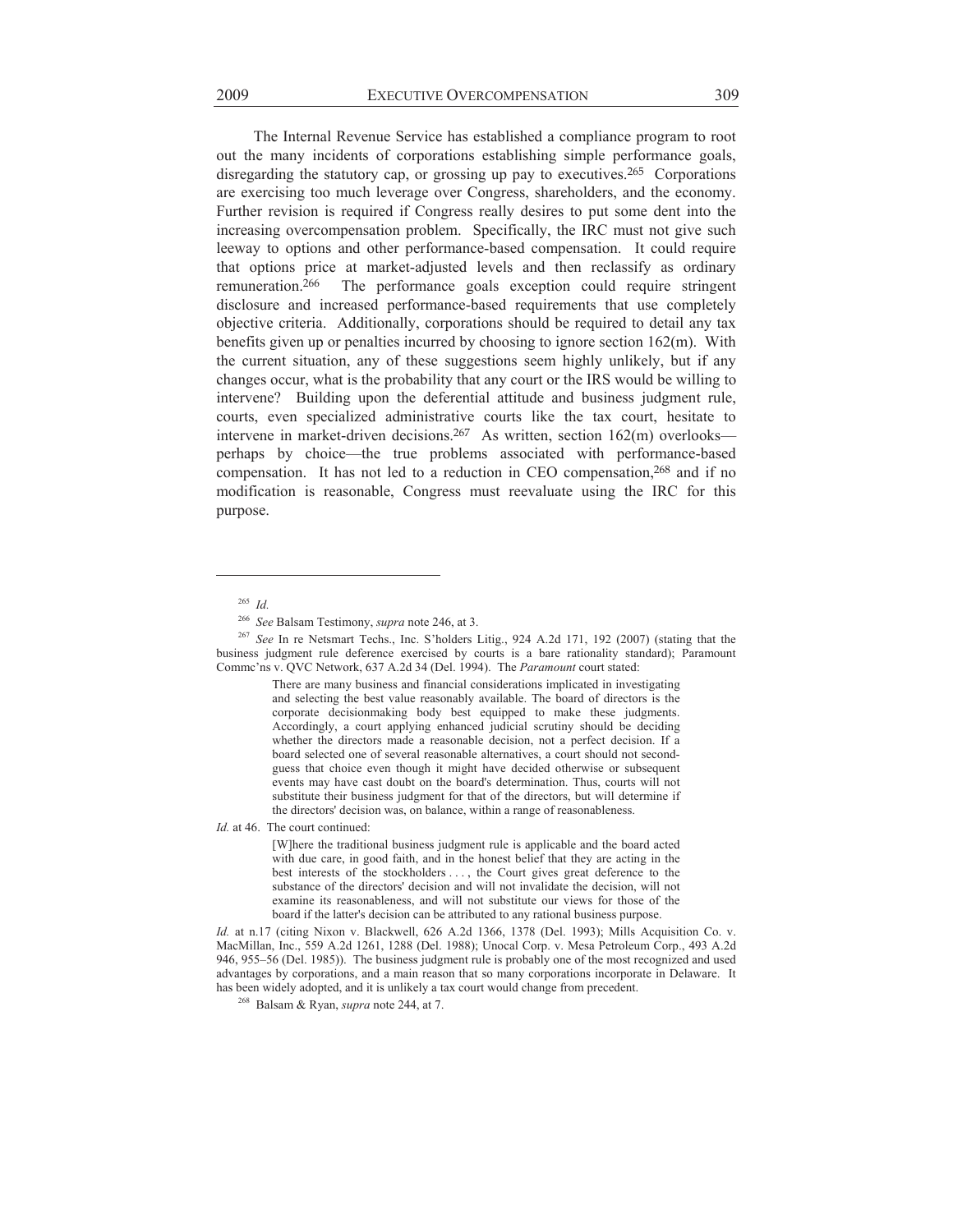## *3. Policy Concerns*

A broader argument can be made that Congress should not use the IRC to attempt to control executive compensation. Using the IRC for reasons not associated with tax policy seems questionable.<sup>269</sup> "It is clear that [section]  $162(m)$ is not grounded in tax policy considerations; . . . executive compensation ought to be deductible in full  $\dots$ . Rather, the provision is simply a penalty that is administered through the [IRC]."270 Not only does section 162(m) have no basis in tax policy, it has been wholly ineffective.271 If Congress starts extending the purposes of the IRC beyond that of tax considerations, this could lead to confusion and outcry by the American people. Americans are adverse to paying taxes, recall the American Revolution, and if Congress makes a habit of using the IRC to regulate additional private-party compensation, healthcare, or education—all reasonable in the face of section  $162(m)$ —the American market could suffer irreparable harm due to massive protest. Maybe the SEC should have the lead in this purpose. Still, some argue that any type of compensation decisions should be entirely up to market determination, thus keeping Congress out of the equation.<sup>272</sup> As previously discussed, this approach has failed to control the problem.<sup>273</sup> Although well intended, 162(m) proves to be ineffective because of wide exceptions, corporate indifference, and potential improper politically based uses for the IRC.

#### V. INCREASING THE SHAREHOLDERS' ROLE IN CORPORATE GOVERNANCE

First, this paper provided analysis and discussion for why passivity on corporate boards has led to overconfident and powerful executives that dictate compensation terms to directors.274 Then the paper outlined the role the SEC plays in corporate governance, particularly in the proxy area.275 Next, it described how the SEC refused to make the next logical step in the new era of governance by continuing to allow boards to ignore shareholder proposals regarding nominating

<sup>269</sup> *See e.g.*, Polsky, *supra* note 47, at 884; McClendon, *supra* note 30, at 1017 (noting that other regulatory schemes exist for better controlling executive compensation packages); Yablon, *supra* note 2, at 281, 293–95 (indicating the negative influence §162(m) has had on executive pay); *cf.* Stabile, *supra* note 246, at 95 ("Congress consistently uses the tax laws to accomplish objectives that are not tax related.").

<sup>270</sup> Polsky, *supra* note 47, at 884.

<sup>271</sup> *See* discussion *supra* Part IV.C.2.

<sup>272</sup> *See, e.g.*, Stabile, *supra* note 246, at 98. Professor Stabile has a very interesting approach. She first condemns those that argue the I.R.C. has no place in regulating political issues, but then describes that the government should stay clear of regulating anything related to compensation. *Id.* at 94, 98–99. This position is defended by saying that, provided a corporations' shareholders have full knowledge of executive pay packages and do not object, the decisions should be treated as legitimate. *Id.* at 101. This contradicts her earlier argument that Congress should regulate executive compensation as a matter of social policy to prevent the widening gap in pay between the top and bottom in a corporation. *Id.* at 99–100. It appears to be a conservative approach to market regulation, but a liberal approach to societal welfare, which is a position that might be impossible to sustain.

<sup>273</sup> *See* discussion *supra* Part II.B.

<sup>274</sup> *See* discussion *supra* Part II.B.

<sup>275</sup> *See* discussion *supra* Part III.B–C.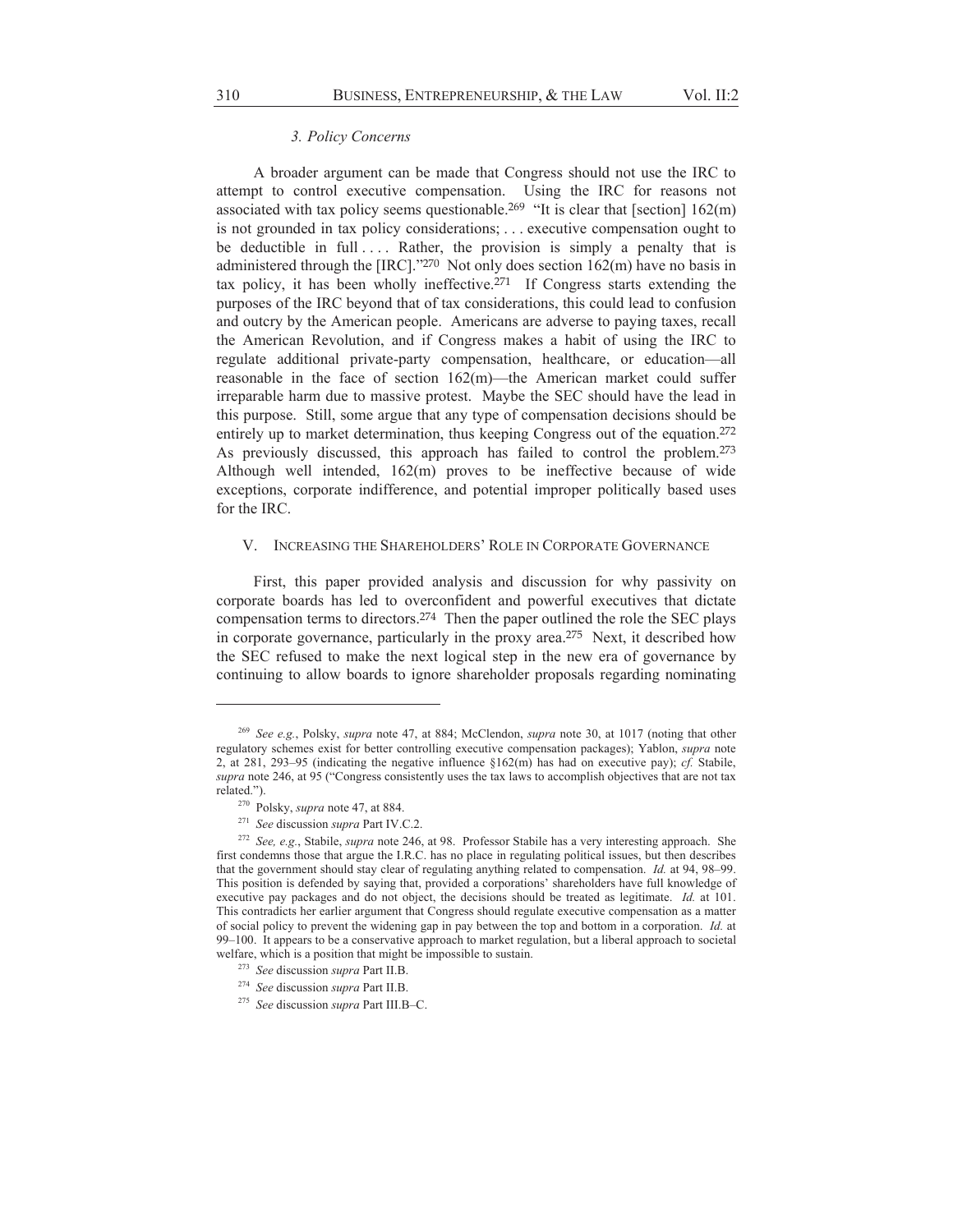directors.276 Then, the paper discussed how the SEC, through requiring increased disclosure, and Congress, though its efforts in the IRC, failed to control executive overcompensation.277 Those sections cumulatively laid the foundation for an argument that the internet, a re-interpretation of one SEC Rule, and shareholders, working together, hold the key to limiting executive compensation. Shareholders must be motivated and be given the ability and opportunity to monitor and control passive corporate boards that rubber-stamp poor management decisions. If the SEC were to allow shareholders the ability to reach the ballot, the nomination process would resemble a type of campaign, where potential directors would explain to voting shareholders how they intend to increase firm efficiency.

### *A. The Meaning of Corporate Governance*

Governance in the corporate context developed in the 1980s to describe the struggle between shareholders and directors to establish the "structure, relationships, norms, control mechanisms, and objectives of the corporate enterprise."278 An idea by some concludes that companies perform with the shareholders remaining at all times on the sideline, deferring to management and the board with unquestioned trust.279 This position holds that, provided shareholders have the power to make changes, they will drain the corporation of capital by constant demands.280 In response, how can anyone argue that the exorbitant pay packages given to executives do not do the same thing? At least the efforts of shareholder activists would target removing one draining source in hopes of replacing it with something more sustainable and accountable. However, before increasing the activity of the average shareholder to address this issue, a glaring problem exists: the collective action problem. For any possible way to increase activism, there is a need to either increase the power shareholders have with their limited voting rights, or make any efforts by shareholders to participate have little cost.

The true meaning of corporate governance is lost on corporations and foreign to shareholders. The "traditional" approach to governance in the State of Delaware is one that provides managers with great authority to pursue different business

<sup>276</sup> *See* discussion *supra* Part III.D.

<sup>277</sup> *See* discussion *supra* Part IV.A–B.

<sup>278</sup> Veasey & DiGugliemlo, *supra* note 1, at 1411.

<sup>279</sup> *See, e.g.*, Lynn A. Stout, *Corporations Shouldn't Be Democracies*, WALL ST. J., Sept. 27, 2007, at A17. Professor Stout wrote this commentary in strong opposition to the proposed SEC rules regarding nominations of directors by shareholders. *See id.*

<sup>&</sup>lt;sup>280</sup> *Id.* Professor Stout defends her position by claiming that the United Kingdom, well known for its openness to shareholder rights, "would be a corporate powerhouse," but instead, countries like the United States and Japan, both notoriously shareholder right adverse, dominate the landscape. *Id.* This argument fails to recognize the realities of the situation. The United States came into major financial power after World War II, which was an event that completely devastated the economies of Europe and Japan. However, the Japanese were able to recover much more quickly due to their amazing development of technologically advanced products. Things have worked against the British more so. The tide is turning, though, as evidenced by the fight of the NYSE and the London Stock Exchange for listing dominance.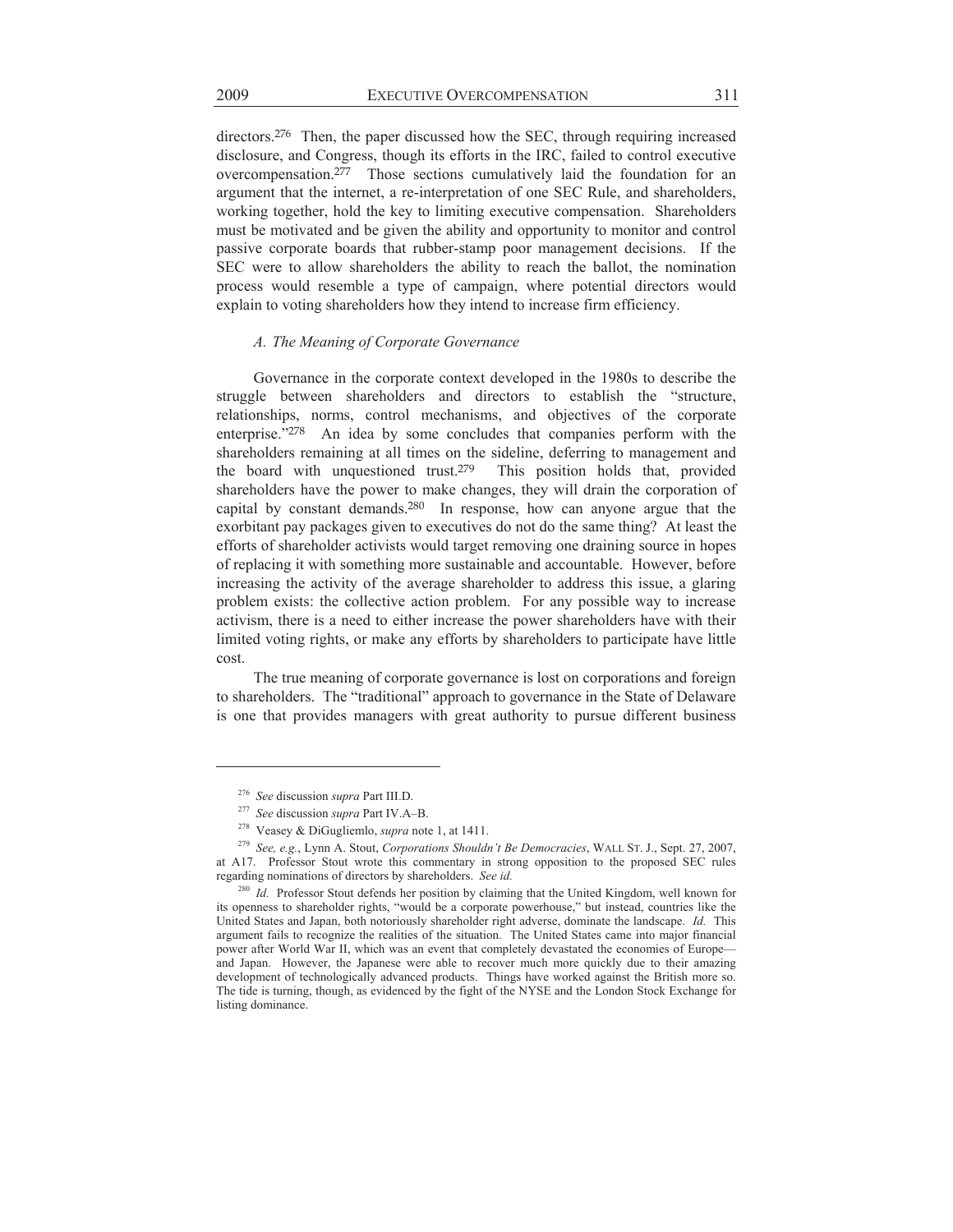opportunities and little restraint.281 Shareholders have a limited role, including the ability to vote on fundamental transactions—namely mergers; elect directors annually—normally by proxy; obtain access to company records—as required by the SEC; and sue directors for not upholding fiduciary duties—severely limited by state exculpatory clauses.282 The traditional approach is one that favors executive autonomy. This has its basis in wanting directors and managers to make riskier decisions and not fear intervention from possible annoying shareholders concerned about potential losses.283 In fact, Vice Chancellor Leo J. Strine, Jr. of the Delaware Court of Chancery<sup>284</sup> stated, "The primary goal of corporate law . . . is not to prevent failure at each and every firm to the fullest extent possible, but to facilitate maximum creation of durable societal wealth by all firms."285 Though that has a positive ring, the truth is that the traditionalists have completely quieted the shareholders. To have true corporate governance, as contemplated by the meaning of the term, the shareholders must have more influence.

#### *B. Overcoming the Collective Action Problem*

The most logical argument against allowing shareholders more power is that, even given the opportunity, the collective action problem would not lead to results. The collective action problem occurs when dispersed shareholders, who lack the power to make significant changes individually, remain passive in their decisions, even though they might oppose a proffered position. It is easy to understand why this would be such a problem in the context of publicly traded companies in the United States. The idea of a publicly traded company having a majority shareholder is almost unconceivable in today's standards. Still, for any changes to occur regarding executive pay packages, the shareholders that own larger blocks of shares must have the opportunity to affect change they desire. As the system stands, they have no power and must put complete reliance on the board of directors, who normally have interests aligned with executives.

To overcome the collective action problem, the SEC, as part of needed overhaul, could, in the '34 Act Regulations, offer shareholders economic incentives for engaging in governance. It could offer reimbursement for costs associated with replacing boards when private shareholders go through the proxy process.286 This could aid in preventing the free-rider problem from negatively affecting those shareholders that are willing to be active. As already established, the proxy rules changed significantly in the past two years, and Internet rules will greatly decrease the costs associated with proxy contests.

<sup>281</sup> *See* Strine, Jr., *supra* note 85, at 1762.

<sup>282</sup> *See id.*

<sup>283</sup> *See id.* at 1763.

<sup>&</sup>lt;sup>284</sup> The Delaware Court of Chancery is widely known as the preeminent court for corporate disputes. It is a court of equity, specifically dealing in injunctions and declaratory relief. For a "short" history and other information, *see* William T. Quillen & Michael Hanrahan, *A Short History of the Delaware Court of Chancery: 1792–1992*, http://courts.delaware.gov/Courts/Court%20of%20 Chancery/?history.htm.

<sup>285</sup> Strine, Jr., *supra* note 85, at 1764.

<sup>286</sup> Bebchuk, *supra* note 41, at 1799.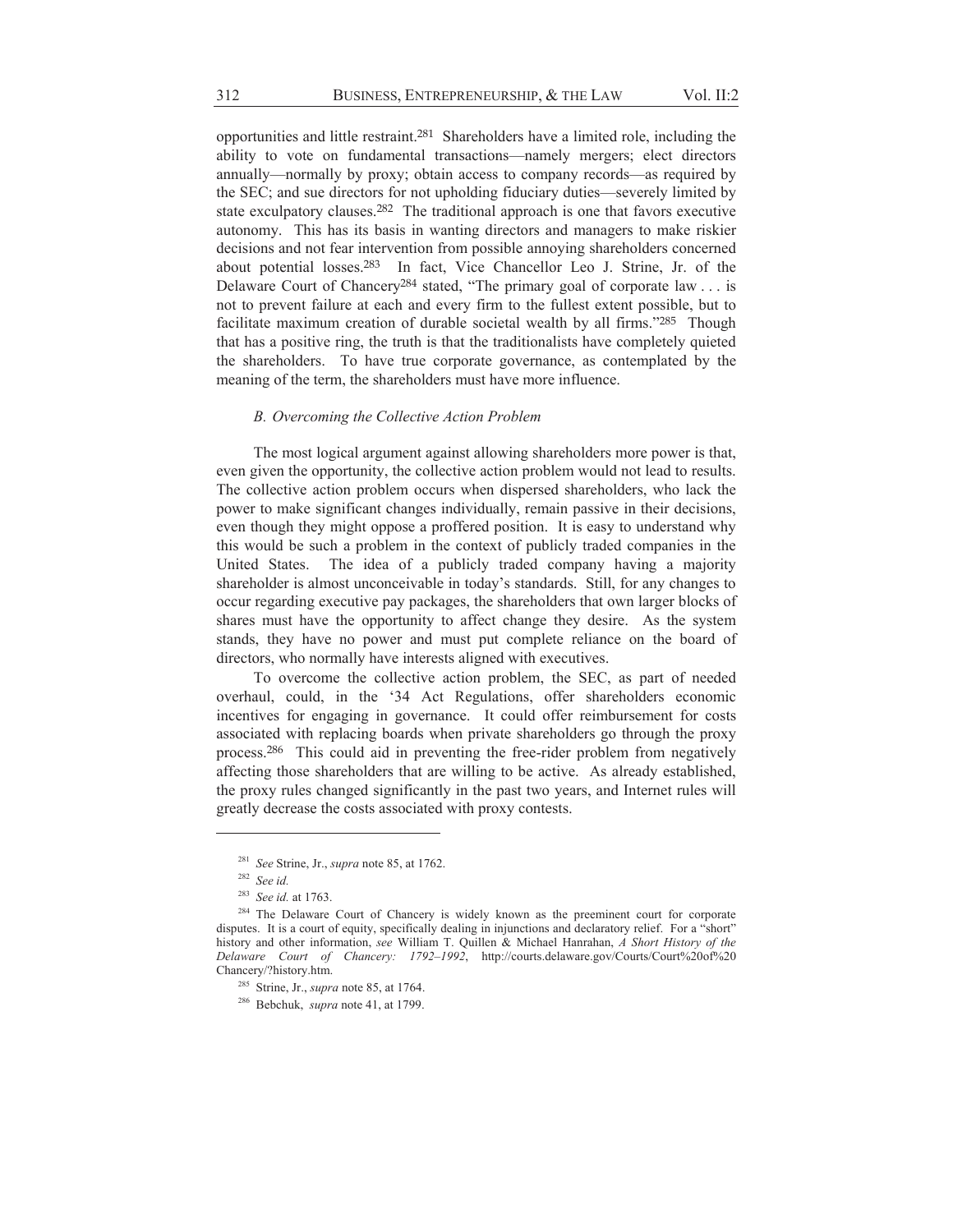This new system would most benefit the large-owner shareholders, such as pension funds and insurance companies. For example, the state pension fund in California, the California Public Employees' Retirement System (CalPERS), would likely take advantage of new rules that allowed it more access to corporate ballots. CalPERS uses its financial clout—\$131 billion in over 1800 American companies—to engage in corporate governance by simply posting a list of companies whose policies it disagrees with, most recently targeting the Xerox Company and others.287 It is reasonable to assume that if the SEC opened the door, CalPERS would increase its governance activities. This example is one of many that would likely occur.

This paper does not suggest that the average shareholder—Ordinary Joe who invests with a life-long friend that is his broker will care enough to engage in challenging an incumbent board of directors. That position would be unreasonable and unrealistic. However, the large-block owners—insurance firms, brokerage firms, mutual funds—do have an incentive to become more active, especially if the SEC allows them to do so. The aim is not to increase the governance activities of Ordinary Joe, but to increase the activity of those who deal with the money of ten thousand Ordinary Joes. The large-block owners would have various incentives, one of them including advertising and goodwill possibilities where they describe their activism in the market. Through their advertising, the Ordinary Joes might be more willing to invest with a large-block shareholder than with a passive largeblock owner. Furthermore, these large-block investors are likely to engage in the type of behavior required to change a corporation only after it observes long-term deficiencies in its business structure.<sup>288</sup> Even that type of power, if provided, would alter the way most companies engage in business. It seems simple, but also effective.

A main proponent for keeping the status quo, especially regarding measures to address the collective action problem, is Professor Stephen Bainbridge.289 He observes:

If investors valued the rights [to increasing power in corporate governance], we would expect to observe entrepreneurs who are taking a company public to offer such rights either through appropriate provisions in the firm's organic documents or by lobbying state legislatures to provide such rights off the rack in the corporation  $code.^{290}$ 

This argument fails to recognize, first, that an entrepreneur might not have the same interests as a large-block shareholder that aims to affect corporate policy. Primarily, this type of investor would desire to retain control over the corporation, unwilling to cede any control to the shareholders, in an effort to retain as much

<sup>287</sup> David R. Baker, *JDS aims to change pay system*, SAN FRANCISCO CHRONICLE, Oct. 17, 2003, at B3.

<sup>288</sup> *See* Bebchuk, *The Case for Increasing Shareholder Power*, *supra* note 111, at 876.

<sup>&</sup>lt;sup>289</sup> Professor Bainbridge is a Professor of Law at UCLA School of Law. UCLA School of Law Faculty Profile, http://www.law.ucla.edu/home/index.asp?page=409. He is a supporter of the current "director primacy" regime. *See* Stephen M. Bainbridge, *Response to Increasing Shareholder Power: Director Primacy and Shareholder Disempowerment*, 119 HARV. L. REV. 1735 (2006).

<sup>290</sup> *Id.* at 1737.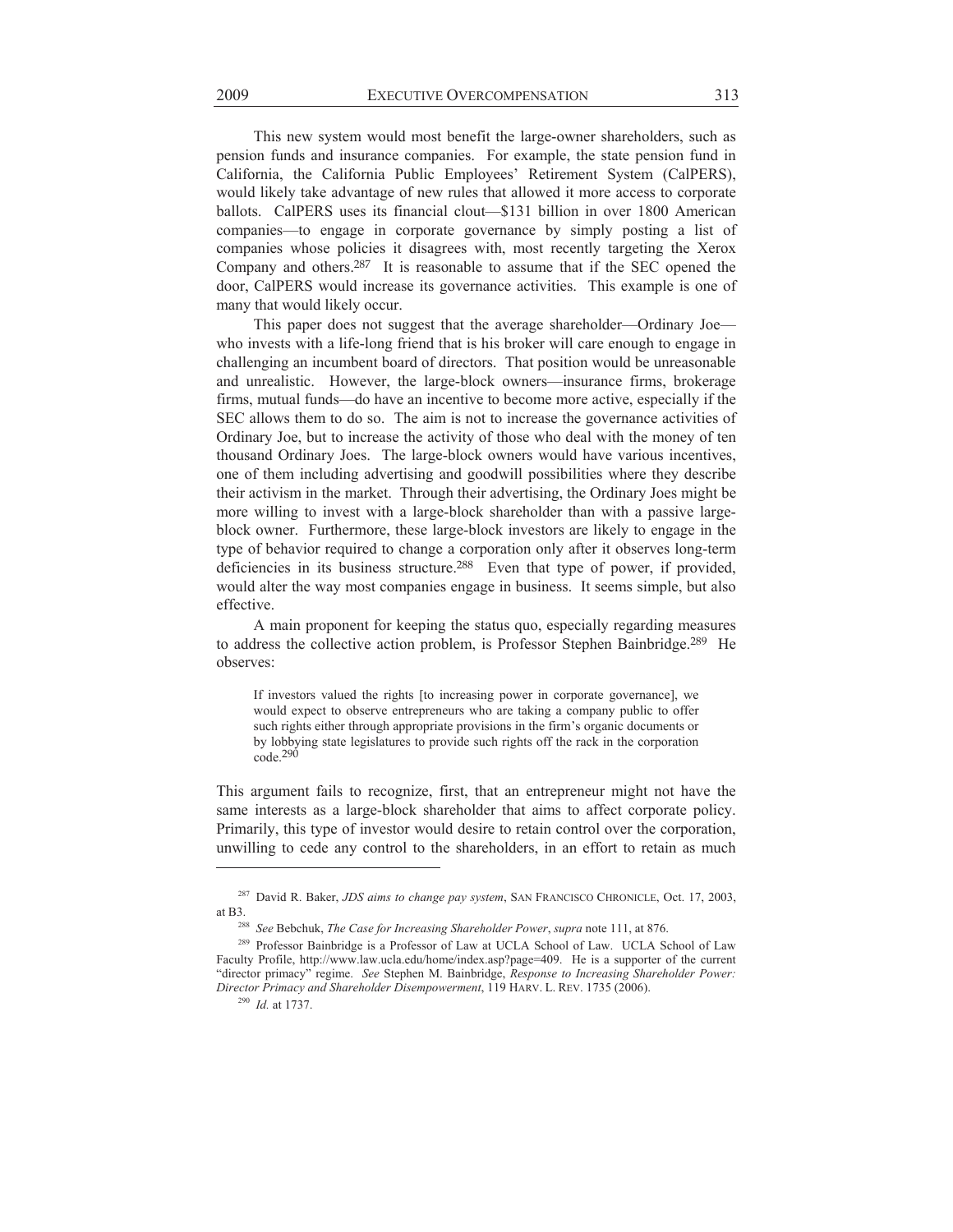control over the business plan as possible. This might not be such a bad thing, at the beginning, because drastic intervention from shareholders could lead to confused goals or irreconcilable changes in practice. It is only after a company establishes itself, produces, and then becomes too comfortable with those that got it there, will any outside influence be important.

Second, as already shown, if Congress cannot and will not address the issue, why would state legislatures be able to do any better? Delaware would never dream of such a position, given that the majority of its state income comes from the revenues it receives on corporate charters.291 In the ever-increasing incorporation competition among states, aptly named the race-to-the-bottom, a move to increase shareholder power in Delaware would assure that a state like Nevada would become the new hotbed for incorporation.292 The fact is that the directors and managers of publicly traded companies do not want their shareholders to have more power. This is exactly why the SEC should review its analysis and decision to allow companies to continue to exclude shareholder proposals, namely when they relate to the election of directors. No state that seeks the revenue from franchise taxes and corporate charters would be willing to put themselves on the "cutting edge" of shareholder rights reform, mainly because of the competitive nature of the business. This is why federal intervention to level the field among all players is required. Regardless of the form, the substance is that the shareholders, once comfortably passive, seem ready to take a more active role in the businesses they own.

#### *C. Nominating Directors to the Board*

The board, and only the board, has the power to hire and negotiate pay packages with the CEO.293 Therefore, the SEC should reexamine its position and interpretation of Rule 14a-8(i)(8) and implement a workable system that addresses the growing movement to increasing shareholder activism. The current position— "Under a few specific circumstances, the company is permitted to exclude [shareholders'] proposal, . . . [i]f the proposal relates to an election for membership on the company's board of directors or analogous governing body"294—is directly adverse to the idea of effective corporate governance. At the beginning of research, the SEC sat mulling over challenges to its interpretation to Rule 14a-8(i)(8). Since that time, the SEC has delivered a devastating blow, citing disclosure concerns as the cornerstone of the opposition,295 to possibly active shareholders, like the AFSCME, that desired to make changes in the structure of a

<sup>291</sup> *See id.* at 1742 (acknowledging that the more charters incorporated in a particular state, the more taxes and fees it collects).

<sup>292</sup> *See* Lucian Arye Bebchuk & Alma Cohen, *Firms' Decisions Where to Incorporate*, 46 J.L. & ECON. 383, 396 (2003); *see also* Bainbridge, *supra* note 289, at 1742 (calling the completion for charters between states "competitive federalism").

<sup>293</sup> Dorff, *supra* note 58, at 2028; *see, e.g.,* DEL. CODE ANN. tit. 8, § 141(a) (2007). ("The business and affairs of every corporation organized under this chapter shall be managed by or under the direction of a board of directors.").

 $294$  17 C.F.R. § 240.14a-8(i)(8) (2007).

<sup>295</sup> *See* discussion *supra* Part III.D.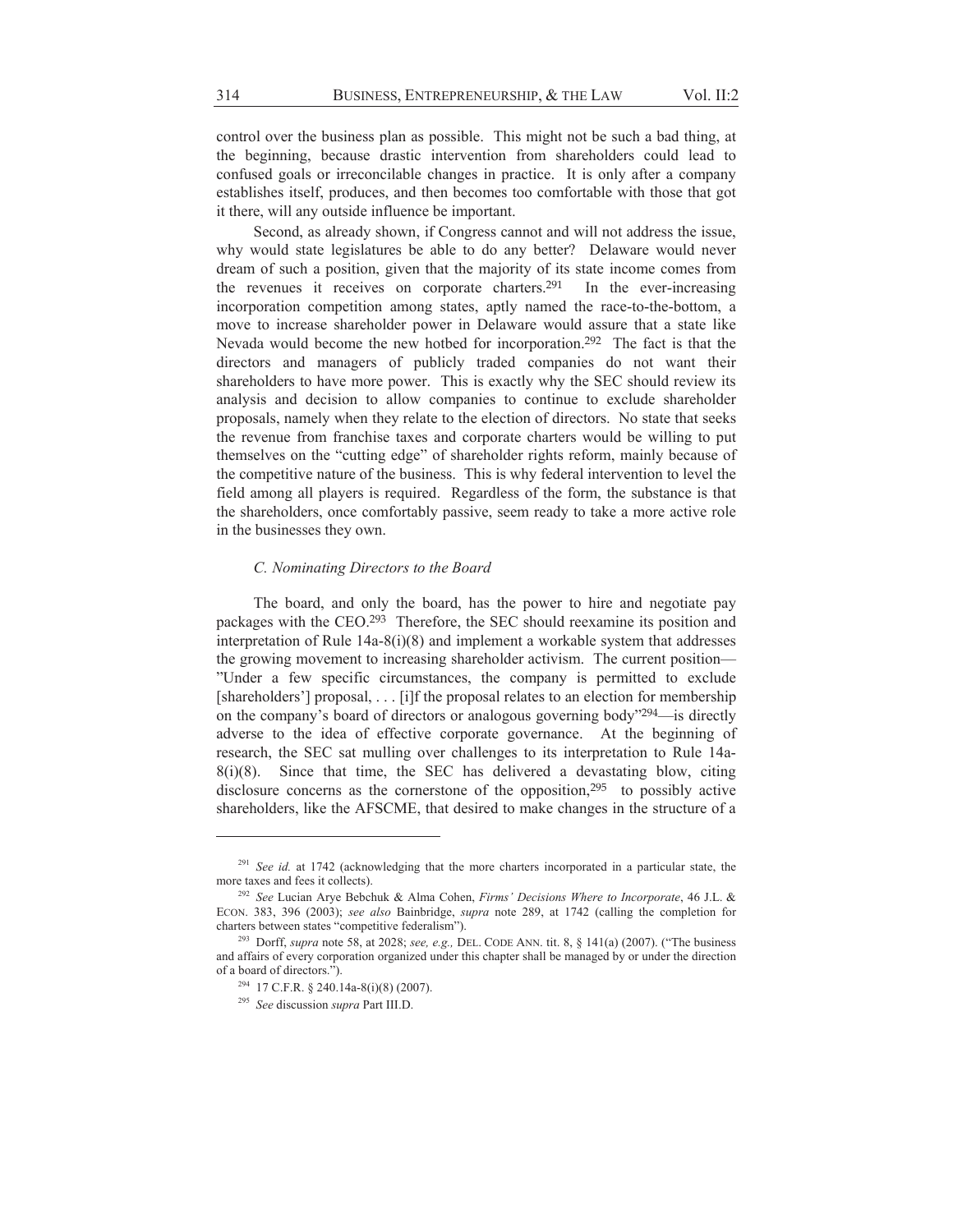publicly traded company.<sup>296</sup>

As the current governance system stands, shareholders have no other (legitimate) way to influence or replace directors. For instance, the business judgment rule insulates directors from liability.297 Shareholders may also let their feet do the talking and sell their equitable ownership in a company to another. Even if they do so, the problems remain. Finally, unlike the directors that sit on a current board, shareholders must bear proxy costs without the aid of corporate finances.298 In response to the SEC's proposal for shareholder access, and "[r]eflecting concern over the lack of accountability of corporate directors and recent corporate scandals, the commenters generally urged the Commission to adopt rules that would grant shareholders greater access to the nomination process and greater ability to exercise their rights and responsibilities as owners of their companies."299 If so many urged this position and recognize that it could help solve the problems, why did the SEC refuse to take the steps to make it happen?

For many years, leading scholars have argued that giving shareholders more opportunities to participate in true corporate governance—nomination of directors—would provide a more informed investor that could lead to a more efficient market.<sup>300</sup> In a survey done in 1985 of directors at large corporations, only seven percent stated that their contributions are critical to their respective companies' success.301 In this same survey, forty-eight percent of the respondents said that they expected CEO pay to reach \$1 million soon, "and also expected stockholders to raise a storm when it did."302 Researchers conducted this survey on the heels of *Smith v. Van Gorkom*, <sup>303</sup> a case where the Delaware Supreme Court showed signs of moving towards a system where directors would be more accountable for their actions.304 Because legislative action shortly after the decision weakened the effect, as we stand twenty-three years later, CEO pay has

<sup>296</sup> *See* discussion *supra* Part III.

<sup>297</sup> *See, e.g.*, Smith v. Van Gorkom, 488 A.2d 858, 872 (Del. 1985) ("the business and affairs of a Delaware corporation are managed by or under its board of directors . . . . The business judgment rule exists to protect and promote the full and free exercise of the managerial power granted to Delaware directors").

<sup>298</sup> Bebchuk, *supra* note 111, at 856.

<sup>299</sup> PROXY REPORT, *supra* note 178, at 5.

<sup>300</sup> *See, e.g.*, Bebchuk, *supra* note 41; Jill Fisch, *The Role of Shareholder Primacy in Institutional Choice,* QUEEN'S UNIV. L. & ECON. RESEARCH, Paper No. 2004-03, 2004, *available at* http://papers.ssrn.com/sol3/papers.cfm?abstract\_id=704745; Tod Perry & Marc Zenner, *CEO Compensation in the 1990s: Shareholder Alignment or Shareholder Expropriation?*, 35 WAKE FOREST L. REV. 123 (2000); Melvin Avon Eisenberg, *The Structure of Corporation Law*, 89 COLUM. L. REV. 1461 (1989); *see also* Aaron Bernstein, Shareholder Power: *A Look at the Rise of Activists Shareholders,* Oct. 1, 2007, http://www.directorship.com/power-to-the-shareholders (noting the importance of shareholders that actively engage in the governance process).

<sup>301</sup> John A. Conway, *Behind Boardroom Doors*, FORBES, Nov. 18, 1985, at 8.

<sup>302</sup> *Id.*

<sup>303</sup> Smith v. Van Gorkom, 488 A.2d 858, 888 (Del. 1985) ("the Trial Court's conclusion that the Board reached an informed business judgment on . . . cannot be sustained"). This case represented a very sharp wake-up call to the passive boards in Delaware. A little later, though, and possibly to ensure that the state retained the business of the incorporated business, the Delaware legislature provided that a corporation may seek to avoid the result from Van Gorkom by including an exculpatory clause in their articles of incorporation. DEL. CODE ANN. tit. 8, § 102(b)(7) (2007).

<sup>304</sup> *Smith*, 488 A.2d at 888.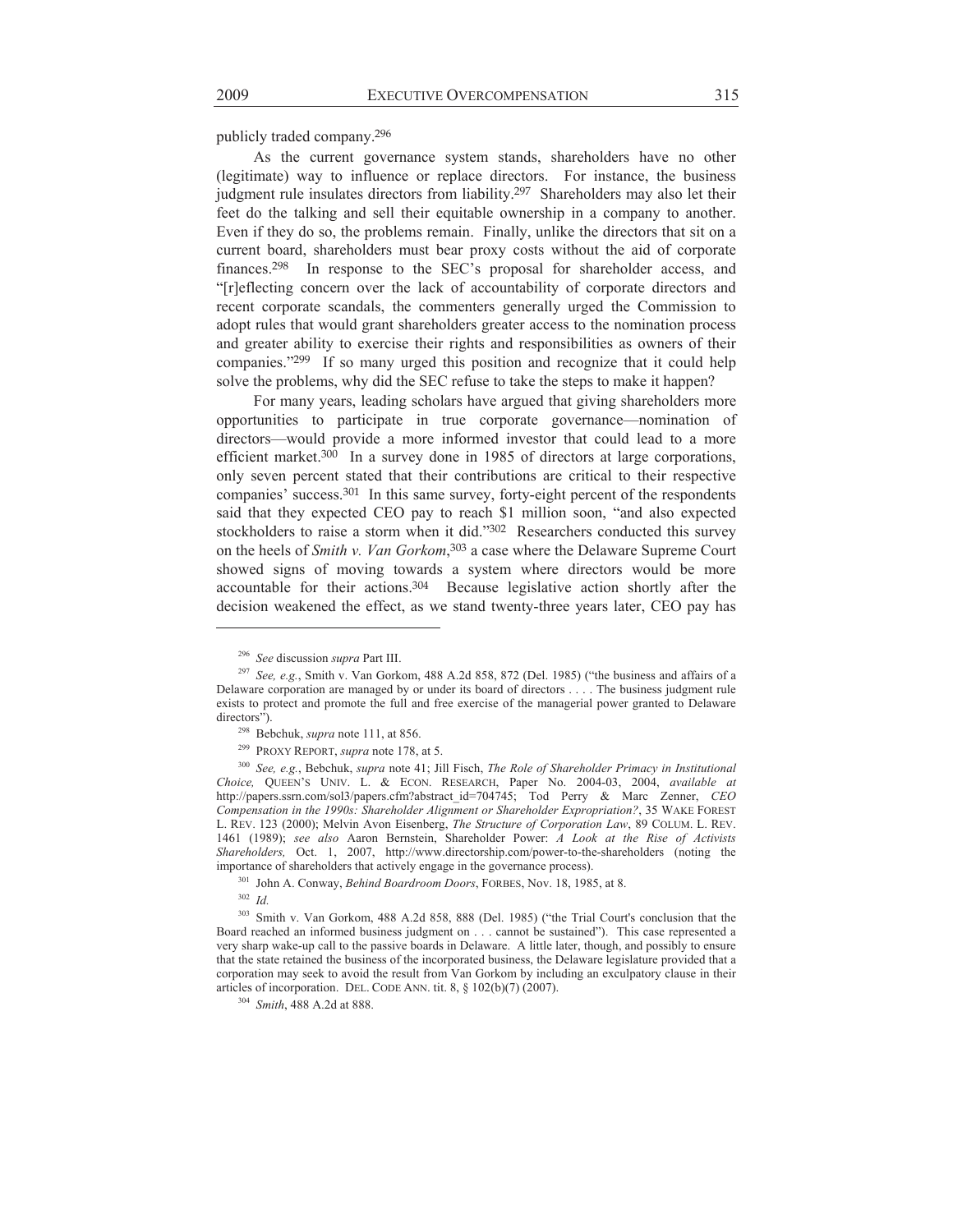skyrocketed past that estimate, yet the predicted outcry seems to have either never happened or been ignored.

The market is ready for directors to step up and begin true arms-length bargaining with executives. One way to ensure this occurs is to allow shareholders to "purge" boards that continually refuse to act in the shareholders' best interests.305 With the threat of removal by shareholders a legitimate threat, boards would likely exercise more discretion in their dealings with executives. The SEC did very well in opening the proxy process up to the Internet—a step that would undoubtedly aid shareholders in their ability to exercise power over the board. As evidenced by the failure on the part of Congress, through the IRC, and the SEC, through increasing disclosure rules, reaching directors appears to be the only viable solution in controlling executive overcompensation. The new chairwoman of the SEC, Mary Schapiro, stated that she favored pushing for the agency to implement increased proxy information to allow shareholders to affect board elections.<sup>306</sup> Specifically, she said, "Speaking for myself, I believe the SEC has not gone far enough in this . . . area, and so I intend to make proxy access - meaningful opportunities for a company's owners to nominate its directors - a critical part of the Commission's agenda in the coming months."<sup>307</sup>

#### *D. Implications for the Future*

The proxy system is still a very expensive process, and the better solution would be for the SEC to reverse its recent interpretation of Rule 14a-8(i)(8) and require companies to include shareholder nominees in company proxy materials.<sup>308</sup> After examining the effectiveness of this approach through several proxy seasons, the SEC could begin working towards a system where shareholders will have access that is more direct. Some of the catches with any new system, which the SEC would have to work through, will be working out incompatibilities with old rules and new rules. These include rules regarding disclosure, ownership trigger disclosures, and anti-fraud provisions.309 None of which, however, represent an impediment too difficult to overcome through trial and error. More significantly, some of the suggested changes could involve the SEC going into areas where Congress has not delegated it authority.310 If so, this issue could fall upon

<sup>305</sup> *See* Balsam & Ryan, *supra* note 244, at 4.

<sup>306</sup> Robert Holmes, SEC to Consider Uptick Rule in April: Schapiro, http://www.thestreet.com/ story/10477908/1/sec-to-consider-uptick-rule-in-april-schapiro.html.

<sup>307</sup> *Id.*

<sup>&</sup>lt;sup>308</sup> This represents one approach the SEC proposed as an alternative for allowing shareholders unrestricted access to the corporations' ballots. *See* PROXY REPORT, *supra* note 178, at 7.

<sup>&</sup>lt;sup>309</sup> See generally id. at 11. Many comments brought up concerns of the '34 Act Rule 16a-1(a)(1) regarding a certain percentage trigger of ownership. This provision allows for those holding more than ten percent of beneficial shares to be exempt from additional filing requirements. In the case an ordinary shareholder obtained more than ten percent, assuming that this level was the trigger for the ability to nominate directors to the board, that shareholder would incur great burdens in the increased disclosure requirements. *See* 17 C.F.R. § 240.16a-1 (2007). This would also cause concerns regarding the limitation on short-swing profits and short sale provisions. *See* PROXY REPORT, *supra* note 178, at 11.

<sup>310</sup> PROXY REPORT, *supra* note 178, at 11.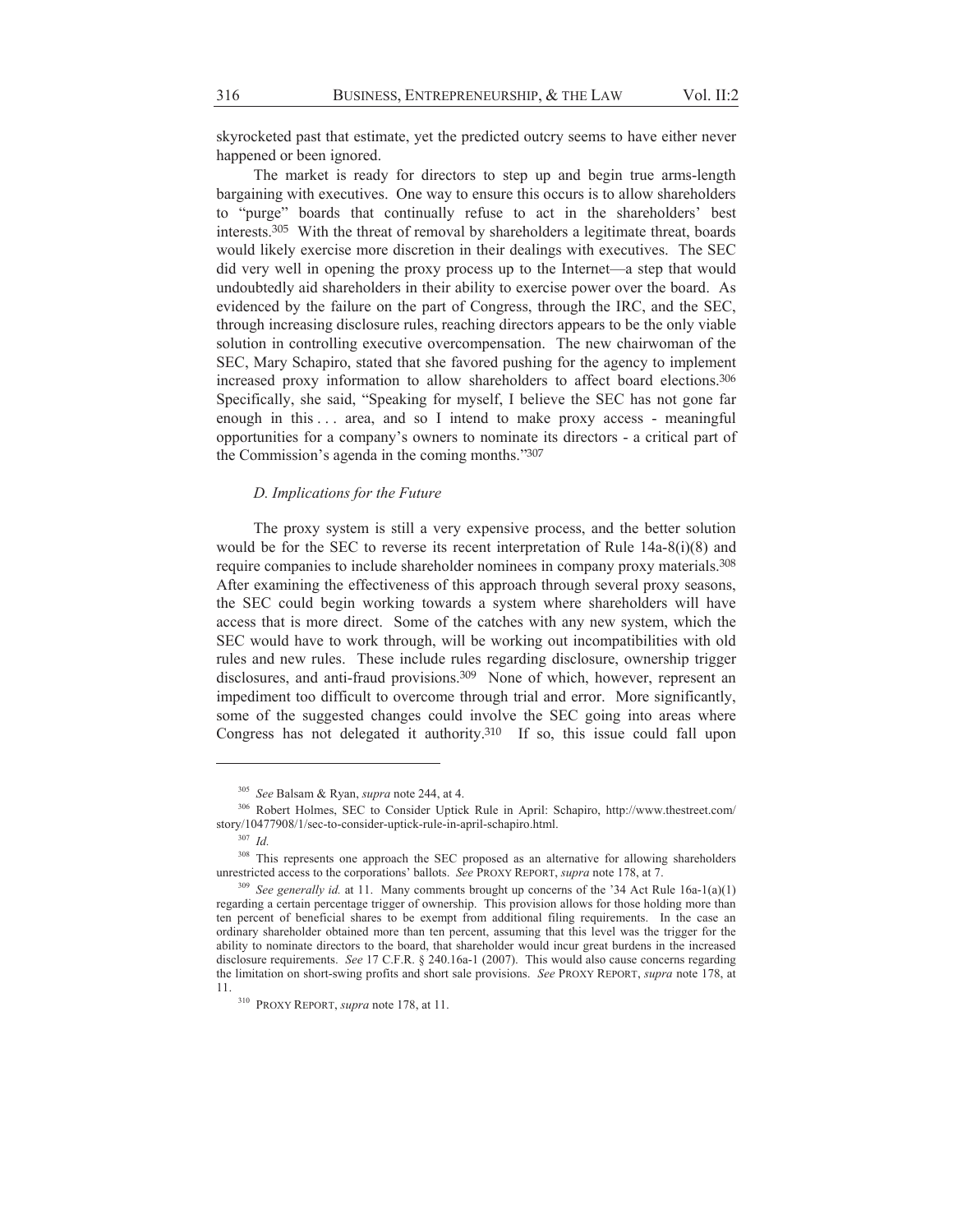Congress to pass legislation redefining the scope of the Securities Laws to enable the SEC to work in the best interests of the shareholders. However, of note, the new chairwoman of the SEC, Mary Schapiro, stated that she favored pushing for the agency to implement increased proxy information to allow shareholders to affect board elections.311 Specifically, she said, "Speaking for myself, I believe the SEC has not gone far enough in this . . . area, and so I intend to make proxy access - meaningful opportunities for a company's owners to nominate its directors - a critical part of the Commission's agenda in the coming months."312 It will be interesting to see if the SEC follows through with this approach.

Only time will tell whether American shareholders will be willing to increase their activity and be willing to pressure boards of directors to do better jobs negotiating with executives regarding pay packages. Unfortunately, if the shareholders were to decide that a change is necessary, the SEC and Congress have yet to provide the foundation for them to engage in appropriate corporate governance. We can take the example provided by shareholders in the United Kingdom as evidence that, given the opportunity, the shareholders would become more engaged in the governance process.<sup>313</sup> If both the SEC and Congress realize a problem exists, which seems to be the case given their recent activity in the area, one can only speculate as to when they will decide better steps must be taken for corrective action. They can begin by giving shareholders the ability to exercise the power they already own by providing the capital to corporations that are the backbone of the American economy.

#### VI. CONCLUSION

Executive overcompensation is a problem in the United States. It has gone up at rapid paces while corporate profits and rank-and-file salaries have gone down. The true solution to the problem lies with shareholders and their ability to exercise control and influence over directors who continually fail to work in the best interests of the company. The attempts by Congress and the SEC have failed to provide the effective means for controlling excessive executive compensation because the IRC and SEC disclosure rules can easily be avoided through good lawyering and inventive techniques. The SEC could redeem itself, reinterpret its latest ruling, return power to the shareholders, who will then be more likely to become active participants in corporate governance, and continue to work towards solutions to lowering executives' pay.

The large-block shareholders seem ready to nominate qualified directors who promise to engage in arms-length bargaining with management. If these directors promise to control management, and the shareholders have substantial ability to affect the outcome of the voting at companies' annual meetings, the larger shareholders would likely engage in the process. In doing so, the directors would actually be serving those they are required to by law. This would return the

<sup>311</sup> Holmes, *supra* note 306.

<sup>312</sup> *Id.*

<sup>313</sup> *See* discussion *supra* Part II.C.2.